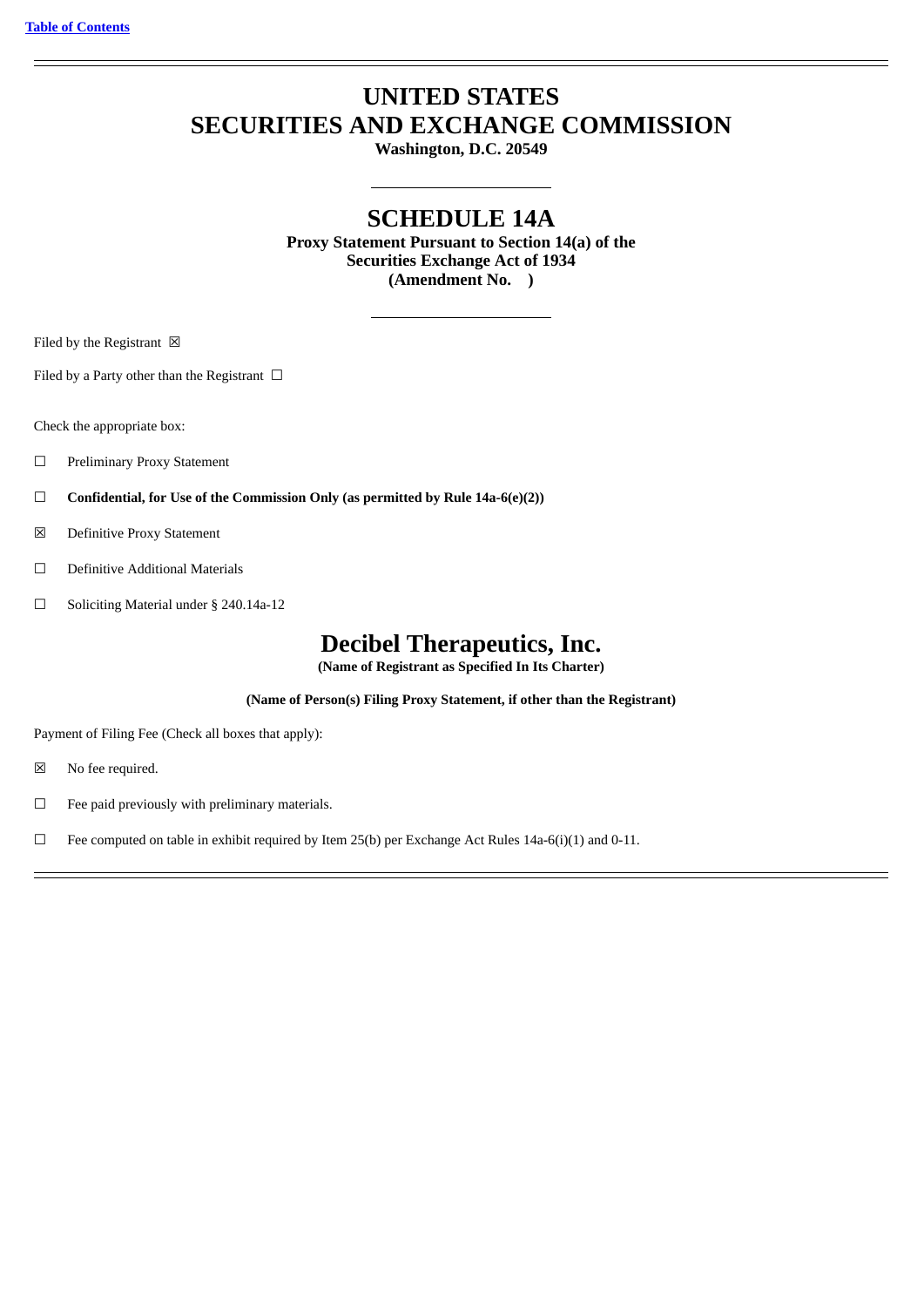

# **DECIBEL THERAPEUTICS, INC. 1325 BOYLSTON STREET, SUITE 500 BOSTON, MASSACHUSETTS 02215 (617) 370-8701**

# **NOTICE OF 2022 ANNUAL MEETING OF STOCKHOLDERS To Be Held on Friday, June 17, 2022**

Dear Stockholder:

You are cordially invited to the 2022 Annual Meeting of Stockholders (the "Annual Meeting") of Decibel Therapeutics, Inc. The Annual Meeting will be held exclusively via the Internet in a virtual meeting format at *www.proxydocs.com/DBTX* on Friday, June 17, 2022 at 12:00 p.m. Eastern Time. At the meeting, the stockholders will consider and vote on the following matters:

- 1. The election of one Class I director, Alison Finger, M.B.A., to serve for a three-year term expiring at the 2025 annual meeting of stockholders and until her respective successor has been duly elected and qualified;
- 2. The ratification of the appointment of Ernst & Young LLP as our independent registered public accounting firm for the fiscal year ending December 31, 2022; and
- 3. The transaction of any other business that may properly come before the Annual Meeting or any adjournment or postponement thereof.

You may attend the Annual Meeting online at *www.proxydocs.com/DBTX*, where you will be able to vote your shares electronically during the meeting and submit questions during the meeting. Stockholders will not be able to attend the Annual Meeting in person. In order to attend the Annual Meeting online, you must register in advance at *www.proxydocs.com/DBTX* prior to the commencement of the Annual Meeting. Upon completing your registration, you will receive further instructions via email, including a unique link that will allow you access to the Annual Meeting and to vote and submit questions during the Annual Meeting. Please follow the instructions found on your Notice Regarding the Availability of Proxy Materials, Proxy Card and/or Voting Instruction Card and subsequent instructions that will be delivered to you via email.

Stockholders of record at the close of business on April 22, 2022 will be entitled to notice of and to vote electronically during the Annual Meeting or any adjournment or postponement thereof. A complete list of registered stockholders will be available to stockholders of record during the Annual Meeting for examination. We have elected to provide access to our proxy materials over the Internet under the Securities and Exchange Commission's "notice and access" rules. We believe that providing our proxy materials over the Internet expedites stockholders' receipt of proxy materials, lowers costs and reduces the environmental impact of our annual meeting.

We encourage all stockholders to attend the Annual Meeting online. However, whether or not you plan to attend the Annual Meeting, we encourage you to read the proxy statement and submit your proxy or voting instructions as soon as possible. Please review the instructions on each of your voting options described in the proxy statement.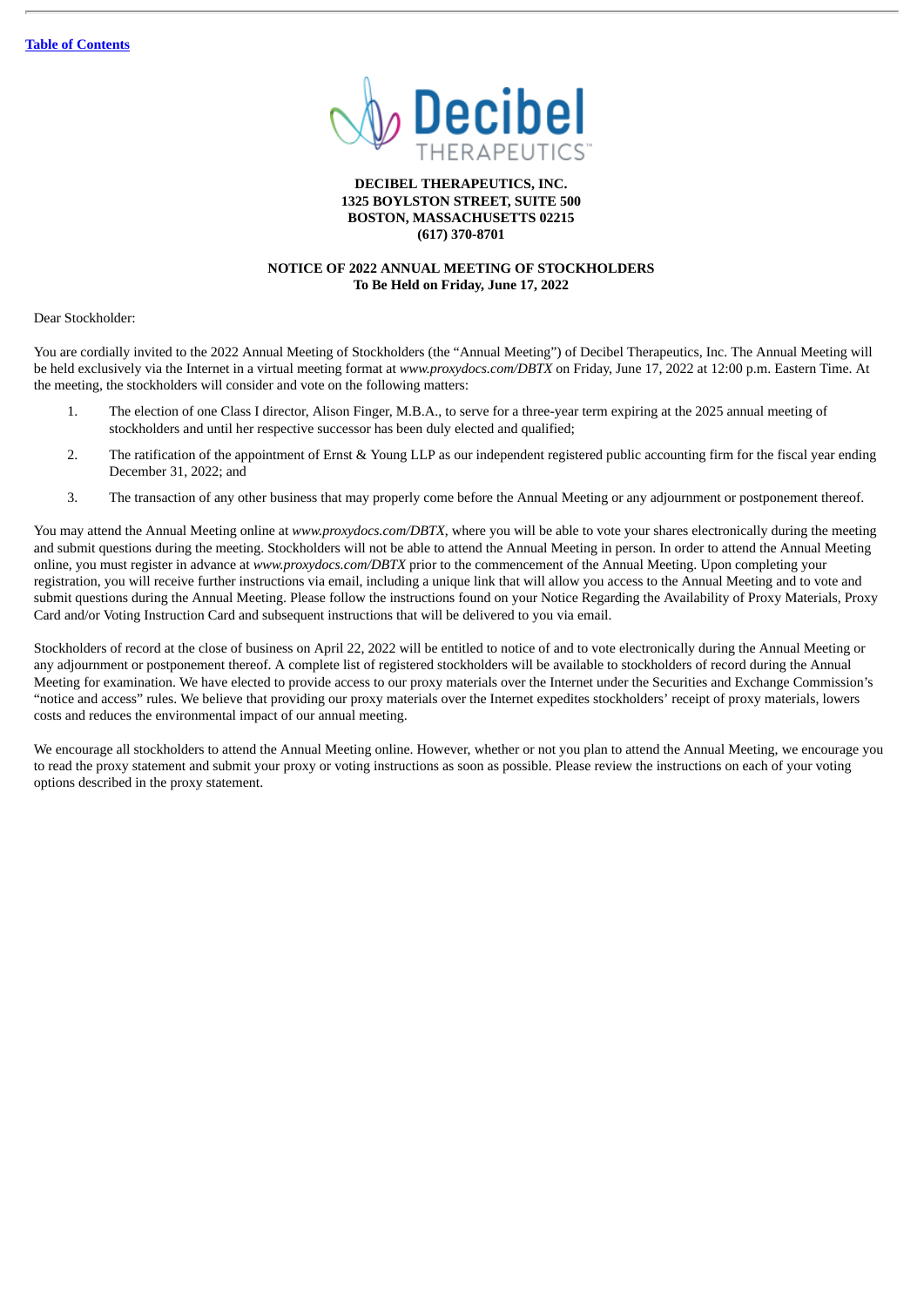By the Order of the Board of Directors,

Laurence E. Reid

Laurence Reid, Ph.D. President and Chief Executive Officer

Boston, Massachusetts April 29, 2022

Important Notice Regarding Internet Availability of Proxy Materials for the Annual Meeting of Stockholders to be Held on June 17, 2022: The proxy materials and our 2021 Annual Report to Stockholders, which includes our Annual Report on Form 10-K for the fiscal year ended December 31, 2021, are available at *www.proxydocs.com/DBTX*. These documents are also available to any stockholder who wishes to receive a paper copy by calling 866-648-8133, visiting *www.investorelections.com/DBTX* or emailing *paper@investorelections.com*. Any requests for a paper copy of these documents should be received by June 7, 2022, in order to ensure timely delivery.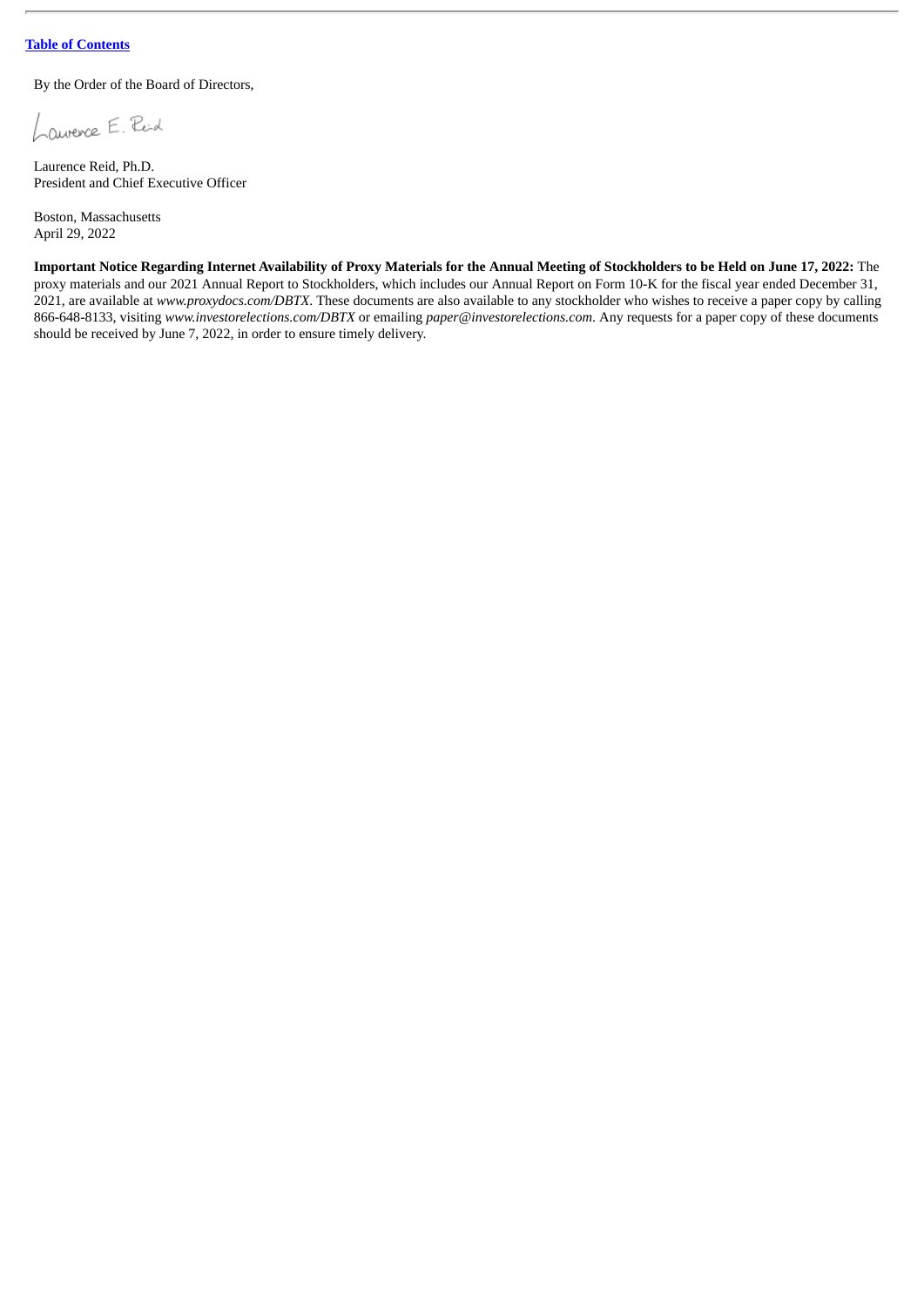$\overline{a}$ 

# **TABLE OF CONTENTS**

<span id="page-3-0"></span>

| PROXY STATEMENT 2022 ANNUAL MEETING OF STOCKHOLDERS                                                              | $\mathbf{1}$ |
|------------------------------------------------------------------------------------------------------------------|--------------|
| <b>INFORMATION CONCERNING SOLICITATION AND VOTING</b>                                                            | $\mathbf{1}$ |
| <b>IMPORTANT INFORMATION ABOUT THE ANNUAL MEETING AND VOTING</b>                                                 | $\mathbf{1}$ |
| PROPOSAL NO. 1 ELECTION OF DIRECTOR                                                                              | 8            |
| <b>Information Regarding Directors</b>                                                                           | $\, 8$       |
| Recommendation of the Board of Directors                                                                         | 10           |
| PROPOSAL NO. 2 RATIFICATION OF APPOINTMENT OF INDEPENDENT REGISTERED PUBLIC ACCOUNTANTS                          | 11           |
| <b>Independent Registered Public Accountants, Fees and Other Matters</b>                                         | 11           |
| <b>Pre-Approval Policies and Procedures</b>                                                                      | 12           |
| Recommendation of the Board of Directors                                                                         | 12           |
| <b>CORPORATE GOVERNANCE</b>                                                                                      | 13           |
| <b>Corporate Governance Guidelines</b>                                                                           | 13           |
| Director Independence                                                                                            | 13           |
| <b>Board Leadership Structure</b>                                                                                | 14           |
| <b>Board Diversity</b>                                                                                           | 15           |
| <b>Director Nomination Process</b>                                                                               | 15           |
| <b>Communications with Our Board of Directors</b>                                                                | 16           |
| <b>Board Meetings and Attendance</b>                                                                             | 17           |
| <b>Director Attendance at Annual Meeting</b>                                                                     | 17           |
| <b>Committees of Our Board of Directors</b>                                                                      | 17           |
| <b>Board's Role in Risk Oversight</b>                                                                            | 19           |
| <b>Code of Business Conduct and Ethics</b>                                                                       | 19           |
| <b>Anti-Hedging Policy</b>                                                                                       | 19           |
| <b>Director Compensation</b>                                                                                     | 19           |
| <b>Non-Employee Director Compensation Policy</b>                                                                 | 20           |
| Rule 10b5-1 Sales Plans                                                                                          | 21           |
| <b>Limitation of Liability and Indemnification</b>                                                               | 21           |
| Report of the Audit Committee of the Board of Directors                                                          | 22           |
| <b>EXECUTIVE OFFICERS</b>                                                                                        | 23           |
| <b>EXECUTIVE COMPENSATION</b>                                                                                    | 24           |
| <b>Summary Compensation Table</b>                                                                                | 24           |
| <b>Narrative to Summary Compensation Table</b>                                                                   | 24           |
| <b>Outstanding Equity Awards at 2021 Fiscal Year-End</b>                                                         | 26           |
| <b>Employment Arrangements with Our Named Executive Officers</b>                                                 | 27           |
|                                                                                                                  |              |
| 401(k) Plan                                                                                                      | 29<br>29     |
| <b>Securities Authorized for Issuance Under Our Equity Compensation Plans</b>                                    |              |
| <b>TRANSACTIONS WITH RELATED PERSONS</b>                                                                         | 31           |
| License and Collaboration Agreement, Series B Preferred Stock Financing and Issuance of Series C Preferred Stock | 31           |
| <b>Series D Preferred Stock Financing</b>                                                                        | 31           |
| <b>Initial Public Offering</b>                                                                                   | 32<br>33     |
| <b>Transactions with Third Rock Ventures LLC</b>                                                                 |              |
| <b>Registration Rights</b>                                                                                       | 33           |
| <b>Indemnification Agreements</b>                                                                                | 33           |
| Policies and Procedures for Related Person Transactions                                                          | 33           |
| SECURITY OWNERSHIP OF CERTAIN BENEFICIAL OWNERS AND MANAGEMENT                                                   | 35           |
| STOCKHOLDER PROPOSALS FOR OUR 2023 ANNUAL MEETING                                                                | 38           |
| <b>Stockholder Proposals Included in Proxy Statement</b>                                                         | 38           |
| <b>Stockholder Proposals Not Included in Proxy Statement</b>                                                     | 38           |
| <b>HOUSEHOLDING OF ANNUAL MEETING MATERIALS</b>                                                                  | 38           |
| <b>OTHER MATTERS</b>                                                                                             | 38           |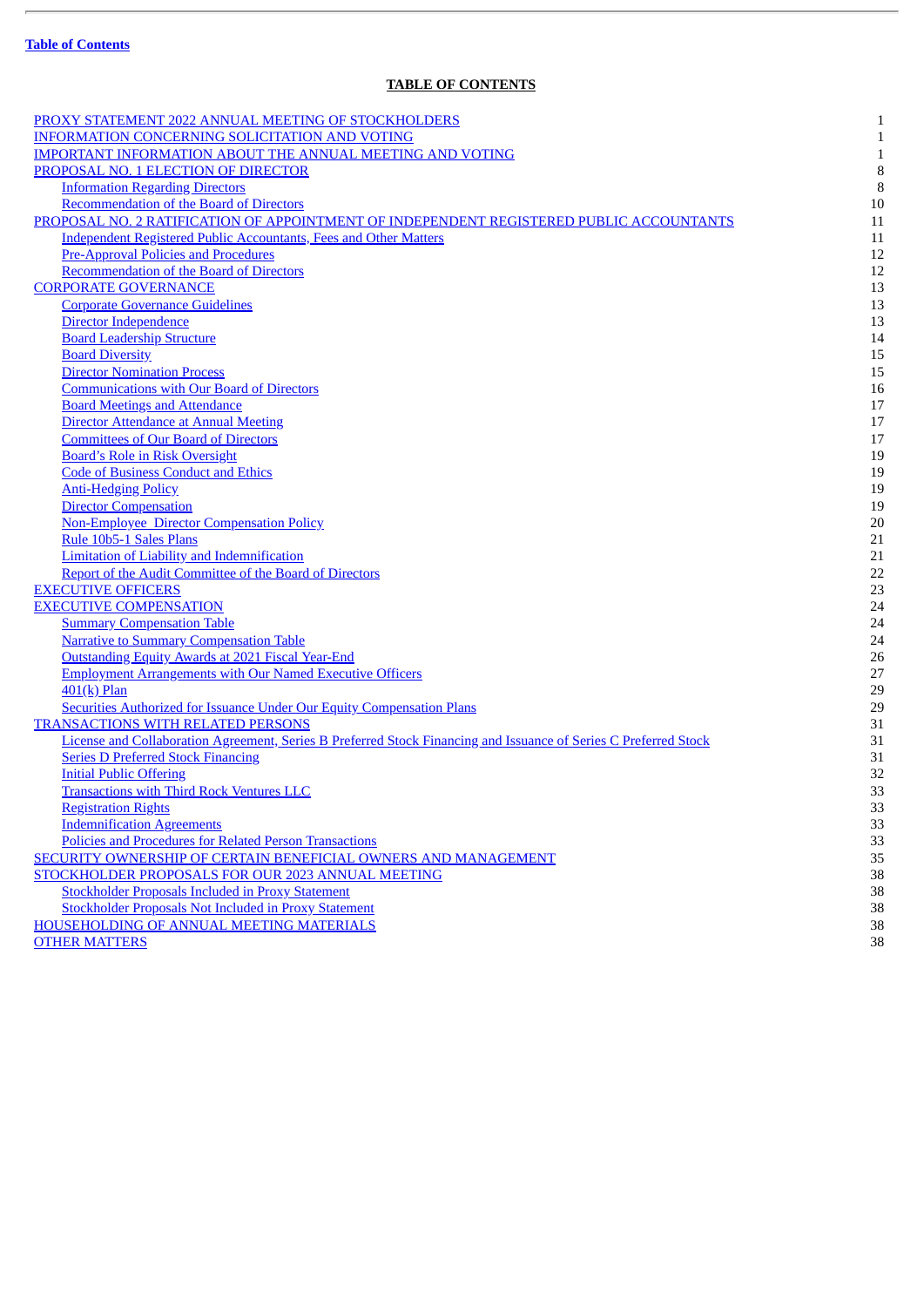

**DECIBEL THERAPEUTICS, INC. 1325 Boylston Street, Suite 500 Boston, Massachusetts 02215 (617) 370-8701**

# **PROXY STATEMENT 2022 ANNUAL MEETING OF STOCKHOLDERS**

# **To Be Held on Friday, June 17, 2022 INFORMATION CONCERNING SOLICITATION AND VOTING**

<span id="page-4-1"></span><span id="page-4-0"></span>This proxy statement contains information about our 2022 annual meeting of stockholders, or the Annual Meeting. The meeting will be held on Friday, June 17, 2022 at 12:00 p.m. Eastern Time. The Annual Meeting will be held exclusively via the Internet in a virtual meeting format at *www.proxydocs.com/DBTX*. There will not be a physical meeting location, and stockholders will not be able to attend the Annual Meeting in person. Except where the context otherwise requires, references to "Decibel," "the Company," "we," "us," "our" and similar terms refer to Decibel Therapeutics, Inc. References to our website are inactive textual references only and the contents of our website are not incorporated by reference into this proxy statement.

This proxy statement and the enclosed proxy card are being furnished in connection with the solicitation of proxies by our board of directors for use at the Annual Meeting and at any adjournment or postponement of that meeting. All proxies will be voted in accordance with the instructions they contain. If you do not specify your voting instructions, your proxy will be voted in accordance with the recommendations of our board of directors. We are making this proxy statement, the related proxy card and our annual report to stockholders for the fiscal year ended December 31, 2021, or our 2021 Annual Report, available to stockholders for the first time on or about April 29, 2022.

A copy of our Annual Report on Form 10-K for the fiscal year ended December 31, 2021, as filed with the Securities and Exchange Commission, or SEC, except for exhibits, will be furnished without charge to any stockholder upon written or oral request to Decibel Therapeutics, Inc., 1325 Boylston Street, Suite 500, Boston, Massachusetts 02215 or by calling 866-648-8133, by emailing paper@investorelections.com or by submitting a request over the Internet at www.investorelections.com/DBTX. This proxy statement and our Annual Report on Form 10-K for the fiscal year ended December 31, 2021 are also available on the SEC's website at www.sec.gov.

# **IMPORTANT INFORMATION ABOUT THE ANNUAL MEETING AND VOTING**

# <span id="page-4-2"></span>**Q. Why do I have access to these materials?**

A. We have made these proxy materials available to you because our board of directors is soliciting your proxy to vote at the Annual Meeting to be held on June 17, 2022 at 12:00 p.m. Eastern Time, including at any adjournments or postponements of the meeting. As a holder of common stock as of the close of business on April 22, 2022, you are invited to attend the Annual Meeting online and are requested to vote on the items of business described in this proxy statement. This proxy statement includes information that we are required to provide to you under the rules adopted by the SEC and that is designed to assist you in voting your shares.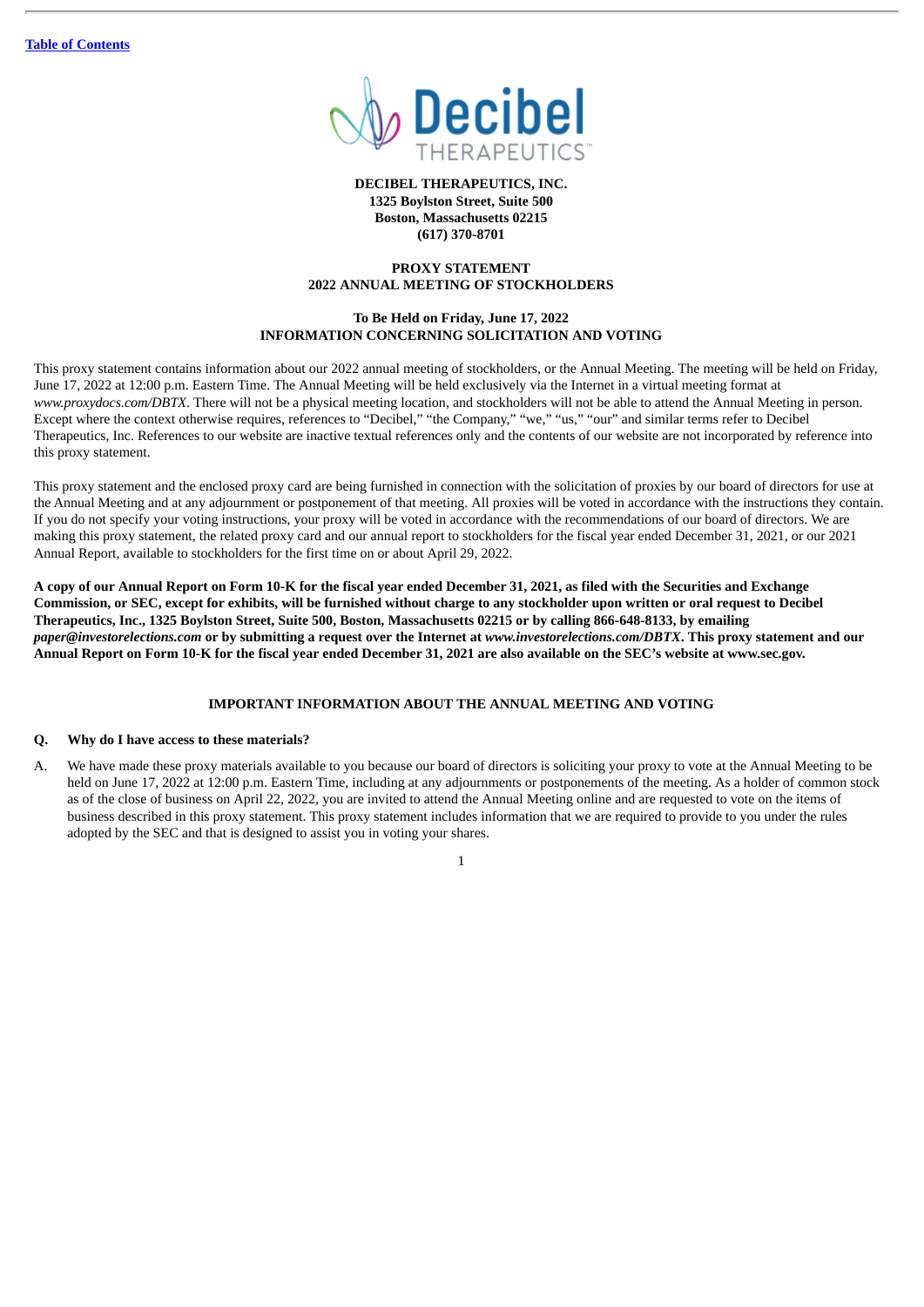## Q. Why did I receive a notice in the mail regarding the Internet availability of proxy materials instead of a full set of proxy materials?

A. In accordance with SEC rules, we have elected to provide access to our proxy materials, including this proxy statement and our 2021 Annual Report, over the Internet. Accordingly, we plan to send a Notice Regarding the Availability of Proxy Materials, or the Notice, to our stockholders of record entitled to vote at the Annual Meeting with instructions for accessing the proxy materials. We plan to mail the Notice on or about April 29, 2022 to all stockholders entitled to vote at the Annual Meeting.

All stockholders entitled to vote at the Annual Meeting will have the ability to access the proxy materials by visiting the website referred to in the Notice, *www.proxydocs.com/DBTX*. This makes the proxy distribution process more efficient and less costly and helps conserve natural resources. The Notice also contains instructions to request to receive a printed set of the proxy materials. You may request a paper copy of the proxy materials over the Internet at *www.investorelections.com/DBTX*, by emailing *paper@investorelections.com*, or by calling 866-648-8133.

The Notice also identifies the date and time of, and web address for, the Annual Meeting; the matters to be acted upon at the meeting and our board of directors' recommendation with regard to each matter; a toll-free telephone number, an e-mail address, and a website where stockholders can request to receive, free of charge, a paper or e-mail copy of the proxy statement, our 2021 Annual Report, and a form of proxy card relating to the Annual Meeting; and information on how to access and vote the form of proxy card.

#### **Q. Can I vote my shares by filling out and returning the Notice?**

A. No. The Notice identifies the items to be voted on at the Annual Meeting, but you cannot vote by marking the Notice and returning it. The Notice provides instructions on how to vote over the Internet or by telephone, by requesting and returning a printed proxy card, or how to register to vote online during the Annual Meeting.

#### **Q. What does it mean if I receive more than one Notice?**

A. If you receive more than one Notice, your shares may be registered in more than one name or in different accounts. Please follow the voting instructions on the Notices to ensure that all of your shares are voted.

#### **Q. What is the purpose of the Annual Meeting?**

- A. At the Annual Meeting, stockholders will consider and vote on the following matters:
	- (1) The election of one Class I director, Alison Finger, M.B.A, to serve for a three-year term expiring at the 2025 annual meeting of stockholders and until her respective successor has been duly elected and qualified (Proposal No. 1).
	- (2) The ratification of the appointment of Ernst & Young LLP as our independent registered public accounting firm for the fiscal year ending December 31, 2022 (Proposal No. 2).
	- (3) The transaction of any other business that may properly come before the Annual Meeting or any adjournment or postponement thereof.

# **Q. Why is the Annual Meeting of stockholders a virtual, online meeting?**

A. The Annual Meeting will be held as a virtual meeting of stockholders where stockholders will participate by accessing a website using the Internet. There will not be a physical meeting location. We believe that hosting a virtual meeting may enable greater stockholder attendance and participation from any location around the world.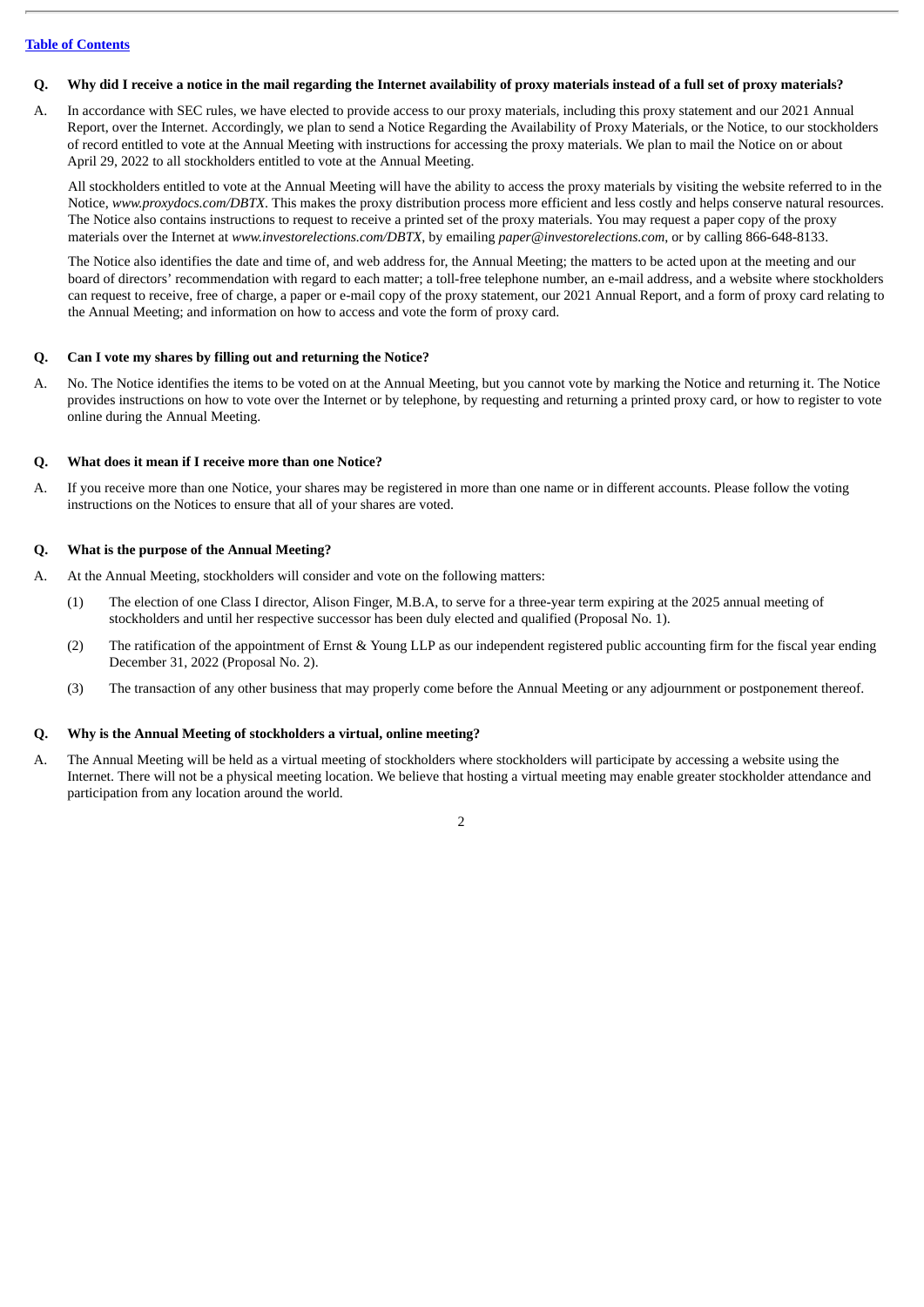# **Q. How do I virtually attend the Annual Meeting?**

A. We will host the Annual Meeting exclusively via the Internet at *www.proxydocs.com/DBTX*. In order to attend the Annual Meeting online, you must register at *www.proxydocs.com/DBTX* prior to the commencement of the Annual Meeting. Upon completing your registration, you will receive further instructions via email, including a unique link that will allow you access to the Annual Meeting and to vote and submit questions during the Annual Meeting. Please be sure to follow instructions found on your Notice, proxy card and/or voting instruction card and subsequent instructions that will be delivered to you via email. Online registration for the Annual Meeting will begin on or around April 29, 2022.

The webcast of the Annual Meeting will start at 12:00 p.m., Eastern Time, on June 17, 2022. Instructions on how to attend and participate in the meeting online will be sent to you via email, upon completing your registration.

# **Q. Who can vote?**

A. Only stockholders of record at the close of business on April 22, 2022, the record date for the Annual Meeting, are entitled to vote at the Annual Meeting. On this record date, there were 24,964,502 shares of our common stock outstanding. Common stock is our only class of stock outstanding.

#### **Q. How many votes do I have?**

A. Each share of our common stock that you own as of the record date, April 22, 2022, entitles you to one vote on each matter that is voted on.

#### **Q. Is my vote important?**

A. Your vote is important no matter how many shares you own. Please take the time to vote. Take a moment to read the instructions, choose the way to vote that is the easiest and most convenient for you and cast your vote as soon as possible.

#### **Q. How do I vote?**

- A. If you are the "record holder" of your shares, meaning that you own your shares in your own name and not through a bank, brokerage **firm or other nominee, you may vote:**
	- (1) **Over the Internet:** To vote over the Internet prior to the Annual Meeting, please go to the following website: *www.proxypush.com/DBTX,* and follow the instructions at that site for submitting your proxy electronically. If you vote over the Internet, you do not need to complete and mail your proxy card or vote your proxy by telephone. Your vote must be received by 11:59 a.m. Eastern Time on June 17, 2022 to be counted.
	- (2) **By Telephone:** To vote by telephone, please call (866) 506-1262, and follow the instructions provided on the proxy card. If you vote by telephone, you do not need to complete and mail your proxy card or vote your proxy over the Internet. Your vote must be received by 11:59 a.m. Eastern Time on June 17, 2022 to be counted.
	- (3) **By Mail:** To vote by mail, you must request printed proxy materials, including a proxy card, and complete, sign and date the proxy card and return it promptly in the postage prepaid envelope provided. If you vote by mail, you do not need to vote over the Internet or by telephone. Your proxy card must be received by June 16, 2022 to be counted.
	- (4) **Online During the Annual Meeting:** You may attend and vote at the Annual Meeting online at *www.proxydocs.com/DBTX*, where you will be able to vote electronically during the meeting. In order to attend, you must register at *www.proxydocs.com/DBTX* prior to the commencement of the Annual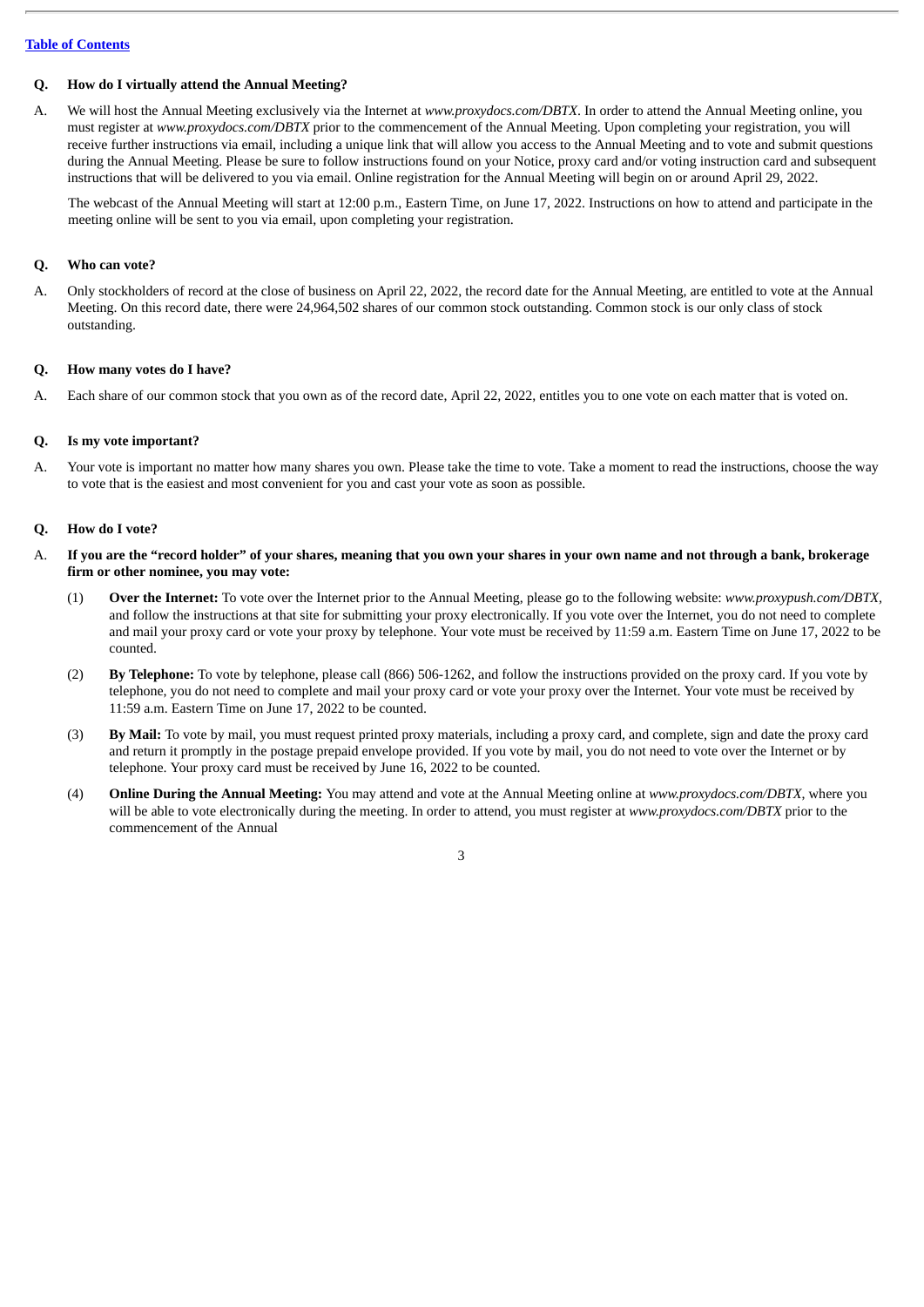Meeting. Upon completing your registration, you will receive further instructions via email, including a unique link that will allow you access to the Annual Meeting and to vote during the Annual Meeting. If you vote by proxy prior to the Annual Meeting and choose to attend the Annual Meeting online, there is no need to vote again during the Annual Meeting unless you wish to change your vote.

**If your shares are held in "street name,"** meaning they are held for your account by an intermediary, such as a bank, brokerage firm or other nominee, then you are deemed to be the beneficial owner of your shares and the bank, brokerage firm or other nominee that actually holds the shares for you is the record holder and is required to vote the shares it holds on your behalf according to your instructions. The proxy materials, as well as voting and revocation instructions, should have been forwarded to you by the bank, brokerage firm or other nominee that holds your shares. In order to vote your shares, you will need to follow the instructions that your bank, brokerage firm or other nominee provides you. Many brokerage firms solicit voting instructions over the Internet or by telephone.

You are welcome to virtually attend the Annual Meeting if your shares are held in street name, however, you must register in advance at *www.proxydocs.com/DBTX*. You must also obtain a legal proxy executed in your favor from the holder of record (i.e., your bank, brokerage firm, or other nominee) to vote shares held in street name during the meeting. A legal proxy is not the form of proxy included with this proxy statement. If you hold your shares in "street name," you must request a legal proxy from your bank, brokerage firm or other nominee to vote during the Annual Meeting. Further instructions will be provided to you as part of your registration process.

# **Q. Can I change my vote?**

#### A. If you are the "record holder" of your shares, you may revoke your proxy and change your vote by following one of the below procedures:

- (1) Vote over the Internet or by telephone as instructed above under "Over the Internet" and "By Telephone." Only your latest Internet or telephone vote is counted. You may not change your vote over the Internet or by telephone after 11:59 a.m. Eastern Time, on June 17, 2022.
- (2) Sign and complete a new proxy card and send it by mail in the postage prepaid envelope provided. Mediant Communications must receive the proxy card no later than June 16, 2022. Only your latest dated proxy card will be counted.
- (3) Virtually attend the Annual Meeting online and vote online as instructed above. Attending the Annual Meeting alone will not revoke your Internet vote, telephone vote or proxy submitted by mail, as the case may be.
- (4) Give our Secretary written notice before the meeting that you want to revoke your proxy. Such written notice should be sent to Decibel Therapeutics, Inc., Attention: Elisabeth Leiderman, Secretary, 1325 Boylston Street, Suite 500, Boston, Massachusetts 02215.

**If your shares are held in "street name,"** you may submit new voting instructions with a later date by contacting your bank, brokerage firm or other nominee and following their instructions. You may also vote virtually at the Annual Meeting, which will have the effect of revoking any previously submitted voting instructions, if you obtain a legal proxy as described in the answer to the question "How do I vote?" above.

Attending the Annual Meeting alone will not revoke your proxy.

#### **Q. Will my shares be voted if I do not return my proxy?**

A. **If your shares are registered directly in your name,** your shares will not be voted if you do not vote over the Internet, by telephone or by returning your proxy card by mail or online while virtually attending the Annual Meeting.

 $\overline{\Delta}$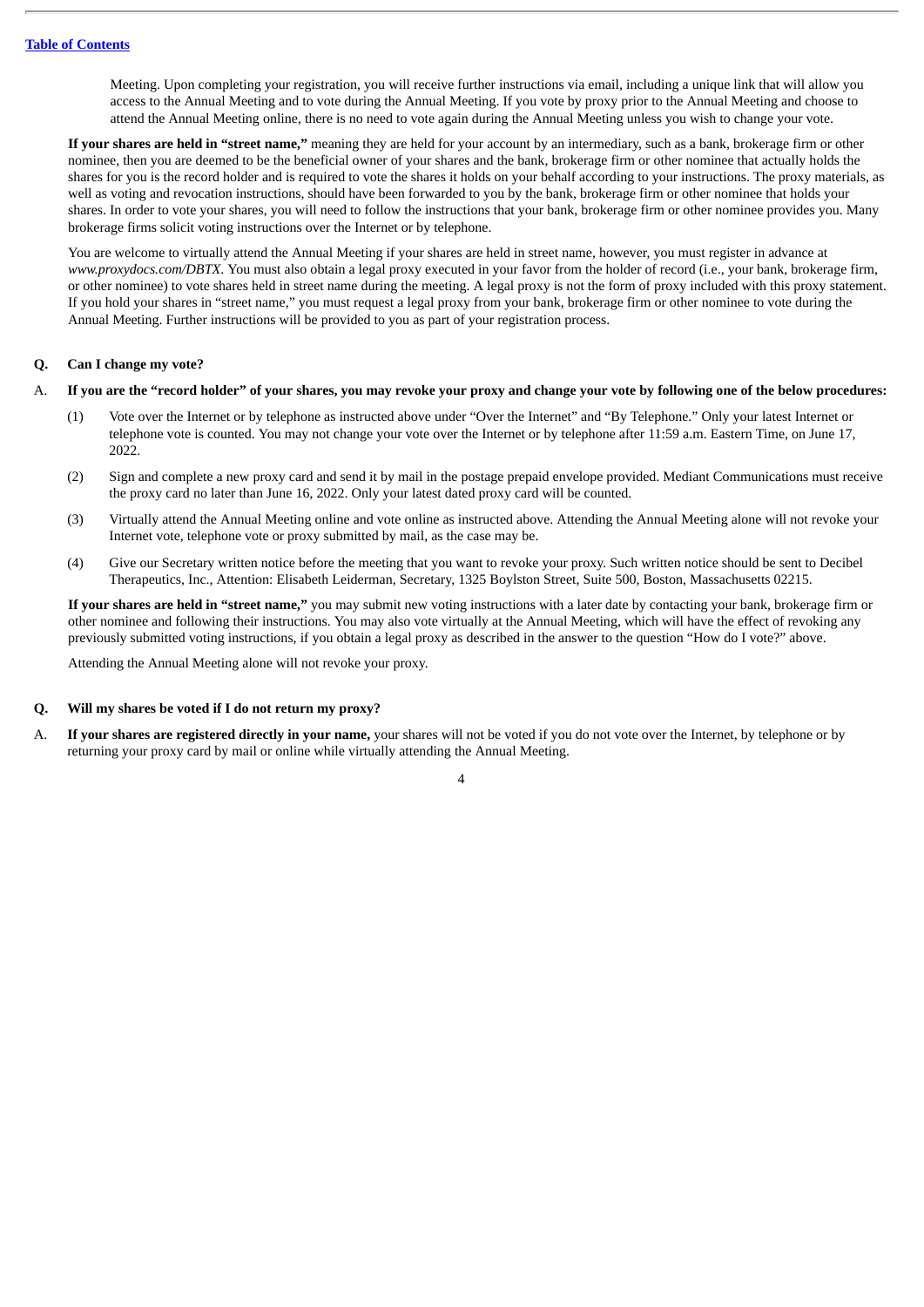**If your shares are held in "street name,"** your brokerage firm may under certain circumstances vote your shares if you do not return your voting instructions. Brokerage firms can vote customers' unvoted shares on discretionary matters but they will not be allowed to vote your shares with respect to certain non-discretionary items. If you do not return voting instructions to your brokerage firm to vote your shares, your brokerage firm may, on discretionary matters, either vote your shares or leave your shares unvoted.

Proposal No. 1, the election of one Class I director, is not considered a discretionary matter. If you do not instruct your brokerage firm how to vote with respect to this proposal, your brokerage firm may not vote your shares with respect to this proposal and your shares instead will be counted as "broker non-votes" with respect to this proposal. "Broker non-votes" occur when your bank, brokerage firm or other nominee submits a proxy for your shares (because the bank, brokerage firm or other nominee has received instructions from you on one or more proposals, but not all proposals, or has not received instructions from you but is entitled to vote on a particular "discretionary" matter) but does not indicate a vote for a particular proposal because the bank, brokerage firm or other nominee either does not have the authority to vote on that proposal and has not received voting instructions from you or has discretionary authority but chooses not to exercise it. Proposal No. 2, the ratification of the appointment of Ernst & Young LLP as our independent registered public accounting firm for the fiscal year ending December 31, 2022, is considered a discretionary matter. If you do not instruct your brokerage firm how to vote with respect to this proposal, your brokerage firm will be able to vote your shares on this proposal even if it does not receive instructions from you, so long as it holds your shares in its name. We encourage you to provide voting instructions to your brokerage firm or other nominee. This ensures that your shares will be voted at the Annual Meeting according to your instructions. You should receive directions from your brokerage firm or other nominee about how to submit your voting instructions.

#### **Q. How many shares must be represented to hold the Annual Meeting?**

A. A majority of our shares of common stock outstanding at the record date must be present virtually or represented by proxy to hold the Annual Meeting. This is called a quorum. For purposes of determining whether a quorum exists, we count as present any shares that are voted over the Internet, by telephone, by mail or virtually at the meeting. Further, for purposes of establishing a quorum, we will count as present shares that a stockholder holds even if the stockholder votes to abstain or only votes on one of the proposals. In addition, we will count as present shares that are counted as broker non-votes. If a quorum is not present, we expect to adjourn the Annual Meeting until we obtain a quorum.

The presence at the Annual Meeting, virtually or by proxy, of holders representing a majority of our outstanding common stock as of the record date, April 22, 2022, or approximately 12,482,252 shares, constitutes a quorum at the meeting and permits us to conduct the business of the meeting.

#### **Q. What vote is required to approve each matter and how are votes counted?**

#### **A. Proposal No. 1—Election of Director**

A nominee will be elected as a director at the Annual Meeting if the nominee receives a plurality of the votes cast by stockholders entitled to vote at the meeting. You may:

- vote FOR the nominee; or
- WITHHOLD your vote from the nominee.

Votes that are withheld and broker-non votes will not be included in the vote tally for the election of the director and will not affect the results of the vote.

# **Proposal No. 2—Ratification of Appointment of Independent Registered Public Accounting Firm**

The affirmative vote of the holders of shares of common stock representing a majority of the votes cast on the matter is required for the ratification of the appointment of Ernst & Young LLP as our independent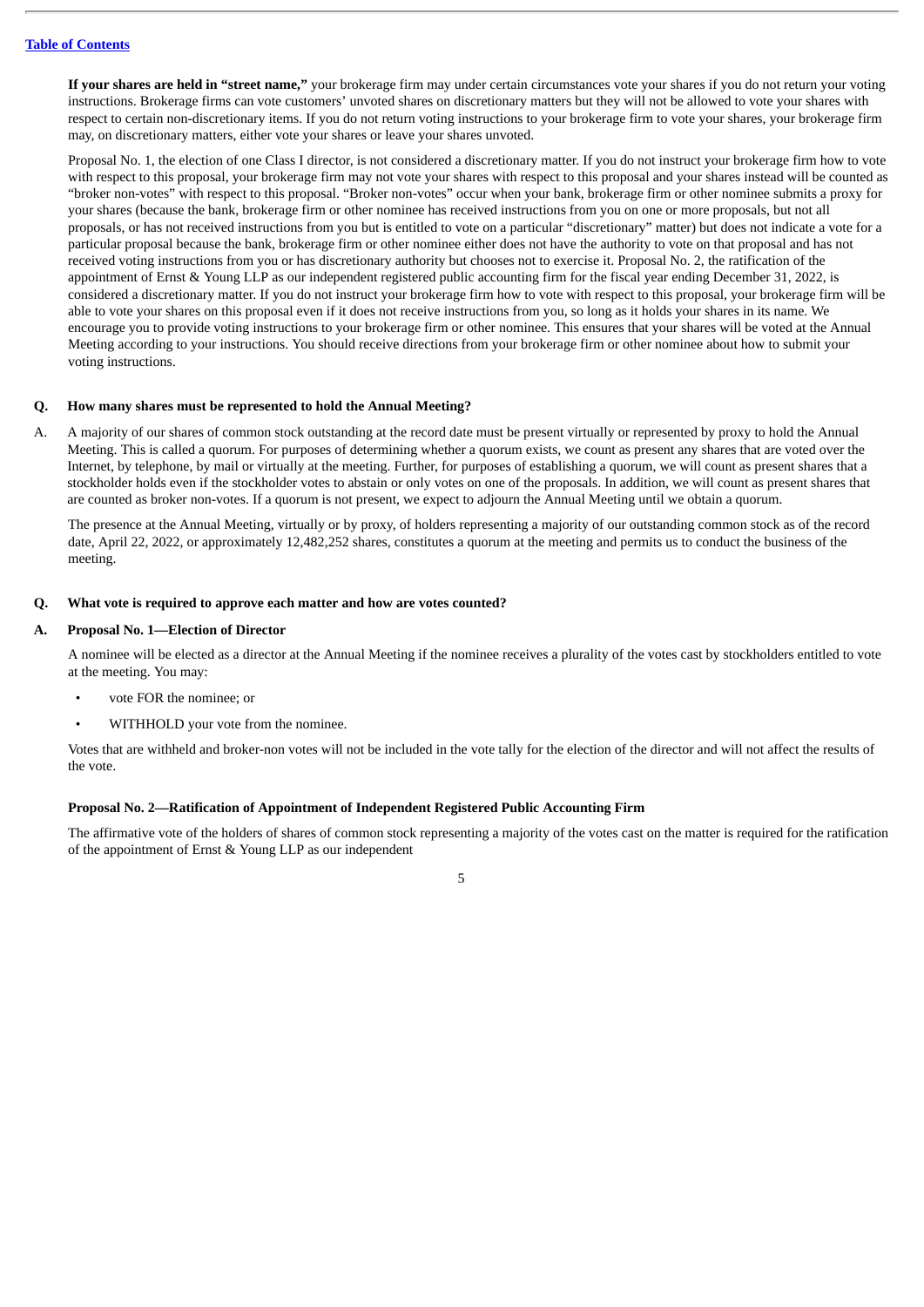registered public accounting firm for the fiscal year ending December 31, 2022. Abstentions and broker non-votes will not be counted as votes cast on this matter and, as a result, will have no effect on the outcome of Proposal No. 2.

Although stockholder approval of our audit committee's appointment of Ernst & Young LLP as our independent registered public accounting firm for the fiscal year ending December 31, 2022 is not required, we believe that it is advisable to give stockholders an opportunity to ratify this appointment. If this proposal is not approved at the Annual Meeting, our audit committee will reconsider its appointment of Ernst & Young LLP as our independent registered public accounting firm for the fiscal year ending December 31, 2022.

# **Q. How does the board of directors recommend that I vote on the proposals?**

A. Our board of directors recommends that you vote:

- **FOR** the election of the one Class I director, Alison Finger, M.B.A., to serve for a three-year term expiring at the 2025 annual meeting of stockholders and until her respective successor is duly elected and qualified; and
- **FOR** the ratification of the appointment of Ernst & Young LLP as our independent registered public accounting firm for the fiscal year ending December 31, 2022.

#### **Q. Are there other matters to be voted on at the Annual Meeting?**

A. We do not know of any matters that may come before the Annual Meeting other than the election of our Class I director and the ratification of the appointment of Ernst & Young LLP as our independent registered public accounting firm for the fiscal year ending December 31, 2022. If any other matters are properly presented at the Annual Meeting, the persons named in the accompanying proxy intend to vote, or otherwise act, in accordance with their judgment on the matter.

# **Q. Who will count the votes?**

A. The votes will be counted, tabulated and certified by Mediant Communications, Inc.

#### **Q. How can I find out the results of the voting at the Annual Meeting?**

A. Preliminary voting results will be announced at the Annual Meeting. Final voting results will be tallied by the inspector of election and published in a current report on Form 8-K to be filed with the SEC within four business days after the Annual Meeting.

#### **Q. How do I submit a question at the Annual Meeting?**

A. If you wish to submit a question prior to the Annual Meeting, you must register to attend the Annual Meeting. You can visit *www.proxydocs.com/DBTX* and follow the instructions for registering to attend the Annual Meeting and for submitting a question. If you wish to submit a question during the Annual Meeting, you may log into the virtual meeting platform using the unique link provided to you via email following the completion of your registration prior to the commencement of the Annual Meeting at *www.proxydocs.com/DBTX*. Our virtual meeting will be governed by our Rules of Conduct and Procedures, which will be posted at *www.proxydocs.com/DBTX* during the meeting.

#### Q. How and when may I submit a stockholder proposal, including a stockholder nomination for director for the 2023 annual meeting?

A. Stockholders wishing to suggest a candidate for director should write to our Secretary. In order to give the nominating and corporate governance committee sufficient time to evaluate a recommended candidate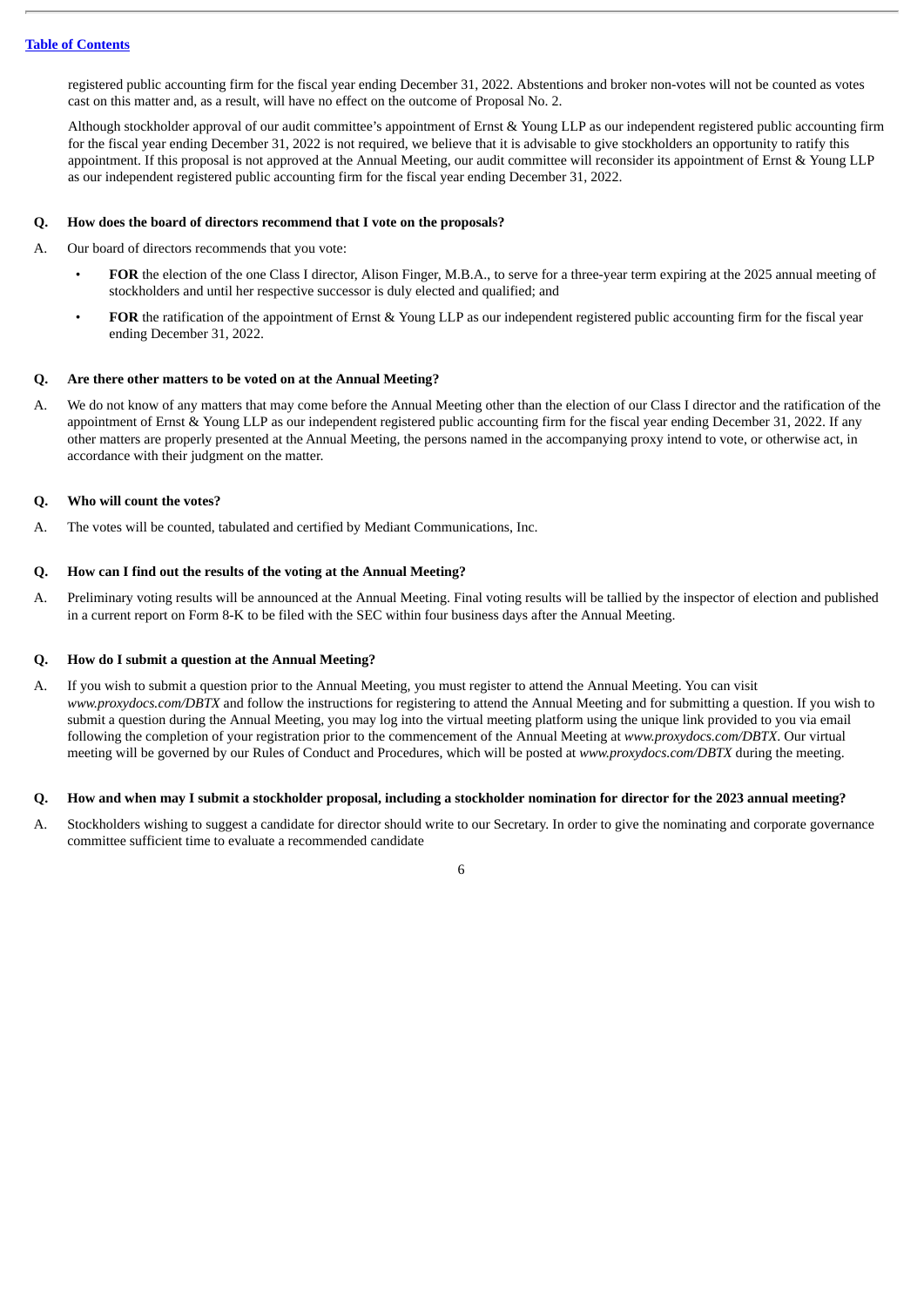and/or include the candidate in our proxy statement for the 2023 annual meeting, the recommendation should be received by our Secretary at our principal executive offices in accordance with our procedures detailed in the section below entitled "Stockholder Proposals for our 2023 Annual Meeting." Such submissions must state the nominee's name, together with appropriate biographical information and background materials and information with respect to the stockholder or group of stockholders making the recommendation, including the number of shares of common stock owned by such stockholder or group of stockholders, as well as other information required by our bylaws or SEC regulations. We may require any proposed nominee to furnish such other information as we may reasonably require in determining the eligibility of such proposed nominee to serve as an independent director or that could be material to a reasonable stockholder's understanding of the independence, or lack thereof, of such proposed nominee.

#### **Q. Who is paying the costs of soliciting these proxies?**

A. We will pay all of the costs of soliciting proxies. Our directors, officers and other employees may solicit proxies in person or by mail, telephone, fax or email. We will pay our directors, officers and other employees no additional compensation for these services. We will ask banks, brokerage firms and other nominees to forward these proxy materials to their principals and to obtain authority to execute proxies. We may reimburse them for their expenses.

#### **Q. Whom should I contact if I have any questions?**

A. If you have any questions about the Annual Meeting or your ownership of our common stock, please contact Decibel Investor Relations at 1325 Boylston Street, Suite 500, Boston, MA 02215, telephone: 617-370-8701, e-mail: info@decibeltx.com.

#### *Implications of Being an "Emerging Growth Company" and a "Smaller Reporting Company"*

We are an "emerging growth company," as defined in the Jumpstart Our Business Startups Act of 2012, or the JOBS Act, and may remain an emerging growth company until December 31, 2026 or until such earlier time as we have more than \$1.07 billion in annual revenue, we become a "large accelerated filer" under SEC rules, or we issue more than \$1 billion of non-convertible debt over a three-year period. The JOBS Act contains provisions that, among other things, reduce certain reporting requirements for an "emerging growth company." For so long as we remain an emerging growth company, we are permitted and plan to rely on exemptions from certain disclosure requirements that are applicable to other public companies that are not emerging growth companies. These exemptions include reduced disclosure obligations regarding executive compensation. In addition, as an emerging growth company, we are not required to conduct votes seeking approval, on an advisory basis, of the compensation of our named executive officers or the frequency with which such votes must be conducted. We may take advantage of some or all of these exemptions until such time as we are no longer an emerging growth company. We have taken advantage of certain reduced reporting obligations in this proxy statement. Accordingly, the information contained herein may be different than the information you receive from other public companies in which you hold stock.

We are also a "smaller reporting company," meaning that the market value of our stock held by non-affiliates is less than \$700 million and our annual revenue was less than \$100 million during our most recently completed fiscal year. We may continue to be a smaller reporting company if either (i) the market value of our stock held by non-affiliates is less than \$250 million or (ii) our annual revenue was less than \$100 million during the most recently completed fiscal year and the market value of our stock held by non-affiliates is less than \$700 million. If we are a smaller reporting company at the time we cease to be an emerging growth company, we may continue to rely on exemptions from certain disclosure requirements that are available to smaller reporting companies. For so long as we remain a smaller reporting company, we are permitted and intend to rely on exemptions from certain disclosure and other requirements that are applicable to other public companies that are not applicable to a smaller reporting company.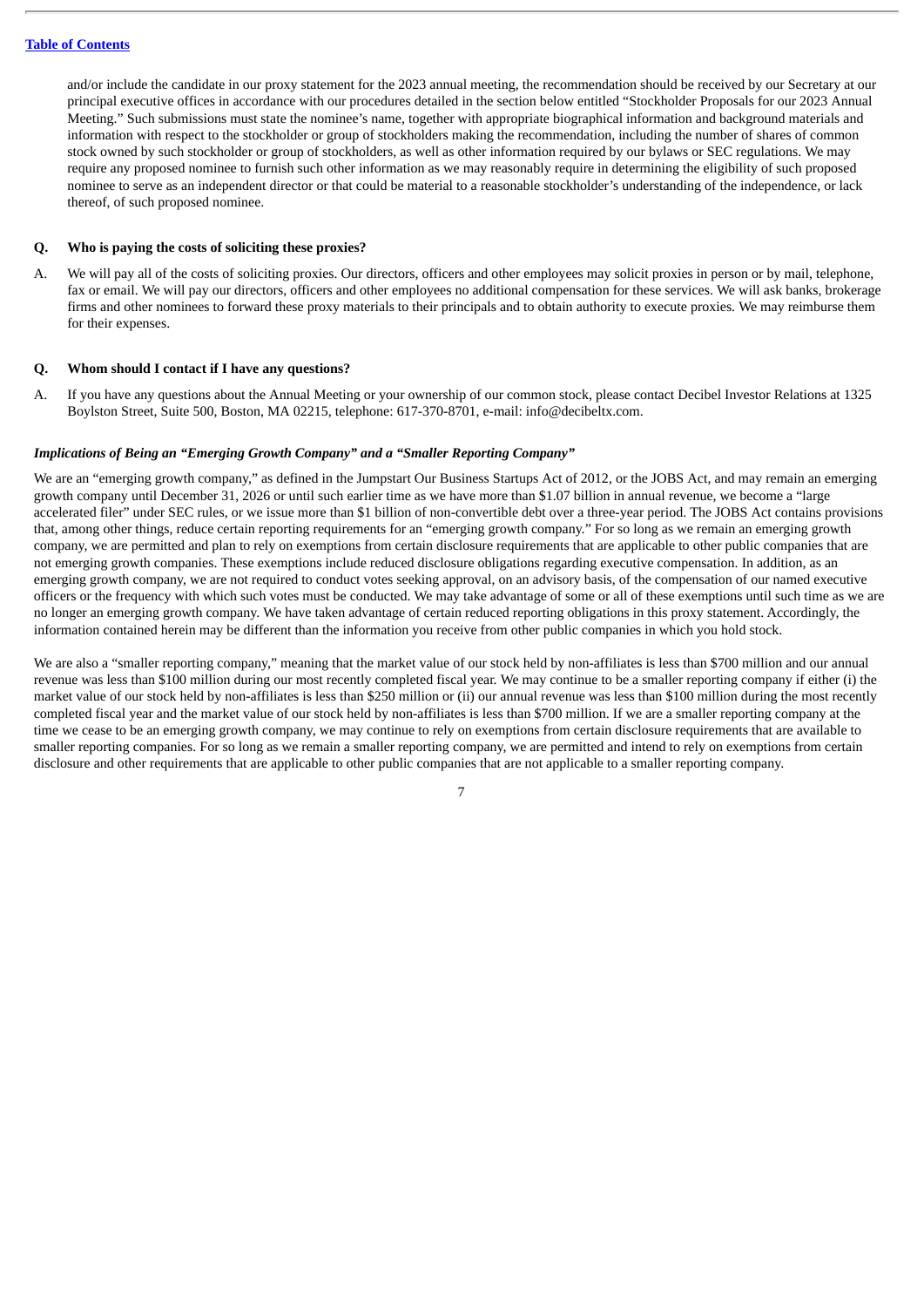#### **PROPOSAL NO. 1 ELECTION OF DIRECTOR**

<span id="page-11-0"></span>In accordance with the terms of our restated certificate of incorporation and amended and restated bylaws, our board of directors is divided into three classes, class I, class II and class III, with members of each class serving staggered three-year terms. As a result, only one class of our directors is elected at each annual meeting of stockholders, with the other classes continuing for the remainder of their respective three-year terms. Our board of directors currently consists of seven members. The members of the classes are divided as follows:

- the class I directors are Matthew Foy and Alison Finger, M.B.A., and their term will expire at the Annual Meeting;
- the class II directors are Neil Exter, M.B.A., Saraswathy Nochur, Ph.D. and Peter A. Thompson, M.D., and their term will expire at the annual meeting of stockholders to be held in 2023; and
- the class III directors are William H. Carson, M.D. and Laurence Reid, Ph.D., and their term will expire at the annual meeting of stockholders to be held in 2024.

Upon the expiration of the term of a class of directors, directors in that class will be eligible to be elected for a new three-year term at the annual meeting of stockholders in the year in which their term expires.

Our board of directors has nominated Alison Finger, M.B.A., for election as the class I director at the Annual Meeting. Ms. Finger is presently a director and has indicated a willingness to continue to serve as director, if elected. Unless otherwise instructed, proxies will be voted for Ms. Finger. In the event that Ms. Finger is not a candidate or is unable to serve as a director at the time of the election (which is not currently expected), your proxy will be voted for any nominee who is designated by our board of directors to fill the vacancy.

Our board of directors, upon the recommendation of our nominating and corporate governance committee, determined not to nominate Mr. Foy for re-election at the Annual Meeting.

#### <span id="page-11-1"></span>**Information Regarding Directors**

The following paragraphs provide biographical information as of March 31, 2022, including principal occupation and business experience during the last five years, for each director, other than Mr. Foy, including the nominee for class I director.

Information about the number of shares of common stock beneficially owned by each of our directors, including the nominee for class I director, appears below under the heading "Security Ownership of Certain Beneficial Owners and Management."

There are no family relationships between or among any of our executive officers or directors, including the nominee for class I director.

# *Class I Director Nominee, Term Expiring at the 2025 Annual Meeting of Stockholders, if elected*

**Alison Finger, M.B.A.**, 58, has served as a member of our board of directors since December 2021. Most recently, Ms. Finger was Chief Commercial Officer at bluebird bio, Inc., a biotechnology company, or bluebird, from August 2015 to January 2021. Prior to bluebird, Ms. Finger served at Bristol-Myers Squibb Company, a pharmaceutical company, or BMS, in roles with increasing responsibility, including as Vice President, Global Commercialization Virology from July 2004 to June 2007, Managing Director, Australia & New Zealand from July 2007 to May 2009, VP Global Commercialization, Alzheimer's/Neuroscience from May 2009 to December 2012 and VP Global Commercialization, Hematology from December 2012 to May 2014. Ms. Finger currently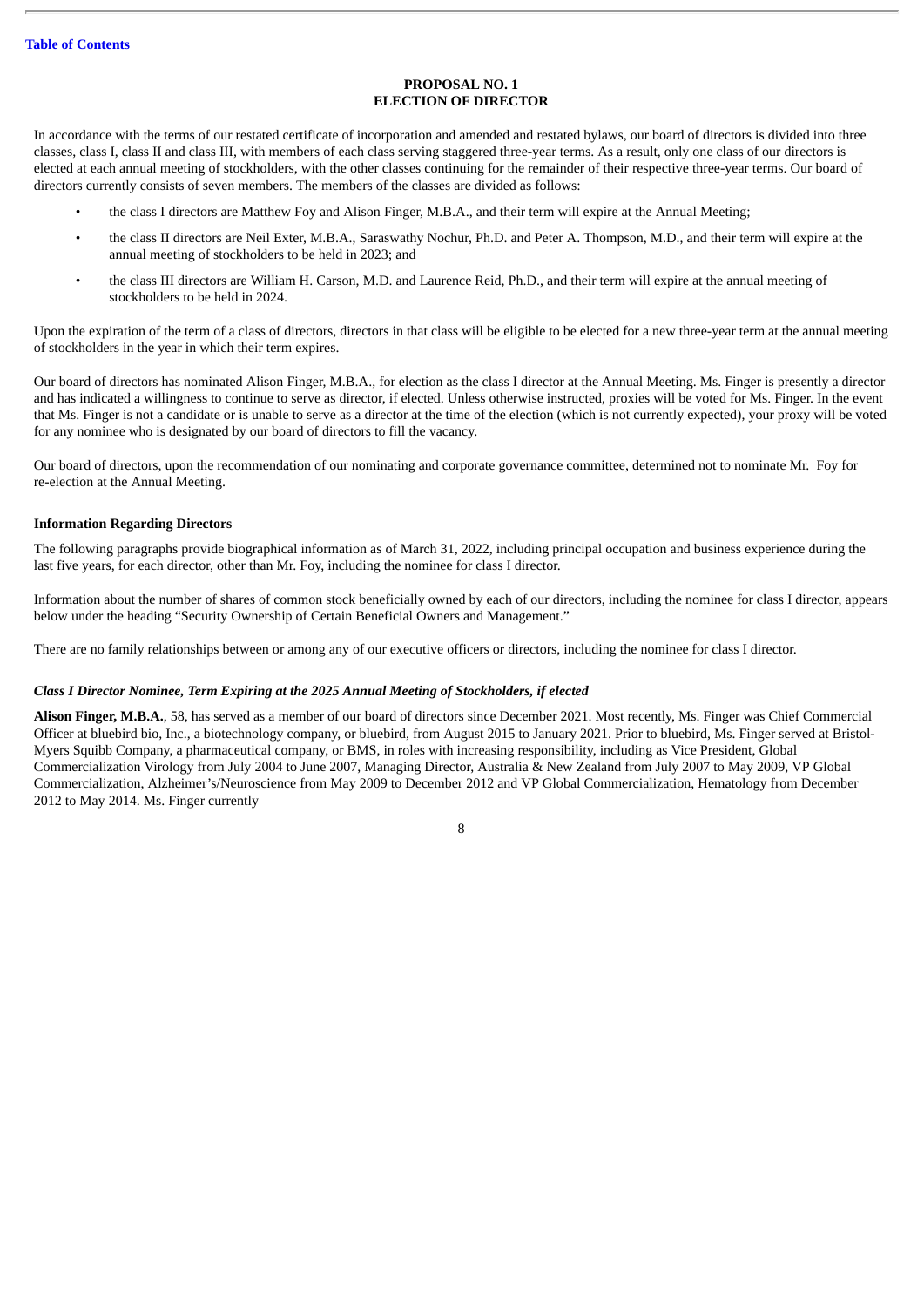serves on the board of directors of Vascular Biogenics Ltd., a biotechnology company. Ms. Finger has a B.A. from St. Lawrence University and an M.B.A. from the Fuqua School of Business at Duke University. We believe that Ms. Finger is qualified to serve on our board of directors due to her executive management and leadership experience in the biopharmaceutical industry.

# *Class II Directors, Term Expiring at the 2023 Annual Meeting of Stockholders*

**Neil Exter, M.B.A.**, 63, has served as a member of our board of directors since April 2018. Mr. Exter has been a partner at Third Rock Ventures, a venture capital firm, or TRV, since 2007. Prior to joining TRV, Mr. Exter was chief business officer of Alantos Pharmaceuticals Holding, Inc., a biopharmaceutical company, from 2006 until its acquisition by Amgen Inc. in 2007. Previously, he served as vice president of business development of Millennium Pharmaceuticals, Inc., a pharmaceutical company, from 2002 to 2006. Mr. Exter has served as a member of the boards of directors of Pliant Therapeutics, Inc., a biopharmaceutical company, since June 2015 and Revolution Medicines, Inc., a precision oncology company, since July 2019. He was a member of the boards of directors of CytomX Therapeutics, Inc., a biopharmaceutical company, from 2010 to December 2017, and Rhythm Pharmaceuticals, Inc., a biopharmaceutical company, from 2014 to June 2019. Mr. Exter received a B.S. from Cornell University, an M.S. from Stanford University and an M.B.A. as a Baker Scholar from Harvard Business School. We believe that Mr. Exter is qualified to serve on our board of directors because of his extensive experience investing in and advising life sciences companies, as well as his experience as a director of public and private companies in the life sciences industry.

**Peter A. Thompson, M.D.**, 62, has served as a member of our board of directors since November 2020. Dr. Thompson has served as a General Partner at OrbiMed Advisors LLC, an investment firm, since September 2010. Dr. Thompson currently serves on the boards of directors of Alpine Immune Sciences Inc., Corvus Pharmaceuticals, Inc., Edgewise Therapeutics, Inc., Janux Therapeutics, Inc., and Silverback Therapeutics, Inc., as well as several private companies. Previously, Dr. Thompson served on the boards of Synthorx Inc. until its acquisition by Sanofi, Adaptimmune Therapeutics PLC, PMV Pharmaceuticals, Inc., Prevail Therapeutics Inc., and Principia Biopharma Inc. Dr. Thompson also previously served in executive leadership roles at Trubion Pharmaceuticals, Inc., Chiron Corporation, and Becton, Dickinson and Company. Dr. Thompson is an affiliate professor of neurosurgery at the University of Washington. In addition, Dr. Thompson holds numerous patents and is a board-certified internist and oncologist, and was on staff at the National Cancer Institute following his internal medicine training at Yale University. Dr. Thompson received a Sc. B. in molecular biology and mathematics from Brown University and an M.D. from Brown University Medical School. We believe that Dr. Thompson is qualified to serve on our board of directors because of his experience in management and venture capital in the biopharmaceutical industry.

**Saraswathy Nochur, Ph.D.**, 61, has served as a member of our board of directors since December 2021. Dr. Nochur has served as Chief Diversity, Equity and Inclusion Officer at Alnylam Pharmaceuticals Inc., a biopharmaceutical industry, or Alnylam, since January 2021. From May 2006 to January 2021, Dr. Nochur served as Head, Regulatory Affairs at Alnylam. Dr. Nochur serves on the board of directors of Marinus Pharmaceuticals, Inc., a biopharmaceutical company. Dr. Nochur holds a Ph.D. in Biochemical Engineering from MIT. We believe that Dr. Nochur is qualified to serve on our board of directors due to her management and leadership experience in the biopharmaceutical industry.

# *Class III Directors, Term Expiring at the 2024 Annual Meeting of Stockholders*

**William H. Carson, M.D.**, 63, has served as chairman of our board of directors since May 2021. Most recently, Dr. Carson was the President and Chief Executive Officer of Otsuka Pharmaceutical Development & Commercialization, Inc., a private healthcare company, or Otsuka, from 2010 to 2019. Prior to that, from 2002 to 2010, Dr. Carson held various executive leadership roles at Otsuka. Prior to Otsuka, Dr. Carson worked at the Pharmaceutical Research Institute at BMS from 1998 to 2002 and was on faculty at the Medical University of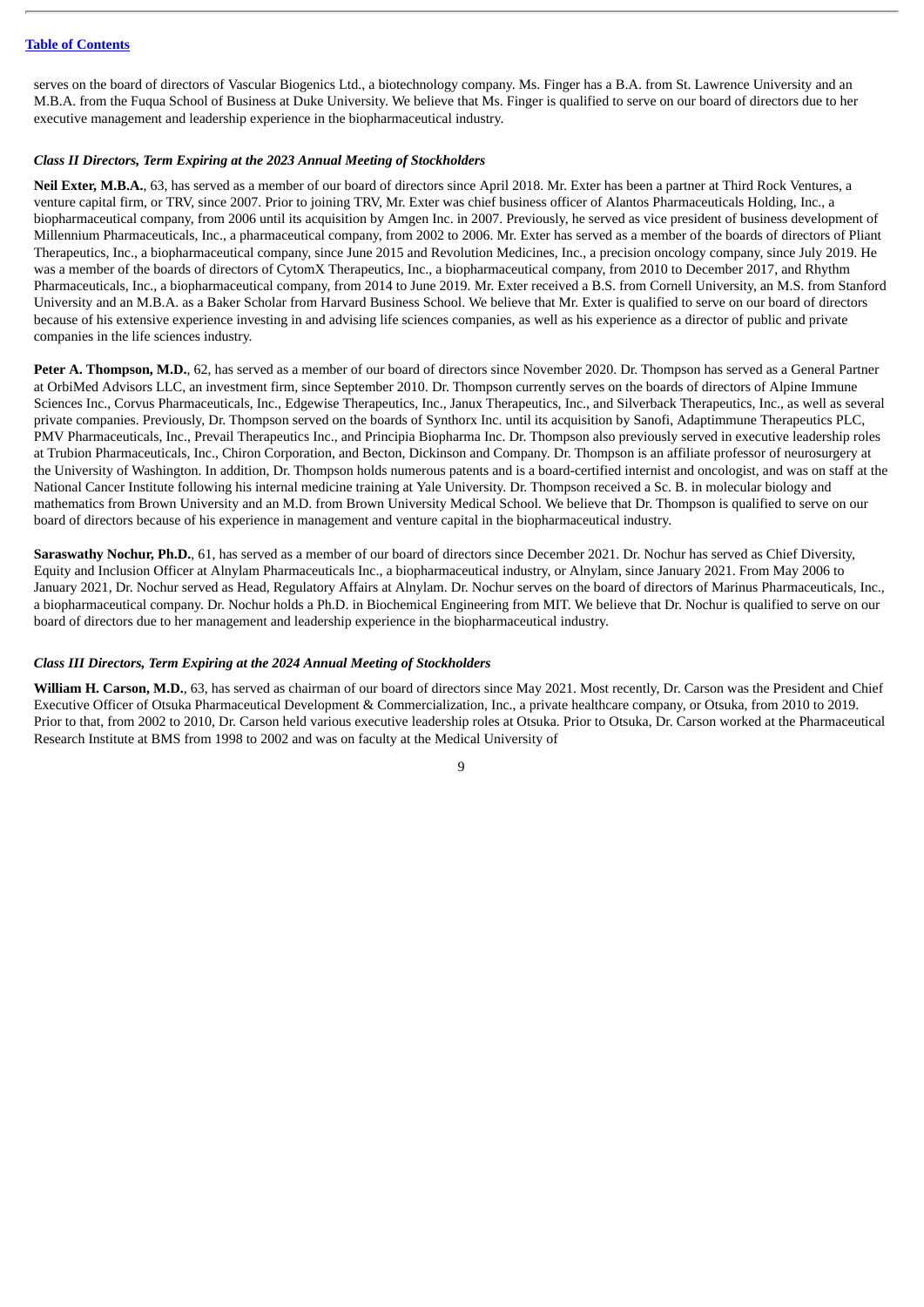South Carolina in the Department of Psychiatry and Behavioral Sciences from 1988 to 1998. Dr. Carson currently serves as co-chairman of the board of directors of Otuska and as a member of the board of directors of Annexon, Inc., a biopharmaceutical company, Excision Biotherapeutics, Inc., a private biotechnology company, and Lutron Electronics Co., Inc., a private manufacturing company. Dr. Carson received a B.A. in History and Science from Harvard College and an M.D. from Case Western Reserve University School of Medicine, followed by his residency in psychiatry at Tufts / New England Medical Center. We believe Dr. Carson is qualified to serve as chairman on our board of directors because of his extensive experience in the biopharmaceutical industry and medical background.

**Laurence Reid, Ph.D.**, 58, has served as our president and chief executive officer and as a member of our board of directors since January 2020. He also served as a consultant to us from November 2019 until October 2020. Dr. Reid served as an entrepreneur in residence at TRV, a venture capital firm, from November 2019 to November 2020. From March 2015 to October 2018, he served as chief executive officer of Warp Drive Bio, LLC, a biotechnology company. Prior to that, he served as chief business officer of Alnylam Pharmaceuticals, Inc., a biopharmaceutical company, from June 2010 to December 2014. Dr. Reid currently serves on the board of directors of Garuda Therapeutics, Inc., a private biotechnology company. Dr. Reid received a B.A. in natural sciences from Cambridge University and a Ph.D. in biochemistry from King's College, London University. We believe Dr. Reid is qualified to serve on our board of directors because of his service as our president and chief executive officer and experience as a senior executive of other biotechnology companies.

# <span id="page-13-0"></span>**Recommendation of the Board of Directors**

# **OUR BOARD OF DIRECTORS RECOMMENDS THAT THE STOCKHOLDERS VOTE FOR THE ELECTION OF MS. FINGER.**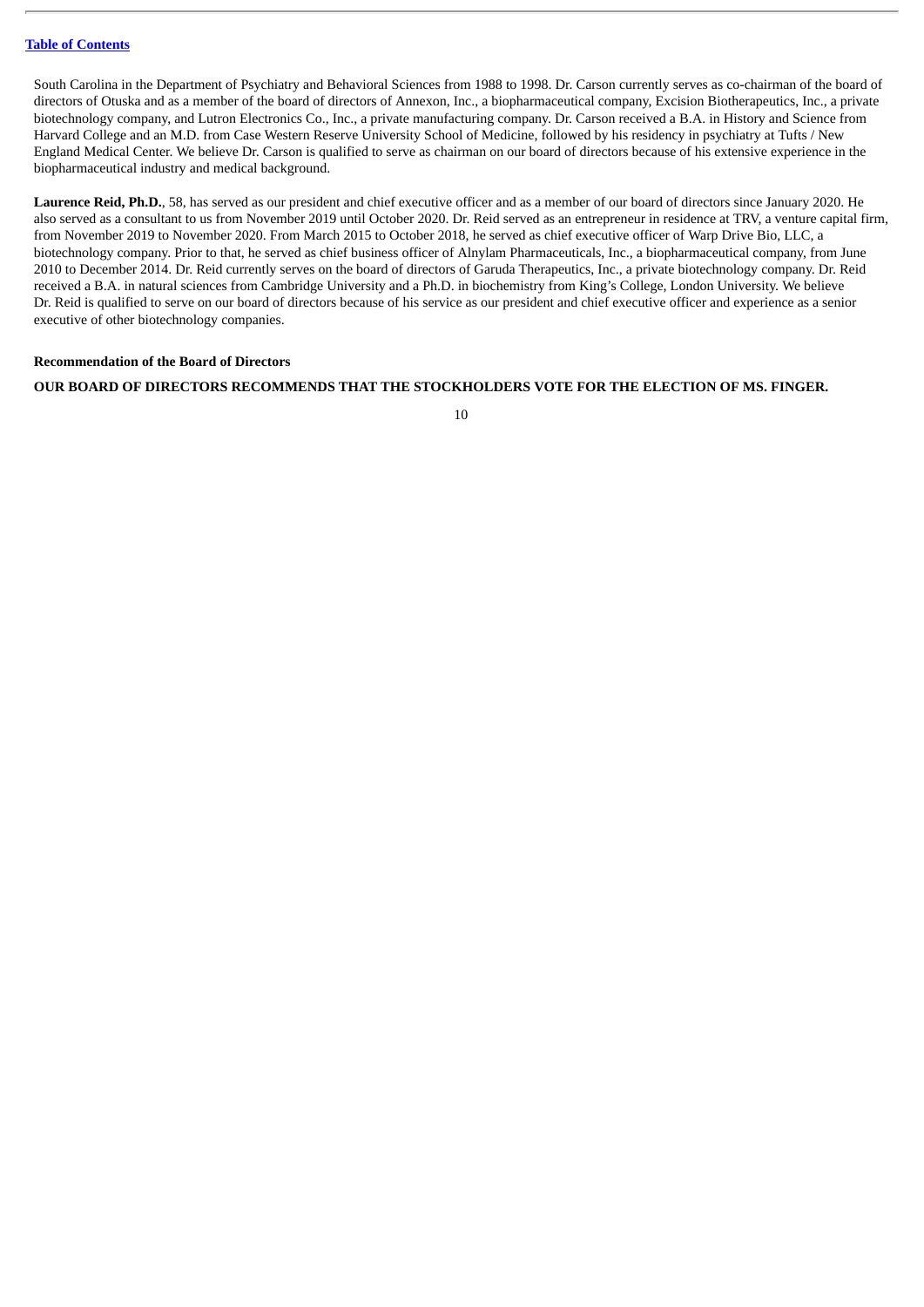# **PROPOSAL NO. 2**

# **RATIFICATION OF APPOINTMENT OF INDEPENDENT REGISTERED PUBLIC ACCOUNTANTS**

<span id="page-14-0"></span>The audit committee has appointed Ernst & Young LLP as the Company's independent registered public accounting firm for the fiscal year ending December 31, 2022 and the board of directors has directed that management submit the selection of the independent registered public accountants for ratification by the stockholders at the Annual Meeting. Ernst & Young LLP has served as the Company's registered public accountant since 2017. A representative of Ernst & Young LLP is expected to be present online at the Annual Meeting and will have an opportunity to make a statement if he or she desires to do so and to respond to appropriate questions from our stockholders.

Stockholder ratification of the appointment of Ernst & Young LLP as the Company's independent registered public accounting firm is not required by Delaware law, our restated certificate of incorporation or our amended and restated bylaws. However, the board of directors is submitting the audit committee's selection of Ernst & Young LLP to the stockholders for ratification as a matter of good corporate practice. If the stockholders fail to ratify the selection, the audit committee will reconsider whether to retain that firm. Even if the selection is ratified, the audit committee in its discretion may direct the appointment of a different independent registered public accounting firm at any time during the year if the audit committee determines that such a change would be in the best interests of the Company and its stockholders.

# <span id="page-14-1"></span>**Independent Registered Public Accountants, Fees and Other Matters**

Ernst & Young LLP was our independent registered public accounting firm for the years ended December 31, 2021 and December 31, 2020. The following table summarizes the fees of Ernst & Young LLP billed to us for the last two fiscal years.

|                       | 2021                                                                                                                 | 2020                                                                                                                 |
|-----------------------|----------------------------------------------------------------------------------------------------------------------|----------------------------------------------------------------------------------------------------------------------|
| Audit Fees(1)         | \$685,800                                                                                                            | \$425,000                                                                                                            |
| Audit Related Fees(2) |                                                                                                                      |                                                                                                                      |
| Tax Fees $(3)$        | 25,000                                                                                                               |                                                                                                                      |
| All Other Fees(4)     |                                                                                                                      |                                                                                                                      |
| Total                 | \$710,800                                                                                                            | \$425,000                                                                                                            |
|                       | <u> 1989 - Johann Stoff, deutscher Stoff, deutscher Stoff, der Stoff, der Stoff, der Stoff, der Stoff, der Stoff</u> | <u> 1989 - Johann Stoff, deutscher Stoff, deutscher Stoff, der Stoff, der Stoff, der Stoff, der Stoff, der Stoff</u> |

- (1) "Audit Fees" consist of fees for the audit of our annual consolidated financial statements, the review of our interim consolidated financial statements included in our quarterly reports on Form 10-Q, services in connection with our registration statement filings and other professional services provided in connection with regulatory filings or engagements.
- (2) "Audit Related Fees" consist of services that are reasonably related to the performance of the audit or review of our consolidated financial statements. There were no such fees incurred in 2021 or 2020.
- (3) "Tax Fees" consist of fees for tax advisory services performed by Ernst & Young LLP. There were no such fees incurred in 2020.
- (4) "All Other Fees" consist of fees billed for products and services provided by the independent registered public accounting firm other than those disclosed above. There were no such fees incurred in 2021 or 2020.

The audit committee has considered whether the provision of non-audit services is compatible with maintaining the independence of Ernst & Young LLP and has concluded that the provision of such services is compatible with maintaining such independence.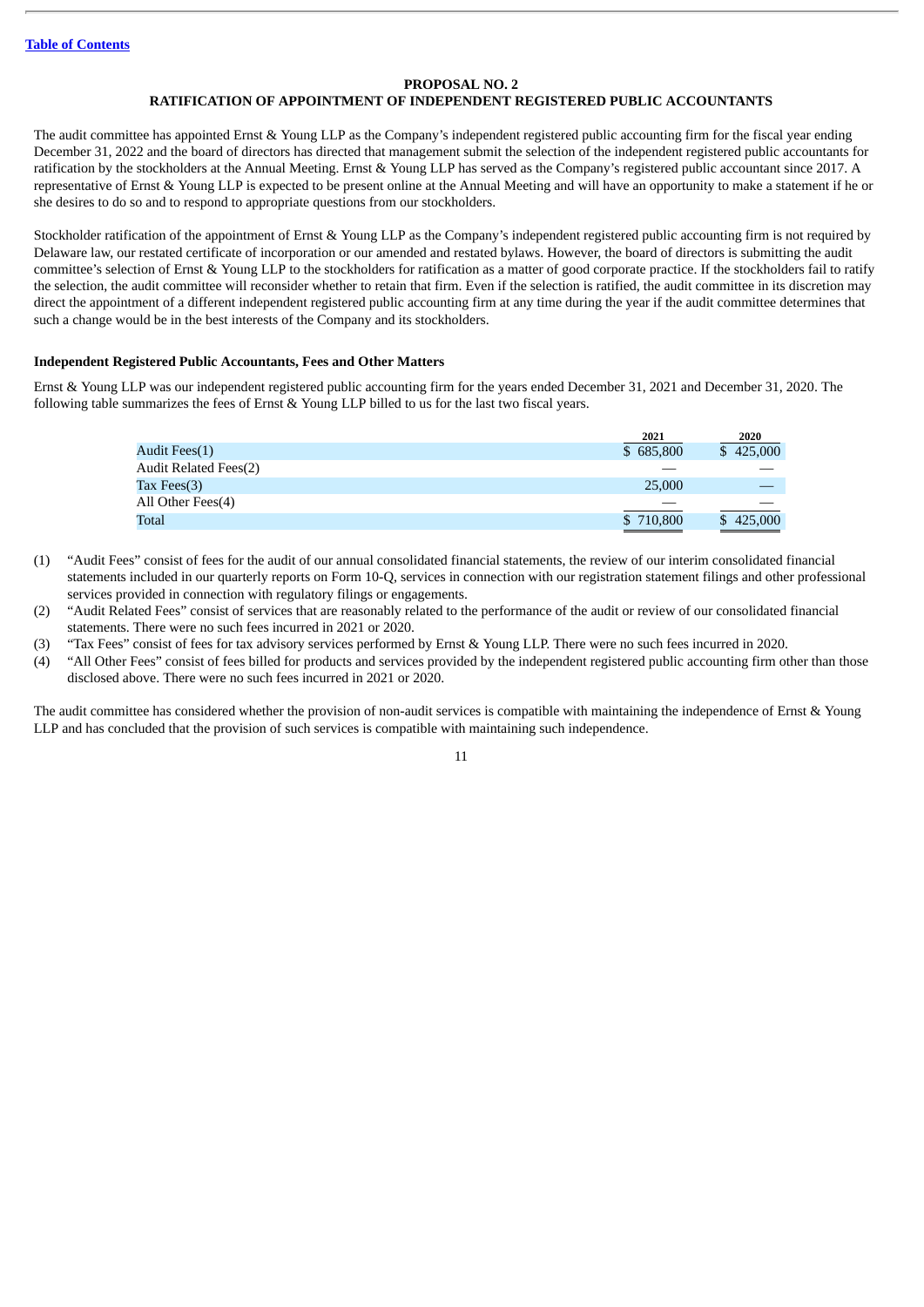#### <span id="page-15-0"></span>**Pre-Approval Policies and Procedures**

Our audit committee has adopted policies and procedures relating to the approval of all audit and other permitted non-audit services provided to us by our independent registered public accounting firm. These policies provide that we will not engage our independent registered public accounting firm to render audit or non-audit services unless the service is specifically approved in advance by our audit committee or the engagement to render the service is entered into pursuant to the pre-approval procedure. From time to time, our audit committee may pre-approve services that are expected to be provided to us by our independent registered public accounting firm during the next 12 months. These services may include audit services, audit-related services, tax services and other permissible non-audit services. Our independent registered public accounting firm and senior management will periodically report to the audit committee regarding the extent of services provided by our independent registered public accounting firm.

During our 2021 and 2020 fiscal years, no services were provided to us by Ernst & Young LLP other than in accordance with the pre-approval policies and procedures described above.

#### <span id="page-15-1"></span>**Recommendation of the Board of Directors**

**OUR BOARD OF DIRECTORS RECOMMENDS THAT THE STOCKHOLDERS VOTE TO RATIFY THE APPOINTMENT OF ERNST & YOUNG LLP AS OUR INDEPENDENT REGISTERED PUBLIC ACCOUNTING FIRM FOR THE FISCAL YEAR ENDING DECEMBER 31, 2022.**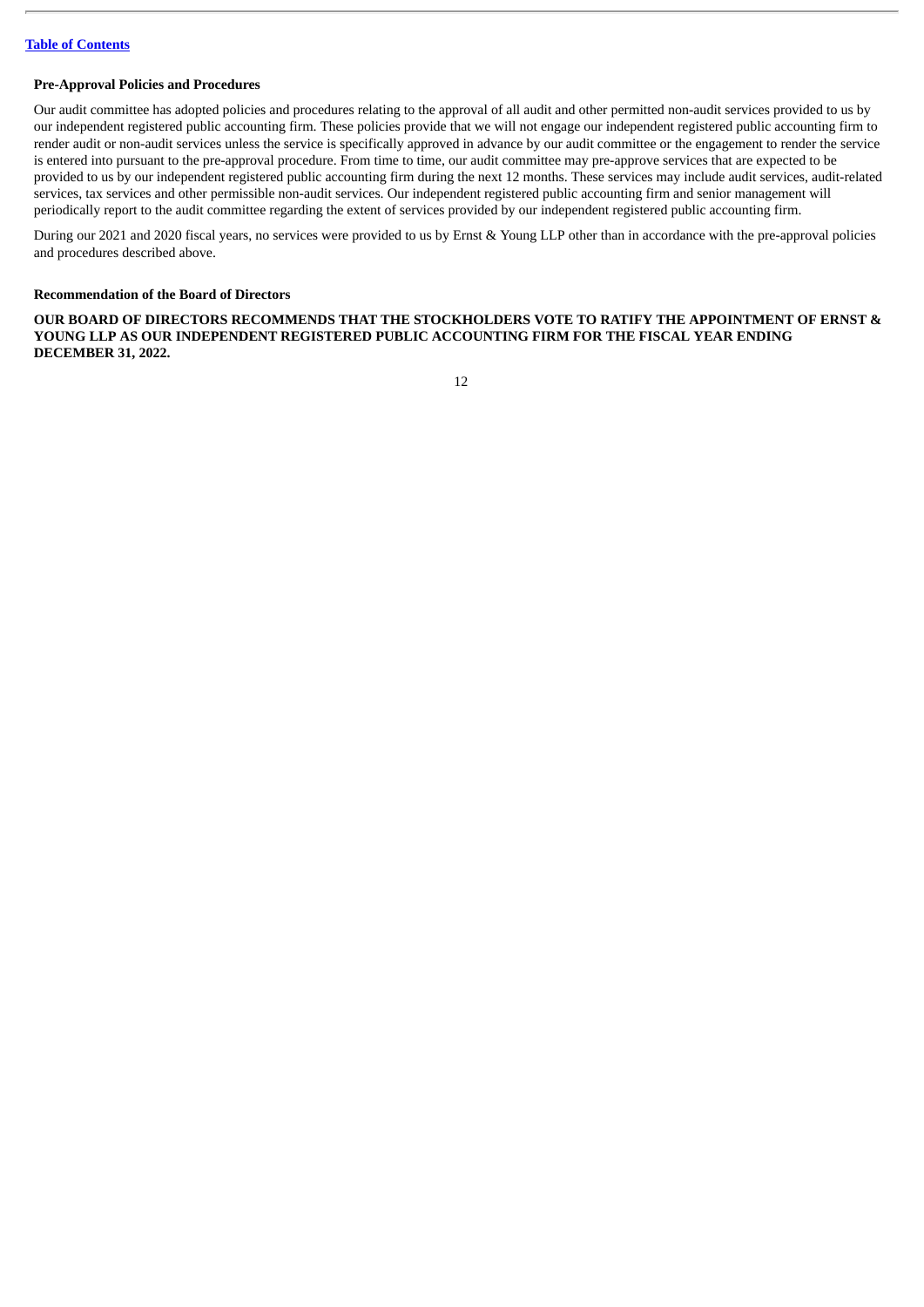#### **CORPORATE GOVERNANCE**

<span id="page-16-0"></span>We believe that good corporate governance is important to ensure that our company is managed for the long-term benefit of our stockholders. This section describes key corporate governance practices that we have adopted. Complete copies of our corporate governance guidelines, committee charters and code of business conduct and ethics are available on the "Investors" section of our website, *www.decibeltx.com*. We will also provide copies of these documents, free of charge, to any stockholder upon written request to Decibel Investor Relations, Decibel Therapeutics, Inc., 1325 Boylston Street, Suite 500, Boston, MA 02215, telephone: 617-370-8701, email: info@decibeltx.com.

#### <span id="page-16-1"></span>**Corporate Governance Guidelines**

Our board of directors has adopted corporate governance guidelines to assist in the exercise of its duties and responsibilities and to serve the best interests of Decibel and our stockholders. These guidelines, which provide a framework for the conduct of our board's business, provide that:

- our board's principal responsibility is to oversee the management of Decibel;
- a majority of the members of our board shall be independent directors;
- the independent directors meet at least twice annually in executive session;
- directors have full and free access to management and, as necessary and appropriate, independent advisors;
- new directors participate in an orientation program and all directors are expected to participate in continuing director education on an ongoing basis; and
- the nominating and corporate governance committee of the board shall oversee an annual self-evaluation of the board to determine whether our board and its committees are functioning effectively.

#### <span id="page-16-2"></span>**Director Independence**

The rules of the Nasdaq Stock Market, or Nasdaq, require a majority of a listed company's board of directors to comprise independent directors within one year of listing. In addition, Nasdaq rules require that, subject to specified exceptions, each member of a listed company's audit, compensation and nominating and corporate governance committees be independent. Audit committee members must also satisfy the independence criteria set forth in Rule 10A-3 under the Securities Exchange Act of 1934, as amended, or the Exchange Act, and compensation committee members must also satisfy the independence criteria set forth in Rule 10C-1 under the Exchange Act. Under applicable Nasdaq rules, a director will only qualify as an "independent director" if, in the opinion of the listed company's board of directors, that person does not have a relationship that would interfere with the exercise of independent judgment in carrying out the responsibilities of a director. In order to be considered independent for purposes of Rule 10A-3, a member of an audit committee of a listed company may not, other than in his or her capacity as a member of the audit committee, the board of directors, or any other board committee, accept, directly or indirectly, any consulting, advisory, or other compensatory fee from the listed company or any of its subsidiaries or otherwise be an affiliated person of the listed company or any of its subsidiaries. In order to be considered independent for purposes of Rule 10C-1, the board must consider, for each member of a compensation committee of a listed company, all factors specifically relevant to determining whether a director has a relationship to such company which is material to that director's ability to be independent from management in connection with the duties of a compensation committee member, including, but not limited to: (1) the source of compensation of the director, including any consulting advisory or other compensatory fee paid by such company to the director; and (2) whether the director is affiliated with the company or any of its subsidiaries or affiliates.

A phase-in period with respect to director independence under the Nasdaq rules permits newly-listed companies to have only one independent member on the audit committee upon the effective date of the registration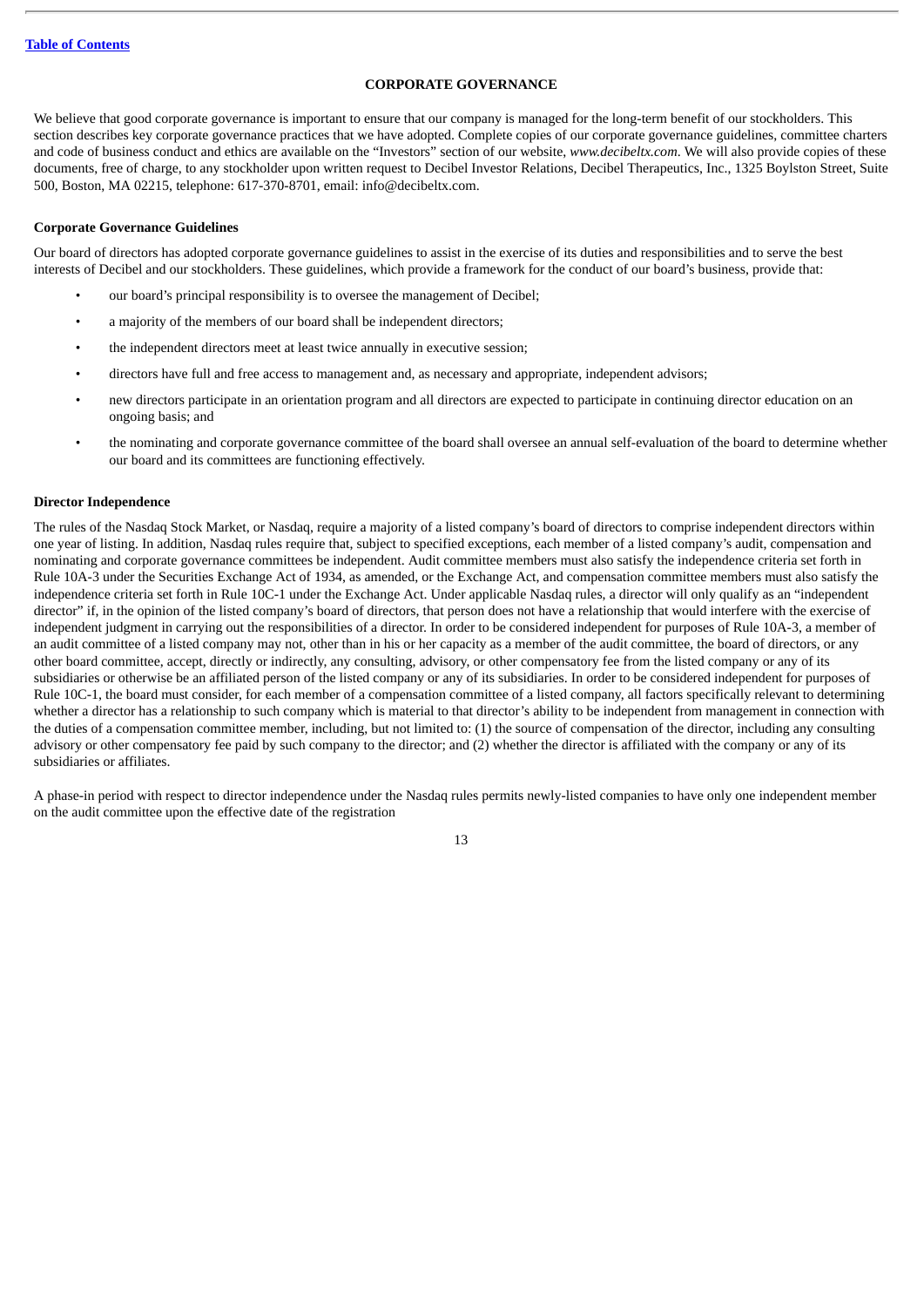statement related to its initial public offering, a majority of independent members on the audit committee within 90 days of the effective date of such registration statement and a fully independent audit committee within one year of the effective date of such registration statement. Following our initial public offering, we relied on the phase-in period for our audit committee members to satisfy the independence criteria set forth in Rule 10A-3 under the Exchange Act because, as a result of consulting fees paid to Third Rock Ventures LLC, Neil Exter, a member of our audit committee and a partner of Third Rock Ventures LLC, did not satisfy the criteria for independence set forth under Rule 10A-3(b)(1). To address this matter, we ended our consulting arrangement with Third Rock Ventures LLC, effective December 31, 2021. As a result, Mr. Exter now satisfies the independence criteria set forth in Rule 10A-3 and all of the members of our audit committee satisfied such independence requirement prior to the end of the phase-in period.

In March 2022, our board of directors undertook a review of the composition of our board of directors and its committees and the independence of each director. Based upon information requested from and provided by each director concerning his or her background, employment and affiliations, including family relationships, our board of directors has determined that each of our directors, with the exception of Laurence Reid, Ph.D., is an "independent director" as defined under applicable Nasdaq rules, including, in the case of all the members of our audit committee, the independence criteria set forth in Rule 10A-3 under the Exchange Act, and in the case of all the members of our compensation committee, the independence criteria set forth in Rule 10C-1 under the Exchange Act. In January 2021, our board of directors also previously determined that Christine Poon, a former director who served during part of the year ended December 31, 2021, was an "independent director" as defined under applicable Nasdaq rules prior to her resignation in December 2021. In making such determinations, our board of directors considered the relationships that each such non-employee director has with our company and all other facts and circumstances that our board of directors deemed relevant in determining his or her independence, including the beneficial ownership of our capital stock by each non-employee director. Dr. Reid is not an independent director under these rules because he is an executive officer of our company.

#### <span id="page-17-0"></span>**Board Leadership Structure**

Currently, the roles of chairman of our board of directors and chief executive officer are separated. William H. Carson, M.D. is the chairman of our board of directors and Laurence Reid, Ph.D. is our chief executive officer. We believe that separating these positions allows our chief executive officer to focus on our day-to-day business, while allowing our chairman of the board to lead the board of directors in providing advice to, and independent oversight of, our management. While our amended and restated by-laws and corporate governance guidelines do not require that chairman of our board of directors and chief executive officer positions be separate, our board of directors believes that having separate positions is the appropriate leadership structure for us at this time and demonstrates our commitment to good corporate governance.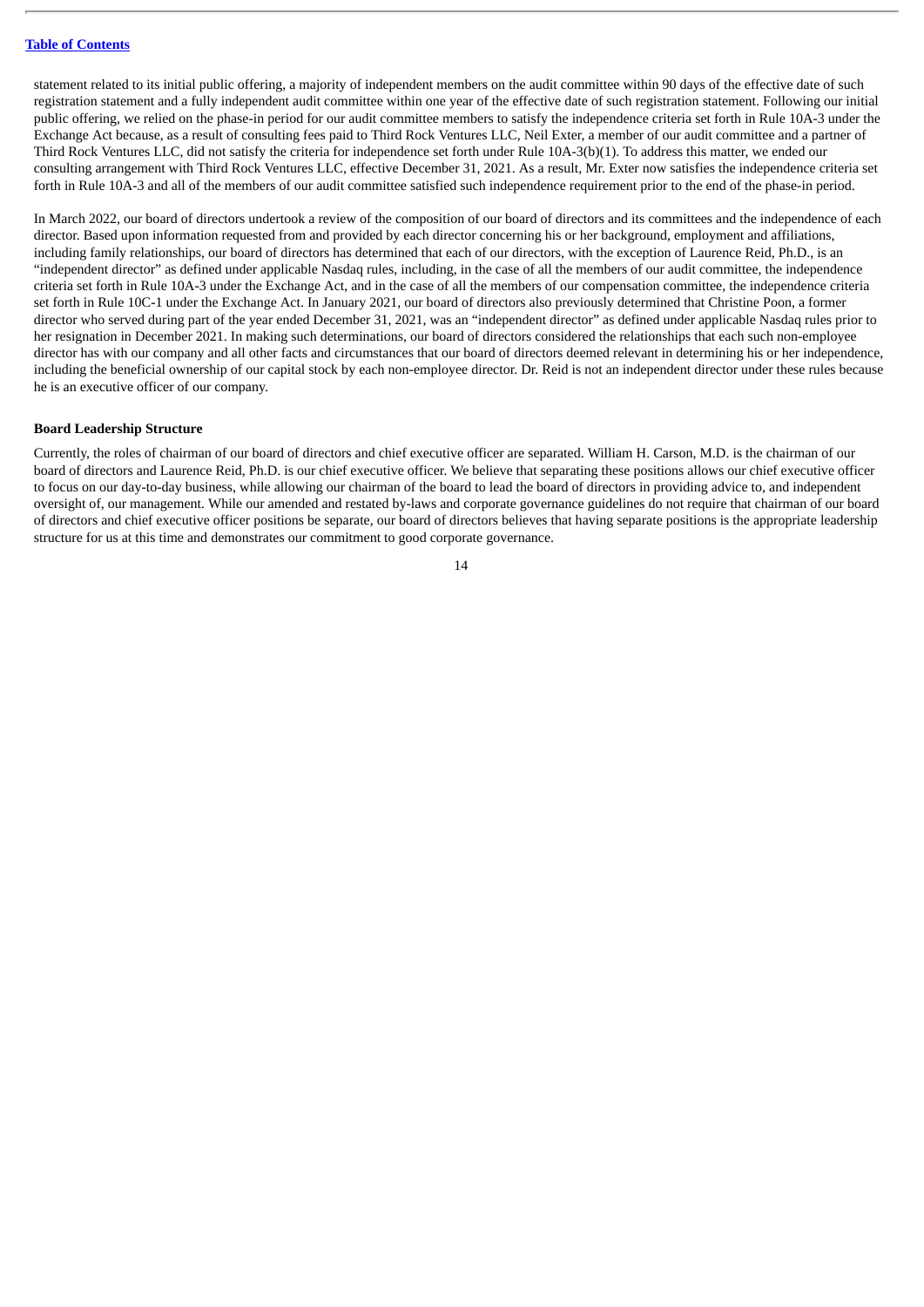#### <span id="page-18-0"></span>**Board Diversity**

In accordance with Nasdaq's Board Diversity Rule, we have elected to include our board diversity matrix in this proxy statement as set forth below:

| <b>Board Diversity Matrix (As of April 29, 2022)</b> |                |      |                   |                                      |  |
|------------------------------------------------------|----------------|------|-------------------|--------------------------------------|--|
| <b>Total Number of Directors</b>                     |                |      | 7                 |                                      |  |
|                                                      | Female         | Male | <b>Non-Binary</b> | Did Not<br><b>Disclose</b><br>Gender |  |
| <b>Part I: Gender Identity</b>                       |                |      |                   |                                      |  |
| <b>Directors</b>                                     | $\overline{2}$ | 5    |                   |                                      |  |
| Part II: Demographic Background                      |                |      |                   |                                      |  |
| African American or Black                            |                | 1    |                   |                                      |  |
| Alaskan Native or Native American                    |                |      |                   |                                      |  |
| Asian                                                | 1              |      |                   |                                      |  |
| Hispanic or Latinx                                   |                |      |                   |                                      |  |
| Native Hawaiian or Pacific Islander                  |                |      |                   |                                      |  |
| White                                                |                | 4    |                   |                                      |  |
| Two or More Races or Ethnicities                     |                |      |                   |                                      |  |
| LGBTQ+                                               |                |      |                   |                                      |  |
| Did Not Disclose Demographic Background              |                |      |                   |                                      |  |

#### <span id="page-18-1"></span>**Director Nomination Process**

#### *Director Qualifications*

While there are no specific minimum qualifications for a committee-recommended nominee to our board of directors, the qualifications, qualities and skills that our nominating and corporate governance committee believes must be met by a committee-recommended nominee for a position on our board of directors are as follows:

- Nominees should have a reputation for integrity, honesty and adherence to high ethical standards.
- Nominees should have demonstrated business acumen, experience and ability to exercise sound judgments in matters that relate to the current and long-term objectives of our company and should be willing and able to contribute positively to the decision-making process of our company.
- Nominees should have a commitment to understand our company and its industry and to regularly attend and participate in meetings of our board of directors and its committees.
- Nominees should have the interest and ability to understand the sometimes conflicting interests of the various constituencies of our company, which include stockholders, employees, customers, governmental units, creditors and the general public, and to act in the interests of all stockholders.
- Nominees should have the ability to represent the interests of all the Company's stockholders and to fulfill the responsibilities of a director.

A Nominees' background, including prior experience and knowledge of the life sciences industry, and the value of diversity on our board of directors are also considered by the nominating and corporate governance committee when evaluating director nominees. The nominating and corporate governance committee has not adopted a formal policy with respect to diversity, but believes that our board of directors, taken as a whole, should embody a diverse set of skills, experiences and backgrounds. In this regard, the committee takes into consideration the diversity (for example, with respect to gender, race and national origin) of our board members. The nominating and corporate governance committee does not apply any particular weighting of diversity or any other characteristic in evaluating nominees and directors. Nominees are not discriminated against on the basis of race, religion, national origin, sex, sexual orientation, disability or any other basis proscribed by law.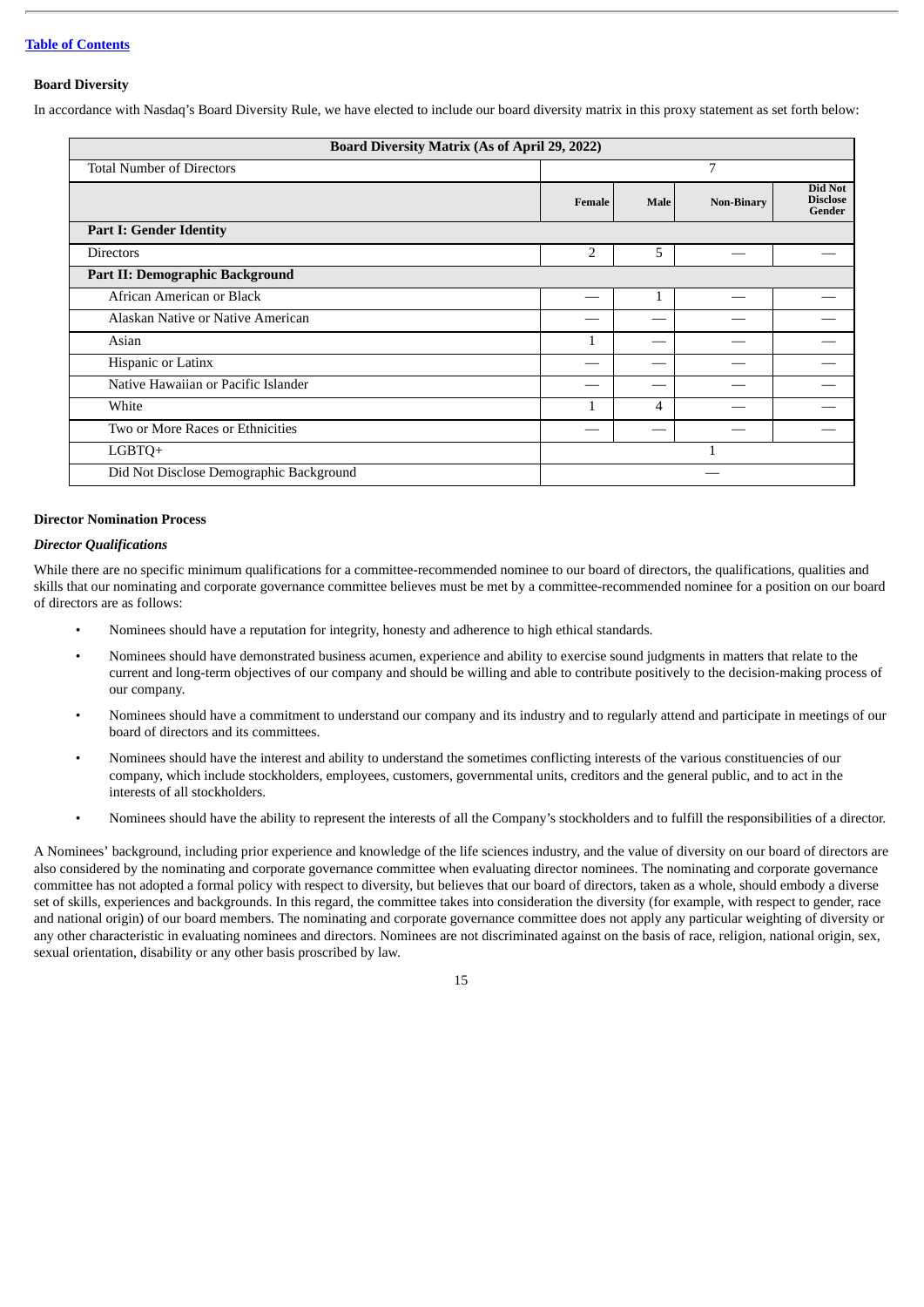The nominating and corporate governance committee's goal is to assemble a board of directors that brings to our company a variety of perspectives and skills derived from high quality business and professional experience. Moreover, the nominating and corporate governance committee believes that the background and qualifications of the board of directors, considered as a group, should provide a significant mix of experience, knowledge and abilities that will allow the board of directors to fulfill its responsibilities. Our directors' performance and qualification criteria are reviewed periodically by the nominating and corporate governance committee.

#### *Identification and Evaluation of Nominees for Directors*

The nominating and corporate governance committee is responsible for identifying individuals qualified to serve as directors, and recommending the persons to be nominated for election as directors, except where we are legally required by contract, law or otherwise to provide third parties with the right to nominate director candidates. The process followed by the nominating and corporate governance committee to identify and evaluate director candidates includes ongoing assessment of the qualifications of our board of directors relative to the current and projected needs of our company, requests to board members and others for recommendations and meetings from time to time to evaluate biographical information and background material relating to potential candidates. Final candidates, if other than our current directors, are interviewed by the members of the nominating and corporate governance committee and by certain of our other independent directors and executive management. In making its determinations, the nominating and corporate governance committee evaluates each individual in the context of our board of directors as a whole, with the objective of assembling a group that can best contribute to the success of our company and represent stockholder interests through the exercise of sound judgment. After review and deliberation of all feedback and data, the nominating and corporate governance committee makes its recommendation to our board of directors.

In 2020 and 2021, our nominating and corporate governance committee engaged a third-party search firm to assist in identifying and screening potential director candidates. Both Dr. Carson and Ms. Finger were identified by the third-party search firm. The nominating and corporate governance committee may in the future continue to use third party search firms in situations where particular qualifications are required or where existing contacts are not sufficient to identify an appropriate candidate.

Stockholders may recommend individuals to our nominating and corporate governance committee for consideration as potential director candidates by submitting their names, together with appropriate biographical information and background materials, a statement as to the number of shares of our common stock beneficially owned by the stockholder making the recommendation, and certain other information as set forth in our amended and restated bylaws, to the Nominating and Corporate Governance Committee, Attention: Elisabeth Leiderman, Secretary, Decibel Therapeutics, Inc., 1325 Boylston Street, Suite 500, Boston, MA 02215. Assuming that appropriate biographical and background material has been provided on or before the dates set forth in the section below entitled "Stockholder Proposals for our 2023 Annual Meeting," the committee will evaluate stockholderrecommended candidates by following substantially the same process, and applying substantially the same criteria, as it follows for candidates submitted by others, as described above. If the board of directors determines to nominate a stockholder-recommended candidate and recommends his or her election, then his or her name will be included in our proxy card for the next annual meeting. Stockholders also have the right under our amended and restated bylaws to directly nominate director candidates, without any action or recommendation on the part of the nominating and corporate governance committee or our board of directors, by following the procedures set forth under "Stockholder Proposals for our 2023 Annual Meeting."

#### <span id="page-19-0"></span>**Communications with Our Board of Directors**

Our board of directors will give appropriate attention to written communications that are submitted by stockholders and will respond if and as appropriate. Any interested party with concerns about our company may report such concerns to the board of directors, or the chairman of our board of directors, or otherwise the chair of the nominating and corporate governance committee, by submitting a written communication to the attention of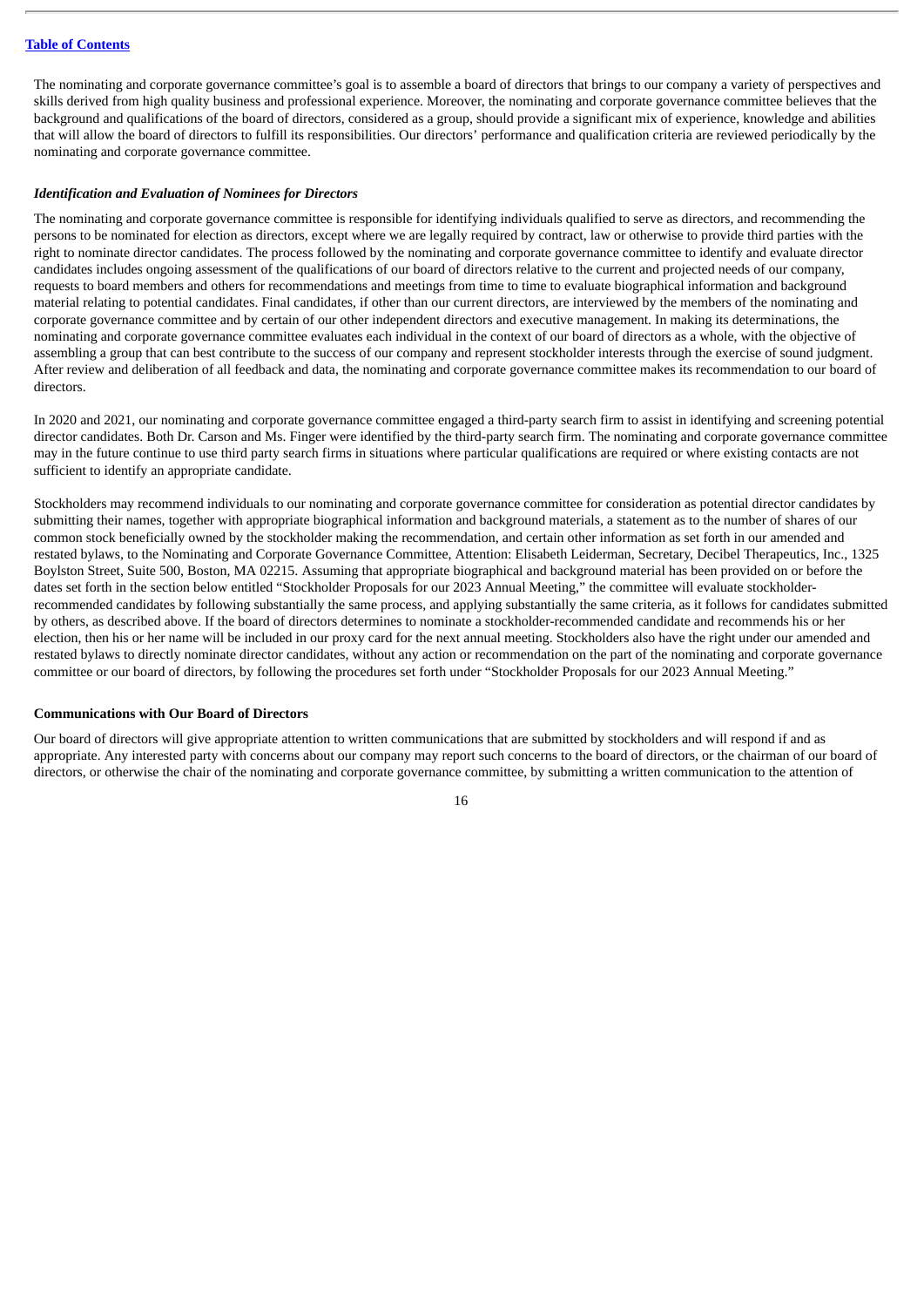such director at the following address: Decibel Therapeutics, Inc., 1325 Boylston Street, Suite 500, Boston, MA 02215.

Communications are forwarded to all directors if they relate to important substantive matters and include suggestions or comments that the chairman of our board of directors or the chair of the nominating and corporate governance committee, as applicable, considers to be important for the directors to know. In general, communications relating to corporate governance and corporate strategy are more likely to be forwarded than communications relating to ordinary business affairs, personal grievances and matters as to which we receive repetitive or duplicative communications.

A copy of any such written communication may also be forwarded to our legal counsel and a copy of such communication may be retained for a reasonable period of time. The director may discuss the matter with our legal counsel, with independent advisors, with non-management directors, or with our management, or may take other action or no action as the director determines in good faith, using reasonable judgment, and discretion.

The audit committee oversees the procedures for the receipt, retention, and treatment of complaints received by us regarding accounting, internal accounting controls, or audit matters, and the confidential, anonymous submission by employees of concerns regarding questionable accounting, internal accounting controls or auditing matters. We have also established a toll-free telephone number for the reporting of such activity, which is 877-653-4399, and a secure web form available at *www.whistleblowerservices.com/DBTX*.

#### <span id="page-20-0"></span>**Board Meetings and Attendance**

Our board of directors met nine times during the year ended December 31, 2021, including telephonic meetings. During the year, each of our directors attended 75% or more of the aggregate number of meetings of the board of directors and the committees on which he or she served.

#### <span id="page-20-1"></span>**Director Attendance at Annual Meeting**

Our corporate governance guidelines provide that directors are expected to attend the annual meeting of stockholders.

#### <span id="page-20-2"></span>**Committees of Our Board of Directors**

Our board of directors has established an audit committee, a compensation committee and a nominating and corporate governance committee, each of which operate under a charter approved by our board of directors. Each committee's charter is posted on the "Investors" section of our website, *www.decibeltx.com*.

#### *Audit Committee*

Our audit committee held four meetings during 2021. The members of our audit committee are Neil Exter, M.B.A., Alison Finger, M.B.A. and Matthew Foy, and Neil Exter, M.B.A., is the chair of the audit committee. Our board of directors has determined that Neil Exter, M.B.A., is an "audit committee financial expert" as defined by applicable SEC rules and that each of the members of our audit committee possesses the financial sophistication required for audit committee members under Nasdaq rules. We believe that the composition of our audit committee meets the requirements for independence under current Nasdaq and SEC rules and regulations. Our audit committee's responsibilities include:

- appointing, approving the compensation of, and assessing the independence of our registered public accounting firm;
- overseeing the work of our independent registered public accounting firm, including through the receipt and consideration of reports from such firm;

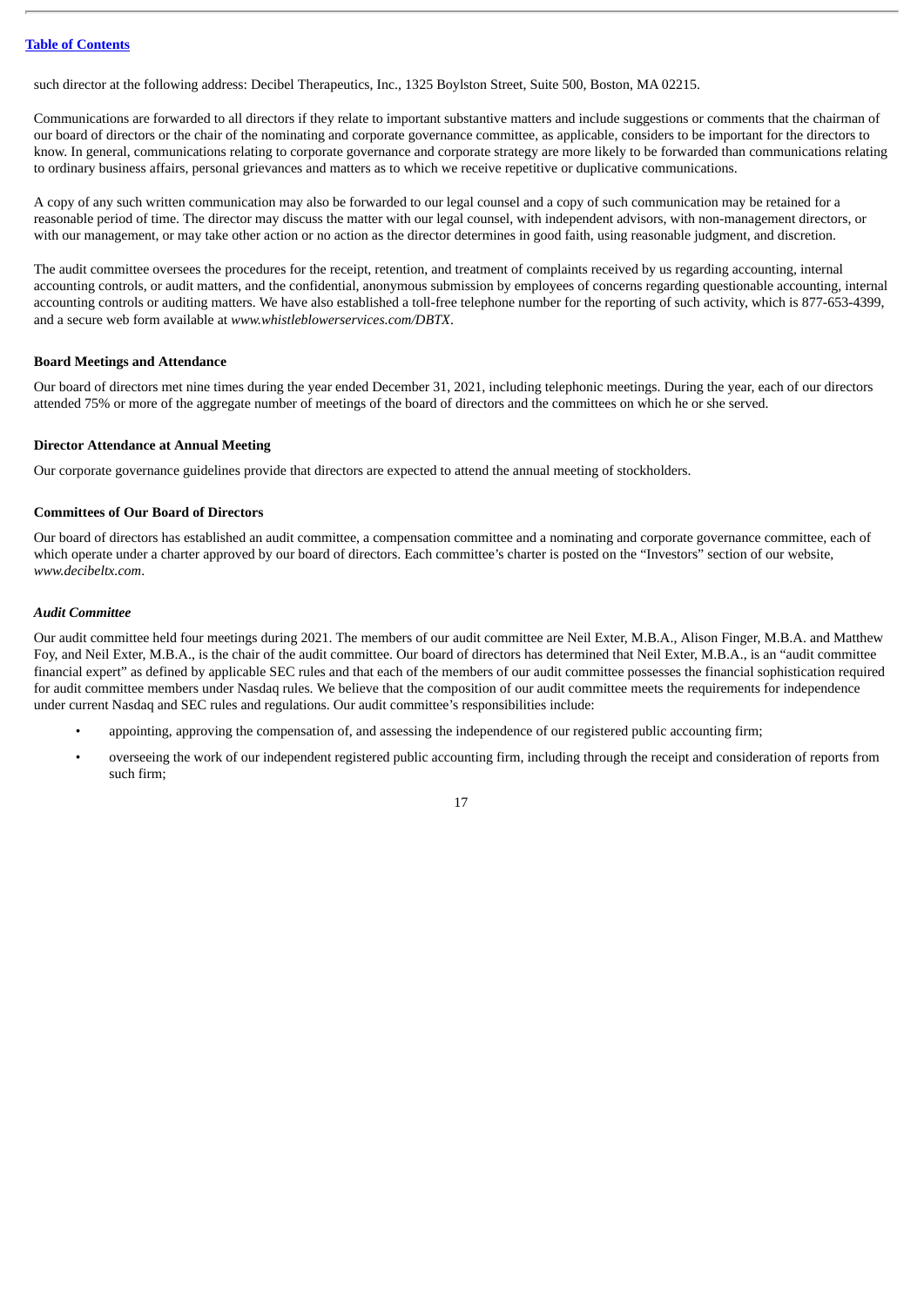- reviewing and discussing with management and our independent registered public accounting firm our annual and quarterly financial statements and related disclosures;
- monitoring our internal control over financial reporting, disclosure controls and procedures and code of business conduct and ethics;
- overseeing our risk assessment and risk management policies, including with respect to financial, operational, privacy, security, cybersecurity, business continuity and legal and regulatory risks;
- establishing procedures for the receipt and retention of accounting-related complaints and concerns;
- meeting independently with our internal auditing staff, if any, our independent registered public accounting firm and management;
- reviewing and approving or ratifying any related person transactions; and
- preparing the audit committee report required by SEC rules.

All audit and non-audit services, other than *de minimis* non-audit services, to be provided to us by our independent registered public accounting firm must be approved in advance by our audit committee.

#### *Compensation Committee*

Our compensation committee held five meetings during 2021.The members of our compensation committee are Neil Exter, M.B.A., and Peter A. Thompson M.D., and Peter A. Thompson, M.D. is the chair of the compensation committee. We believe that the composition of our compensation committee meets the requirements for independence under current Nasdaq and SEC rules and regulations. Our compensation committee's responsibilities include:

- reviewing and approving, or making recommendations to our board of directors with respect to, the compensation of our chief executive officer and our other executive officers;
- overseeing an evaluation of our senior executives;
- overseeing and administering our cash and equity incentive plans;
- reviewing and making recommendations to our board of directors with respect to director compensation;
- reviewing and making recommendations to our board with respect to management succession planning;
- reviewing and discussing annually with management our "Compensation Discussion and Analysis" disclosure if and to the extent required by SEC rules; and
- preparing the compensation committee report if and to the extent then required by SEC rules.

#### *Nominating and Corporate Governance Committee*

Our nominating and corporate governance committee held three meetings during 2021. The members of our nominating and corporate governance committee are Matthew Foy and Peter A. Thompson, M.D., and Matthew Foy is the chair of the nominating and corporate governance committee. We believe that the composition of our nominating and corporate governance committee meets the requirements for independence under current Nasdaq and SEC rules and regulations. Our nominating and corporate governance committee's responsibilities include:

- recommending to our board of directors the persons to be nominated for election as directors and to each of our board's committees;
- reviewing the composition of each committee and making recommendations to our board for changes or rotation of committee members, the creation of additional committees and any changes to committee charter;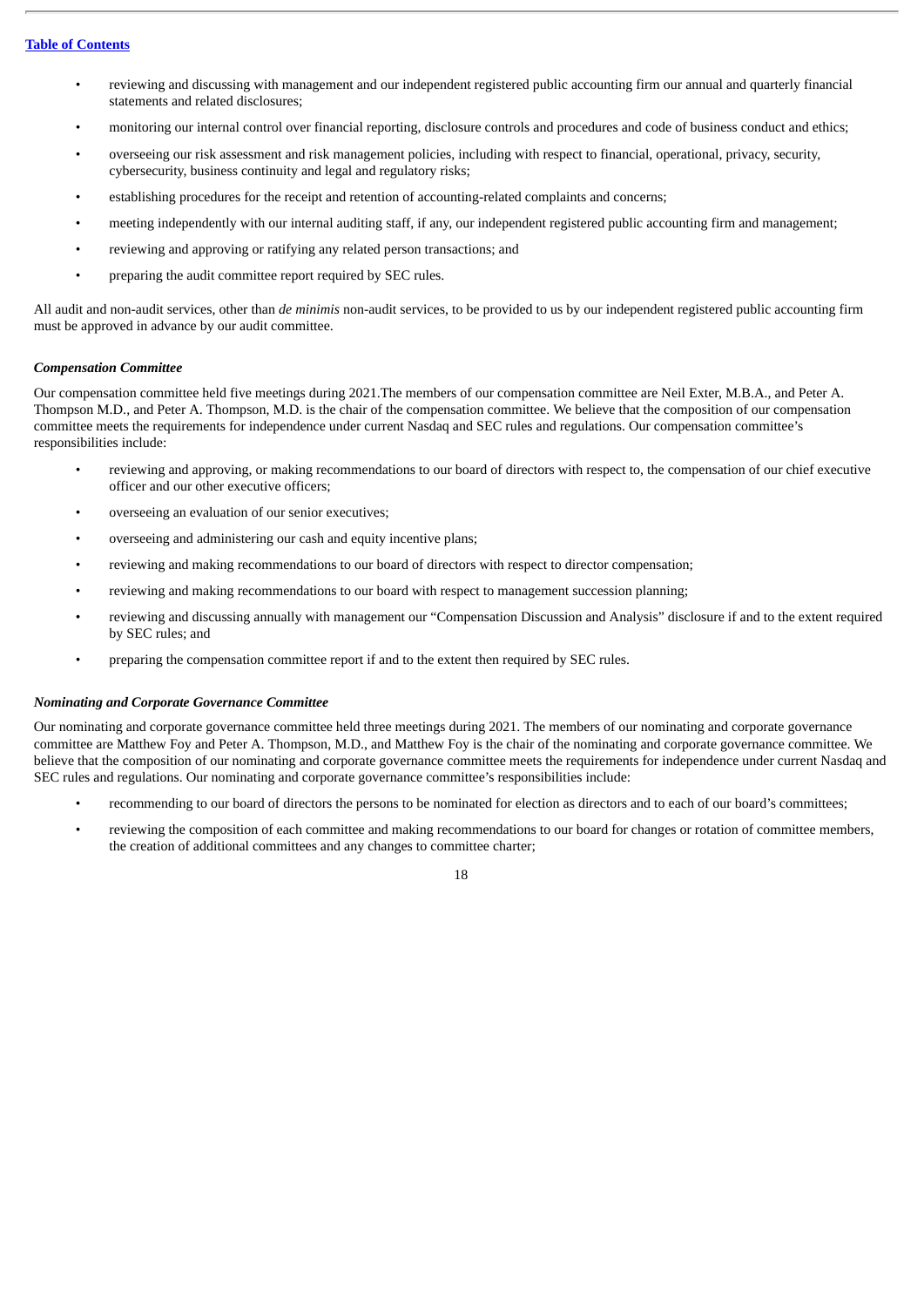- reviewing and making recommendations to our board with respect to our board leadership structure;
- developing and recommending to our board of directors corporate governance principles; and
- overseeing a periodic evaluation of our board of directors.

#### <span id="page-22-0"></span>**Board's Role in Risk Oversight**

One of the key functions of our board of directors is informed oversight of our risk management process. Our board of directors does not have a standing risk management committee, but rather administers this oversight function directly through the board of directors as a whole, as well as through various standing committees of our board of directors that address risks inherent in their respective areas of oversight. In particular, our board of directors is responsible for monitoring and assessing strategic risk exposure, and our audit committee has the responsibility to consider and discuss our major financial risk exposures and the steps our management has taken to monitor and control these exposures, including guidelines and policies to govern the process by which risk assessment and management is undertaken. The audit committee also monitors compliance with legal and regulatory requirements.

#### <span id="page-22-1"></span>**Code of Business Conduct and Ethics**

We have adopted a written code of business conduct and ethics that applies to our directors, officers and employees, including our principal executive officer, principal financial officer, principal accounting officer, or persons performing similar functions. This code is available on the "Investors" section of our website, *www.decibeltx.com*. If we make any substantive amendments to, or grant any waivers from, the code of business conduct and ethics for any officer or director, we will disclose the nature of such amendment or waiver on our website.

#### <span id="page-22-2"></span>**Anti-Hedging Policy**

We have adopted an insider trading policy that, among other things, expressly prohibits all of our employees, including our named executive officers, and directors, as well as certain of their family members and related entities, from engaging in short sales of our securities, including short sales "against the box"; purchases or sales of puts, calls or other derivative securities based on our securities; and purchases of financial instruments (including prepaid variable forward contracts, equity swaps, collars and exchange funds) or other transactions that are designed to hedge or offset any decrease in the market value of our securities.

#### <span id="page-22-3"></span>**Director Compensation**

The table below shows all compensation to our non-employee directors, including compensation for their services as a member or a chair of one of our standing committees, during the year ended December 31, 2021. Laurence Reid, Ph.D., our President and Chief Executive Officer, is also a member of our board of directors, but he did not receive any additional compensation for service as a director. Dr. Reid's compensation as an executive officer is set forth below under "—Summary Compensation Table."

|    |        | Option<br>Awards                                    | <b>Total</b><br>(S) |
|----|--------|-----------------------------------------------------|---------------------|
| \$ | 37.917 | \$128,246                                           | \$166,163           |
| \$ | 48,736 | \$292,000                                           | \$340,736           |
| \$ | 3,542  | \$91,626                                            | \$95,168            |
| \$ | 44,749 | \$292,000                                           | \$336,749           |
| \$ | 2.917  | \$91,626                                            | \$94,543            |
| \$ | 34.118 | \$292,000                                           | \$326,118           |
| S  | 43.419 | \$292,000                                           | \$335,419           |
|    |        | <b>Fees Earned or</b><br><b>Paid in Cash</b><br>(S) | $($ \$ $)(1)$       |

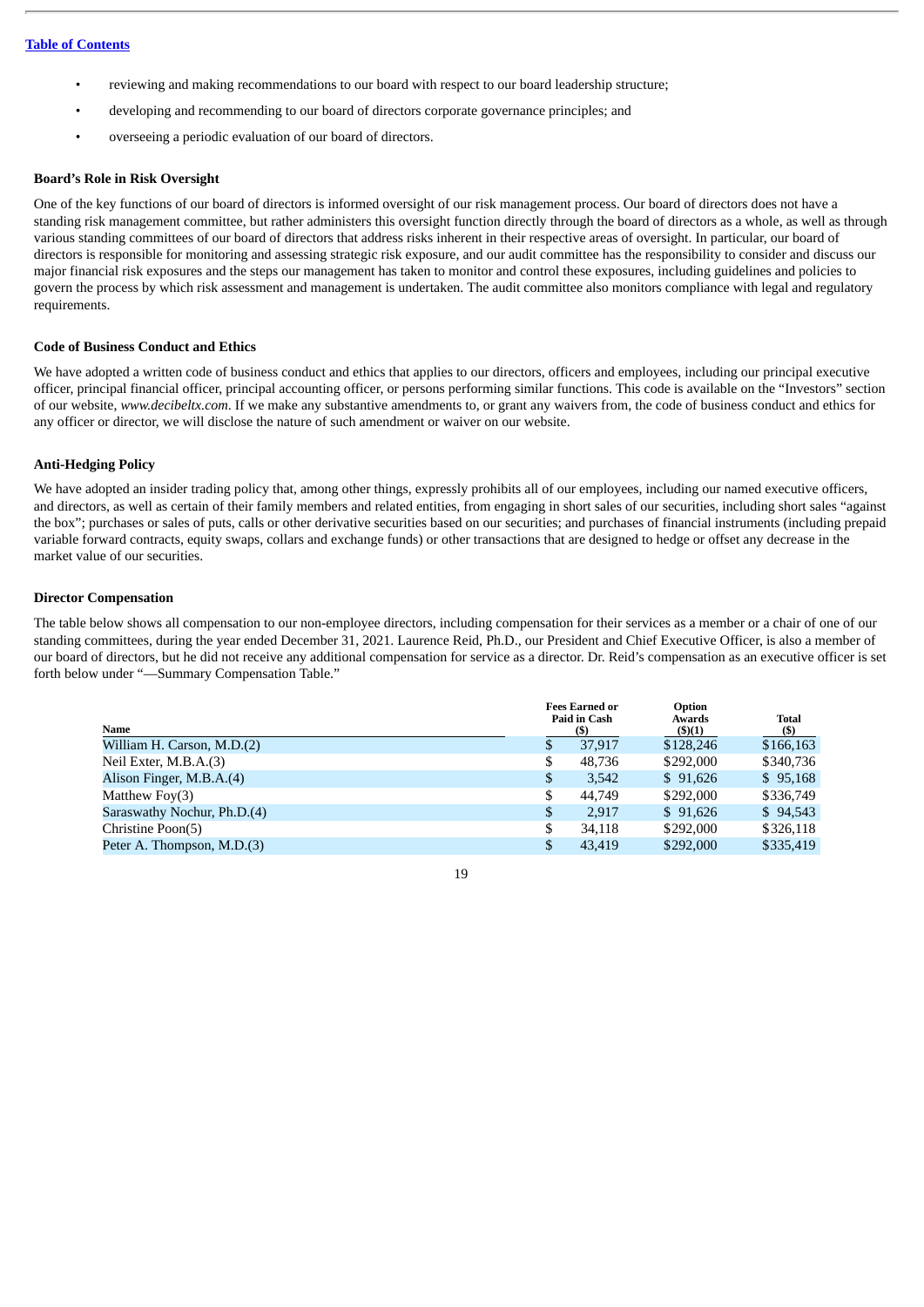- (1) The amounts reported represent the aggregate grant date fair value of stock options awarded in 2021, calculated in accordance with FASB ASC Topic 718. The assumptions used in calculating the grant date fair value are set forth in Note 11 to our audited financial statements included in our Annual Report on Form 10-K for the fiscal year ended December 31, 2021. These amounts reflect the accounting cost for these stock options and do not reflect the actual economic value that may be realized by the directors upon the vesting of the stock options, the exercise of the stock options or the sale of the common stock underlying such stock options. Unless otherwise specified, these awards were granted pursuant to our non-employee director compensation policy, whereby each non-employee director was granted a stock option award upon his or her initial election or appointment to our board of directors to purchase 20,000 shares of our common stock that will vest in equal monthly installments until the third anniversary of the grant date, subject to the non-employee director's continued service as a director, employee or consultant.
- (2) Dr. Carson was elected to our board of directors in June 2021. As of December 31, 2021, Dr. Carson held unexercised options to purchase 20,000 shares of our common stock, of which 3,333 shares were vested.
- (3) As of December 31, 2021, Mr. Exter, Mr. Foy and Dr. Thompson each held unexercised options to purchase 20,000 shares of our common stock, of which 5,555 shares were vested.
- (4) Ms. Finger and Dr. Nochur were elected to our board of directors in December 2021. As of December 31, 2021, Ms. Finger and Dr. Nochur each held unexercised options to purchase 20,000 shares of our common stock, none of which were vested.
- (5) Ms. Poon resigned as a member of our board of directors in December 2021.

#### <span id="page-23-0"></span>**Non-Employee Director Compensation Policy**

Prior to our initial public offering, we paid cash fees and granted stock options to certain of our non-employee directors for their service on our board of directors; however, we did not have a written agreement with any of our directors or a formal non-employee director compensation policy.

In January 2021, our board of directors approved a director compensation program. Under this director compensation program, we pay our non-employee directors a cash retainer for service on the board of directors and for service on each committee on which the director is a member. The chairman of the board and the chair of each committee receives higher retainers for such service. These fees are payable in arrears in four equal quarterly installments on the last day of each quarter, provided that the amount of such payment is prorated for any portion of such quarter that the director is not serving on our board of directors. The fees paid to non-employee directors for service on the board of directors and for service on each committee of the board of directors on which the director is a member are as follows:

|                                               | Member<br>Annual<br>Fee |   | Chair<br>Incremental<br>Annual Fee |
|-----------------------------------------------|-------------------------|---|------------------------------------|
| <b>Board of Directors</b>                     | \$35,000                | S | 30,000                             |
| <b>Audit Committee</b>                        | \$7,500                 |   | 7.500                              |
| <b>Compensation Committee</b>                 | \$5,000                 |   | 5.000                              |
| Nominating and Corporate Governance Committee | \$4.000                 |   | 4.000                              |

We also reimburse our non-employee directors for reasonable travel and other expenses incurred in connection with attending meetings of our board of directors and any committee of our board of directors on which he or she serves.

In addition, under our director compensation program, each of our non-employee directors receives an option to purchase 20,000 shares of our common stock under our 2021 Stock Incentive Plan, or the 2021 Plan, upon his or her initial election or appointment to our board of directors. Each of these options will vest in equal monthly installments until the third anniversary of the grant date, subject to the non-employee director's continued service as a director, employee or consultant. Further, on the dates of each of our annual meetings of stockholders, each non-employee director that has served on our board of directors for at least six months will receive, under the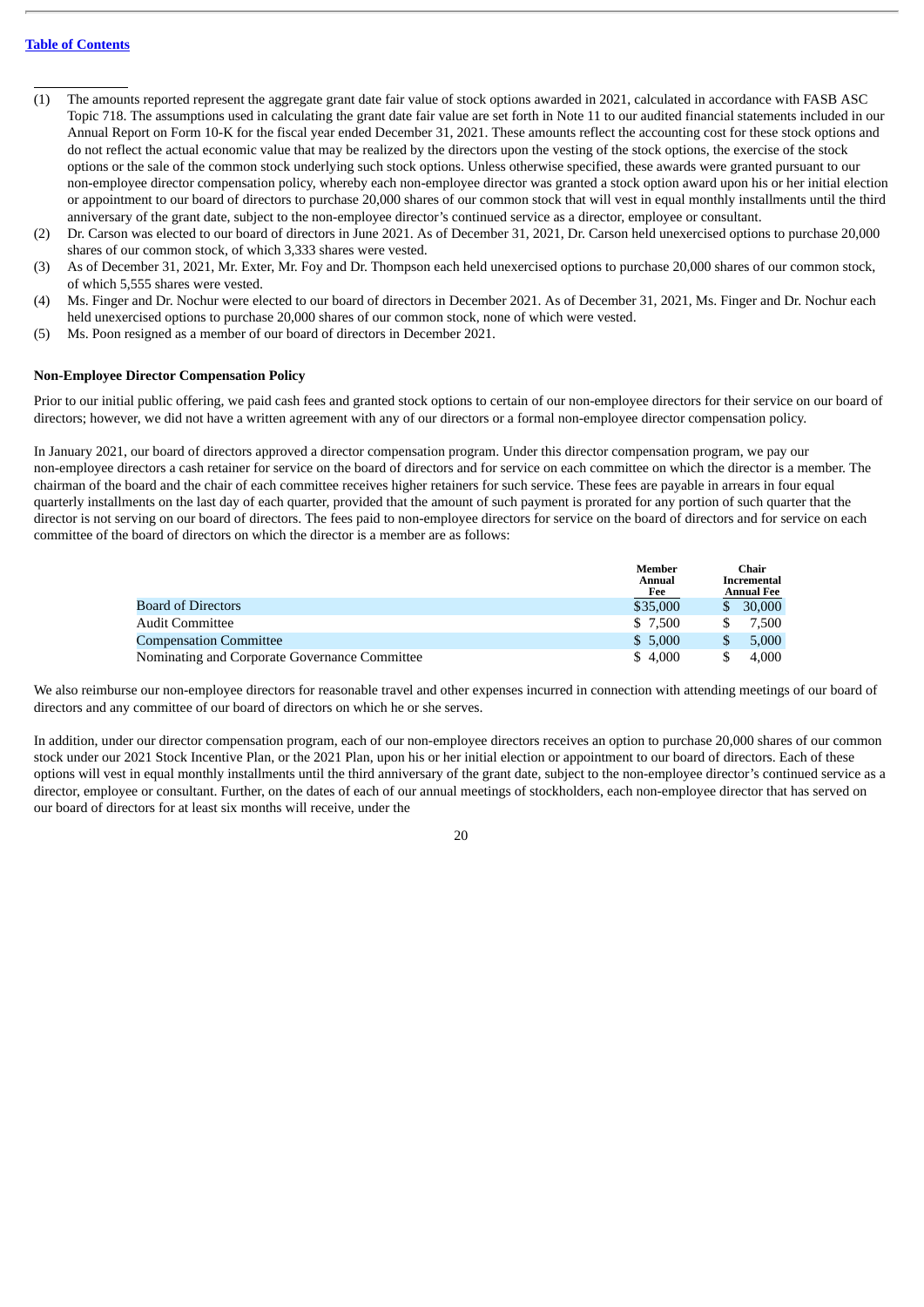2021 Plan, an option to purchase 10,000 shares of our common stock. Each of these options will vest in full on the anniversary of the grant date (or, if earlier, the date of the next annual meeting of stockholders following the date of grant), subject to the non-employee director's continued service as a director, employee or consultant. All options issued to our non-employee directors under our director compensation program are issued at exercise prices equal to the fair market value of our common stock on the date of grant and have a term of ten years.

# <span id="page-24-0"></span>**Rule 10b5-1 Sales Plans**

Our directors and executive officers may adopt written plans, known as Rule 10b5-1 plans, in which they will contract with a broker to buy or sell shares of our common stock on a periodic basis. Under a Rule 10b5-1 plan, a broker executes trades pursuant to parameters established by the director or officer when entering into the plan, without further direction from the director or officer. It also is possible that the director or officer could amend or terminate the plan when not in possession of material, nonpublic information. In addition, our directors and executive officers may buy or sell additional shares outside of a Rule 10b5-1 plan when they are not in possession of material, nonpublic information.

#### <span id="page-24-1"></span>**Limitation of Liability and Indemnification**

Our restated certificate of incorporation limits the personal liability of our directors for breach of fiduciary duty to the maximum extent permitted by the Delaware General Corporation Law, or the DGCL, and provides that no director will have personal liability to us or to our stockholders for monetary damages for breach of fiduciary duty as a director. However, these provisions do not eliminate or limit the liability of any of our directors:

- for any breach of the director's duty of loyalty to us or our stockholders;
- for acts or omissions not in good faith or that involve intentional misconduct or a knowing violation of law;
- for voting for or assenting to unlawful payments of dividends, stock repurchases or other distributions; or
- for any transaction from which the director derived an improper personal benefit.

Any amendment to or repeal of these provisions will not eliminate or reduce the effect of these provisions in respect of any act, omission or claim that occurred or arose prior to such amendment or repeal. If the DGCL is amended to provide for further limitations on the personal liability of directors of corporations, then the personal liability of our directors will be further limited to the greatest extent permitted by the DGCL.

In addition, our restated certificate of incorporation provides that we must indemnify our directors and officers and we must advance expenses, including attorneys' fees, to our directors and officers in connection with legal proceedings, subject to very limited exceptions.

We maintain a general liability insurance policy that covers specified liabilities of our directors and officers arising out of claims based on acts or omissions in their capacities as directors or officers. In addition, we have entered into indemnification agreements with all of our directors and executive officers. These indemnification agreements may require us, among other things, to indemnify each such executive officer or director for some expenses, including attorneys' fees, judgments, fines and settlement amounts incurred by him or her in any action or proceeding arising out of his or her service as one of our executive officers or directors.

Some of our non-employee directors may, through their relationships with their employers, be insured or indemnified against specified liabilities incurred in their capacities as members of our board of directors.

Insofar as indemnification for liabilities arising under the Securities Act of 1933, as amended, or the Securities Act, may be permitted to directors, executive officers or persons controlling us, in the opinion of the SEC, such indemnification is against public policy as expressed in the Securities Act and is therefore unenforceable.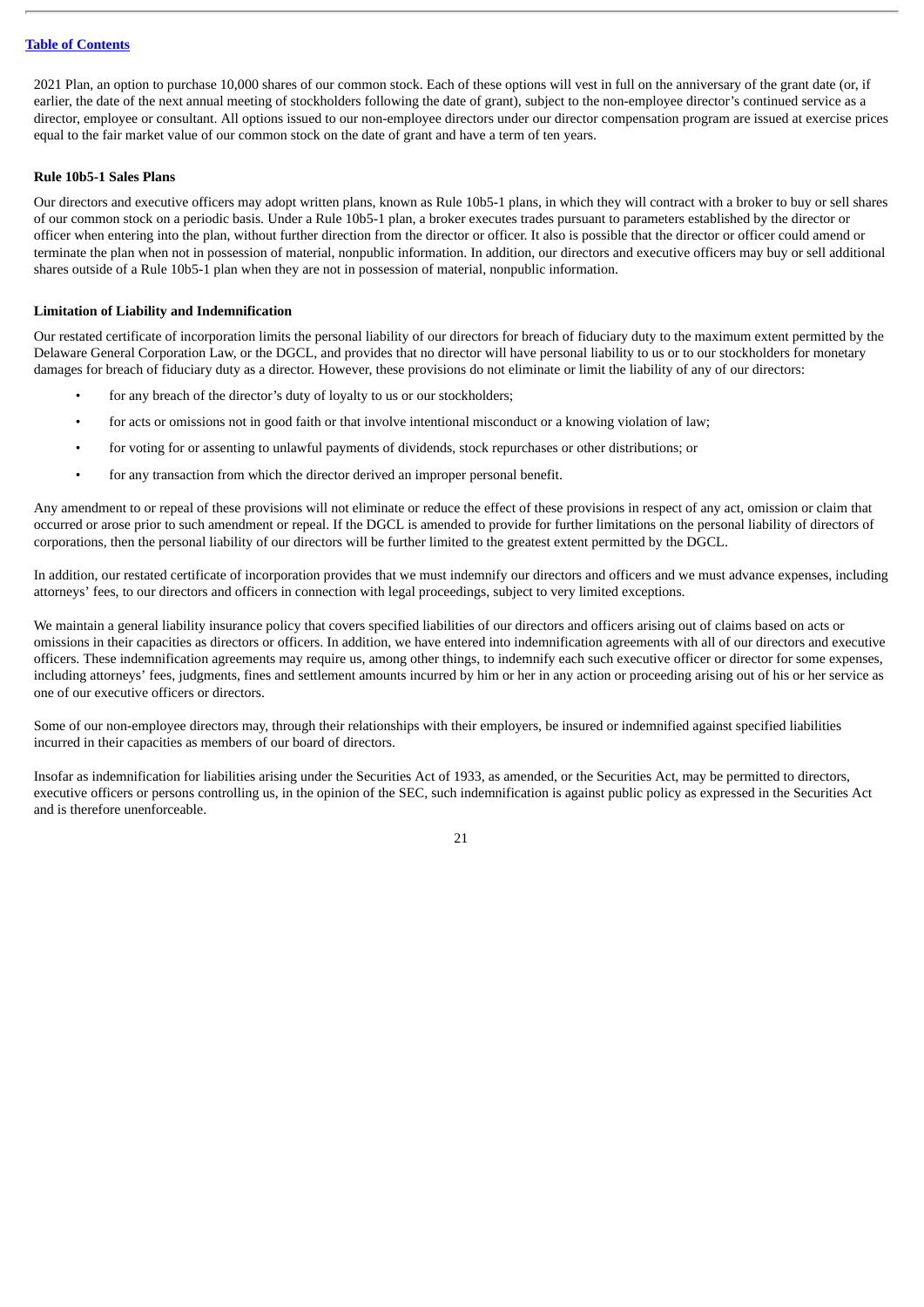# <span id="page-25-0"></span>**Report of the Audit Committee of the Board of Directors**

The audit committee oversees the Company's financial reporting process on behalf of the board of directors. We have reviewed the Company's audited consolidated financial statements for the year ended December 31, 2021 and discussed them with Company management and Ernst & Young LLP, the Company's independent registered public accounting firm.

We have received from, and discussed with, Ernst & Young LLP, which is responsible for expressing an opinion on the conformity of the Company's audited consolidated financial statements with accounting principles generally accepted in the United States such matters as are required to be discussed with the audit committee under generally accepted auditing standards, including the matters required to be discussed by the applicable requirements of the Public Company Accounting Oversight Board, or the PCAOB, and the SEC. In addition, we have received from Ernst & Young LLP the written disclosures and the letter required by applicable requirements of the PCAOB regarding its communications with us concerning independence and have discussed with Ernst & Young LLP its independence from management and the Company.

Based on the review and discussions referred to above, we recommended to the board of directors that the audited consolidated financial statements be included in the Company's Annual Report on Form 10-K for the year ended December 31, 2021.

This report of the audit committee is not "soliciting material," shall not be deemed "filed" with the SEC and shall not be incorporated by reference by any general statement incorporating by reference this proxy statement into any filing under the Securities Act or the Exchange Act, whether made before or after the date hereof and irrespective of any general incorporation language in any such filing, except to the extent that we specifically incorporate this information by reference, and shall not otherwise be deemed filed under such acts.

The foregoing report has been furnished by the audit committee.

Respectfully submitted,

The Audit Committee of the Board of Directors

Neil Exter, M.B.A., Chair Alison Finger, M.B.A. Matthew Foy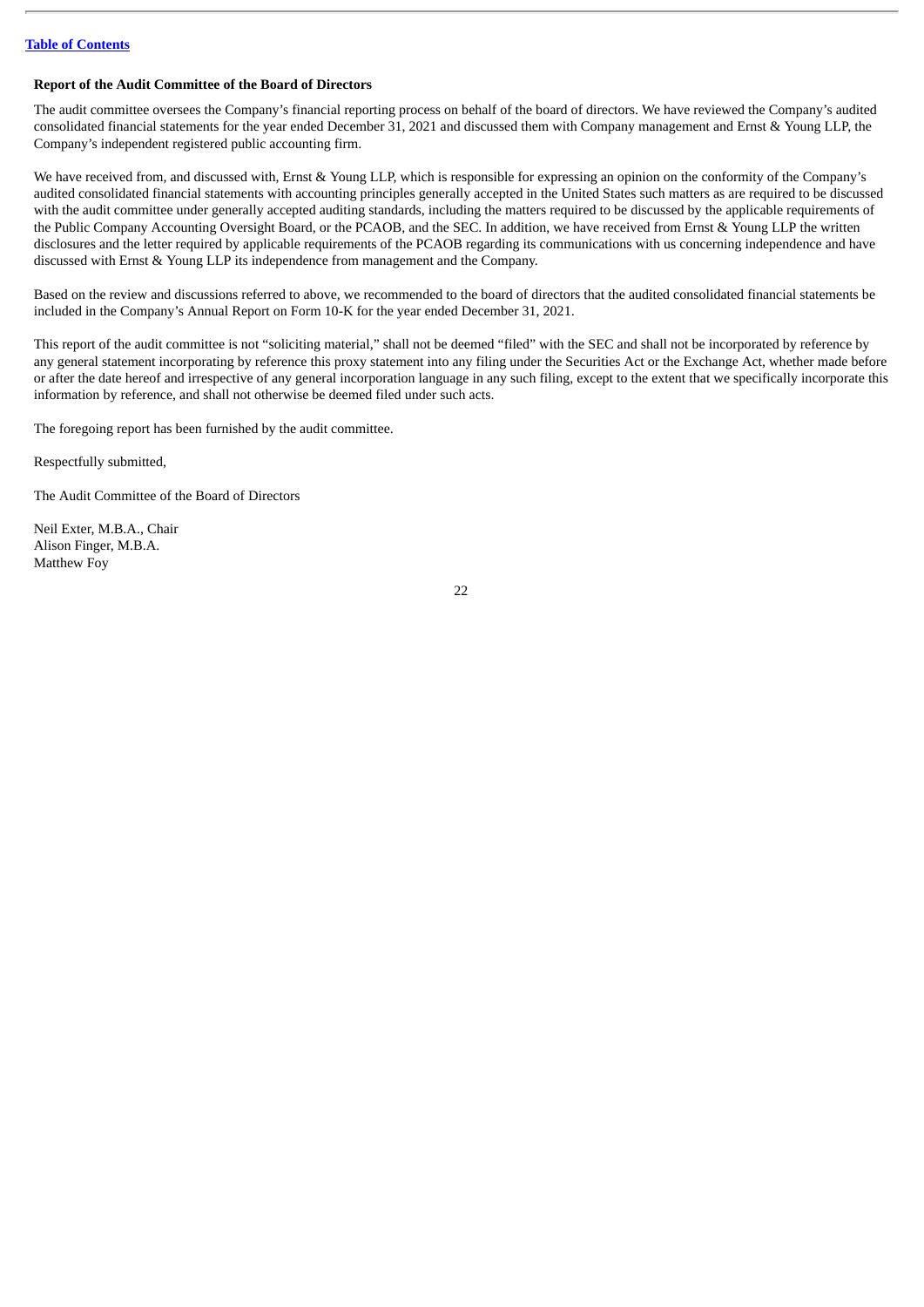# **EXECUTIVE OFFICERS**

<span id="page-26-0"></span>The following table sets forth certain information concerning our executive officers, including their ages as of April 15, 2022:

| Name                      | Age | <b>Position</b>                                           |
|---------------------------|-----|-----------------------------------------------------------|
| Laurence Reid, Ph.D.      | 58  | Chief Executive Officer, President and Director           |
| John Lee                  |     | Chief Development Officer                                 |
| Elisabeth Leiderman, M.D. | 45  | Chief Financial Officer and Head of Corporate Development |
| Anna Trask                | 64  | Executive Vice President, Chief Human Resources Officer   |

The following is a biographical summary of the experience of our executive officers other than Dr. Reid, whose biographical information is included under "Proposal No. 1—Election of Director—Information Regarding Directors."

**John Lee** has served as our chief development officer since March 2021. Previously, he served as our executive vice president, pharmaceutical development from November 2018 to March 2021, our interim chief scientific officer from January 2020 to December 2021, and our senior vice president, pharmaceutical development from September 2016 to November 2018. Prior to joining Decibel, Mr. Lee held roles of increasing responsibility and leadership over 15 years at Infinity Pharmaceuticals, Inc., a biopharmaceutical company, ultimately serving as senior vice president, pharmaceutical development from 2006 to September 2016. Mr. Lee received a B.A. in materials science and engineering from the Massachusetts Institute of Technology.

**Elisabeth Leiderman, M.D.** has served as our chief financial officer and head of corporate development since September 2020. From January 2020 to August 2020, Dr. Leiderman served as chief business officer at Complexa, Inc., a biopharmaceutical company. From November 2016 to November 2019, she served as senior vice president, head of corporate development at Fortress Biotech, Inc., a biopharmaceutical company. Dr. Leiderman was a healthcare investment banker from 2007 to 2016. Most recently, she was an executive director at Nomura Securities, an investment bank, from 2013 to July 2016. Dr. Leiderman serves on the board of directors of bluebird bio, Inc., a biotechnology company. Dr. Leiderman received a B.A. in biological sciences from the University of Pennsylvania, an M.B.A. from The Wharton School of the University of Pennsylvania and an M.D. from the Sackler School of Medicine at Tel Aviv University.

**Anna Trask** has served as our executive vice president, chief human resources officer since February 2022. Previously, she served as our senior vice president, chief people, community and culture officer from July 2018 to February 2022 and vice president, people community and culture from January 2018 to July 2018. From November 2012 to December 2016, Ms. Trask served as senior director, human resources at the Dana-Farber Cancer Institute. Ms. Trask also served as chief operating officer at Pine Manor College from September 2011 to August 2012, and as chief human resources officer at Boston Medical Center HealthNet Plan from January 2007 to September 2011. Ms. Trask received a B.A. in politics from Mount Holyoke College and an M.A. in psychology from Boston University.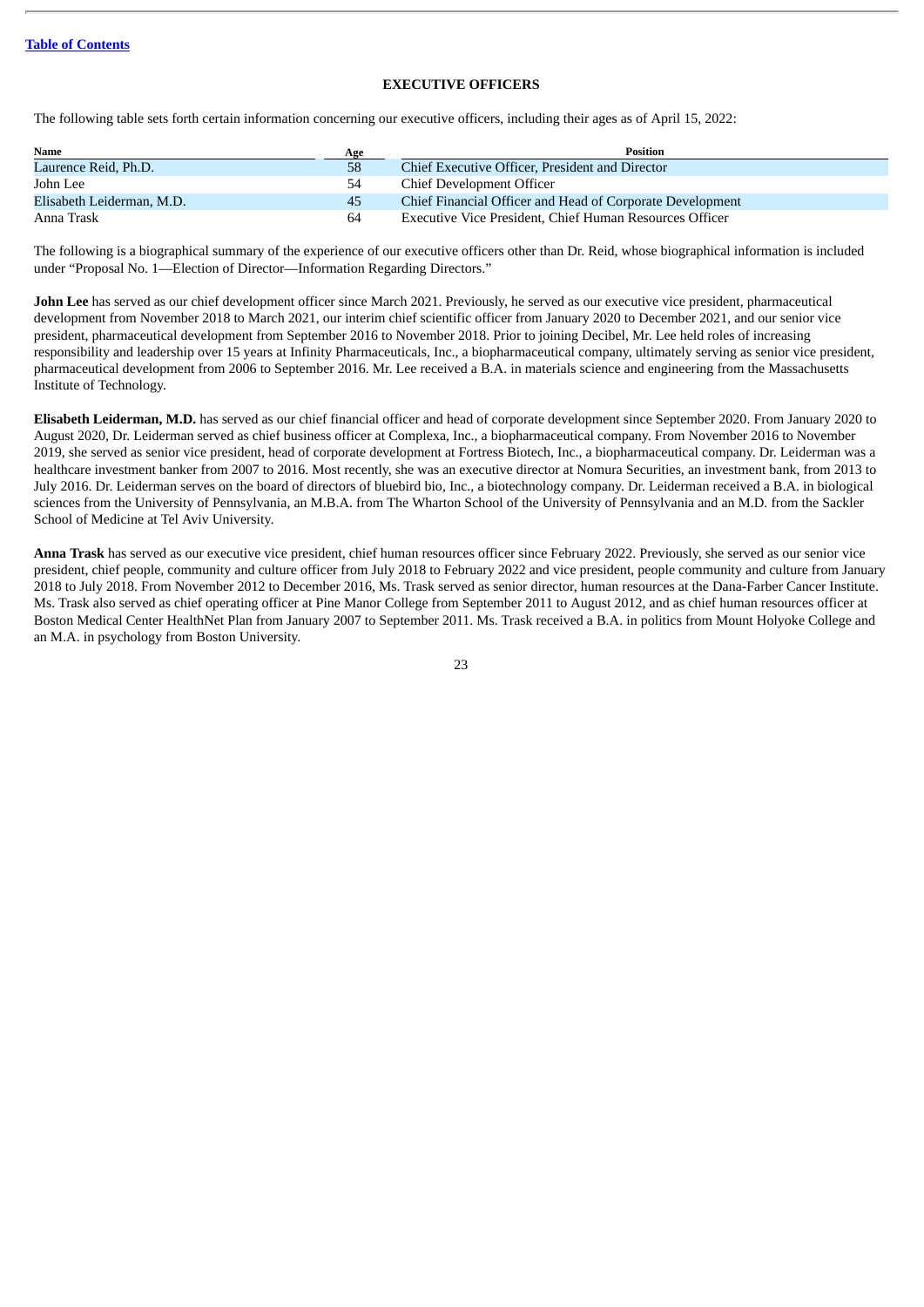# **EXECUTIVE COMPENSATION**

<span id="page-27-0"></span>The following discussion relates to the compensation of our President and Chief Executive Officer, Laurence Reid, Ph.D., our Chief Development Officer, John Lee, and our Chief Financial Officer, Elisabeth Leiderman, for the fiscal year ended December 31, 2021. Dr. Reid, Mr. Lee and Dr. Leiderman are collectively referred to in this proxy statement as our named executive officers.

# <span id="page-27-1"></span>**Summary Compensation Table**

The following table sets forth information regarding compensation awarded to, earned by or paid to each of our named executive officers during the periods indicated.

| <b>Name and Principal Position</b>            | Year | <b>Salary</b><br><b>(\$)</b> | <b>Bonus</b><br>$($ \$ $)(1)$ | Option<br>Awards<br>(3)(2) | All Other<br>Compensation | Total (\$)     |
|-----------------------------------------------|------|------------------------------|-------------------------------|----------------------------|---------------------------|----------------|
| Laurence Reid, Ph.D.                          | 2021 | \$522,192                    | \$265,000                     |                            | 14,038(3)                 | 801,230<br>\$. |
| President and Chief Executive Officer         | 2020 | \$574,081(4)                 | \$215,000(5)                  | \$3,461,077                | 418(6)                    | \$4,250,576    |
| John Lee                                      | 2021 | \$430,677                    | \$372,240(7)                  |                            | 13,188(3)                 | \$ 816,035     |
| Chief Development Officer                     | 2020 | \$432,000                    | \$375,100(8)                  | 737,770<br>S.              | 1,517(6)                  | \$1,546,387    |
| Elisabeth Leiderman, M.D.                     | 2021 | \$397,308                    | \$160,000                     |                            | 12,590(3)                 | \$ 569,898     |
| Chief Financial Officer and Head of Corporate |      |                              |                               |                            |                           |                |
| $D$ <sub>aval</sub> onmar <sup>t</sup>        |      |                              |                               |                            |                           |                |

*Development*

(1) Unless otherwise indicated, the amounts reported in the "Bonus" column reflect discretionary annual cash bonuses paid or to be paid to our named executive officers for their performance.

- (2) The amounts reported in the "Option Awards" column reflect the aggregate fair value of stock options awarded during the year computed in accordance with the provisions of Financial Accounting Standard Board, or FASB, Accounting Standards Codification, or ASC, Topic 718. Such grant-date fair value does not take into account any estimated forfeitures related to service-based vesting conditions. See Note 11 to our audited financial statements included in our Annual Report on Form 10-K for the fiscal year ended December 31, 2021 regarding assumptions underlying the valuation of equity awards. These amounts do not correspond to the actual value that may be recognized by the named executive officers upon vesting of the applicable awards.
- (3) All other compensation for 2021 included 401(k) company matching contributions and group term life insurance premiums.

(4) Dr. Reid was compensated pursuant to a consulting agreement dated November 11, 2019, which entitled him to a consulting fee of \$10,000 per week, until October 28, 2020, at which time he entered into a letter agreement entitling him to an annualized base salary of \$460,000.

(5) Consists of a sign-on bonus paid pursuant to his letter agreement with us.

- (6) All other compensation for 2020 consisted of group term life insurance premiums.
- (7) Consists of a \$200,000 discretionary bonus awarded for services from January 2020 to December 2021 as interim Chief Scientific Officer and a \$172,240 annual bonus.
- (8) Consists of a \$96,000 retention bonus, a \$96,000 bonus paid in connection with the closing of our Series D financing and a \$183,100 annual bonus.

# <span id="page-27-2"></span>**Narrative to Summary Compensation Table**

We review compensation for our executive officers annually. The material terms of the elements of our executive compensation program for 2021 are described below.

Our compensation committee reviews and approves, or recommends for our board of directors to approve, base salaries and bonus targets, and grants bonuses and equity incentive awards to our executive officers. In setting base salaries and bonus targets and granting equity incentive awards, our compensation committee considers compensation for comparable positions in the market, the historical compensation levels of our executives,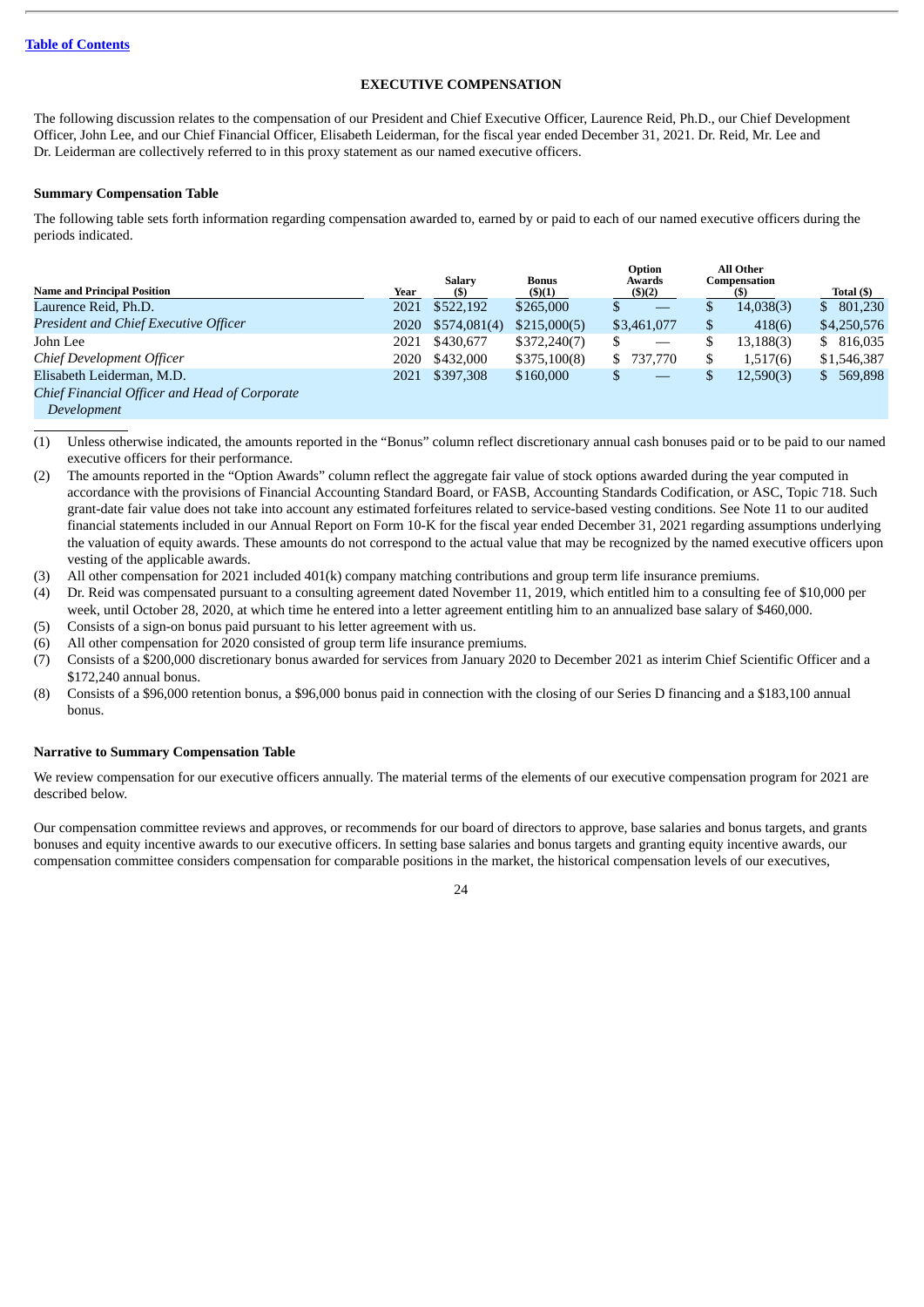individual and corporate performance as compared to our expectations and goals, our desire to motivate our employees to achieve short- and long-term results that are in the best interests of our stockholders, and a long-term commitment to our company. In granting bonuses, our compensation committee considers corporate and individual performance.

As part of our annual compensation process, our chief executive officer prepares performance evaluations for the other executive officers and recommends annual salary increases, annual equity incentive awards and cash bonuses to the compensation committee. The compensation committee conducts a performance evaluation of our chief executive officer. The compensation committee consults with the board of directors as to the achievement of corporate goals that drive compensation awards.

During its annual compensation review, our compensation committee also consults with external advisors. In fiscal 2021, the compensation committee engaged Nancy Arnosti as its independent compensation consultant to provide comparative data on executive compensation practices in our industry and assess our executives' compensation relative to comparable companies. The compensation committee reviewed information regarding the independence and potential conflicts of interest of Ms. Arnosti, taking into account, among other things, the factors set forth in the Nasdaq listing standards. Based on such review, the compensation committee concluded that the engagement of Ms. Arnosti did not raise any conflict of interest.

*Base salary*. In 2021, we paid Dr. Reid an annualized base salary of \$522,192, Mr. Lee an annualized base salary of \$430,677 and Dr. Leiderman an annualized base salary of \$397,308. We use base salaries to recognize the experience, skills, knowledge and responsibilities required of all our employees, including our named executive officers. None of our named executive officers is party to an employment agreement or other agreement or arrangement that provides for automatic or scheduled increases in base salary.

*Annual bonus*. Our board of directors may, in its discretion, award bonuses to our named executive officers from time to time. Our letter agreements with our named executive officers provide that they are eligible for annual, performance-based bonuses up to a specified percentage of their salary, subject to approval by our board of directors. From time to time, our board of directors approves discretionary annual cash bonuses to our named executive officers with respect to their prior year performance. For 2021, the target bonus amounts, expressed as a percentage of total salary earned during 2021, for each of Dr. Reid, Mr. Lee and Dr. Leiderman were as follows: 50%, 40% and 40%, respectively.

With respect to 2021, our board of directors awarded bonuses of \$265,000, \$172,240 and \$160,000 to Dr. Reid, Mr. Lee and Dr. Leiderman, respectively.

*Equity incentives*. Although we do not have a formal policy with respect to the grant of equity incentive awards to our executive officers, or any formal equity ownership guidelines applicable to them, we believe that equity grants provide our executives with a strong link to our long-term performance, create an ownership culture and help to align the interests of our executive officers and our stockholders. In addition, we believe that equity grants with a time-based vesting feature promote executive retention because this feature incentivizes our executive officers to remain in our employment during the vesting period. Accordingly, our board of directors periodically reviews the equity incentive compensation of our executive officers and from time to time may grant equity incentive awards to them in the form of stock options.

Prior to our initial public offering, our executives were eligible to participate in our 2015 Stock Incentive Plan, as amended, or the 2015 Plan. During 2020, all stock options were granted pursuant to the 2015 Plan. Following our initial public offering, our employees and executive officers became eligible to receive stock options and other stock-based awards pursuant to the 2021 Plan.

We use stock options and restricted stock awards to compensate our executive officers in the form of initial grants in connection with the commencement of employment and also at various times, often but not necessarily annually, if we have performed as expected or better than expected. Prior to our initial public offering, the award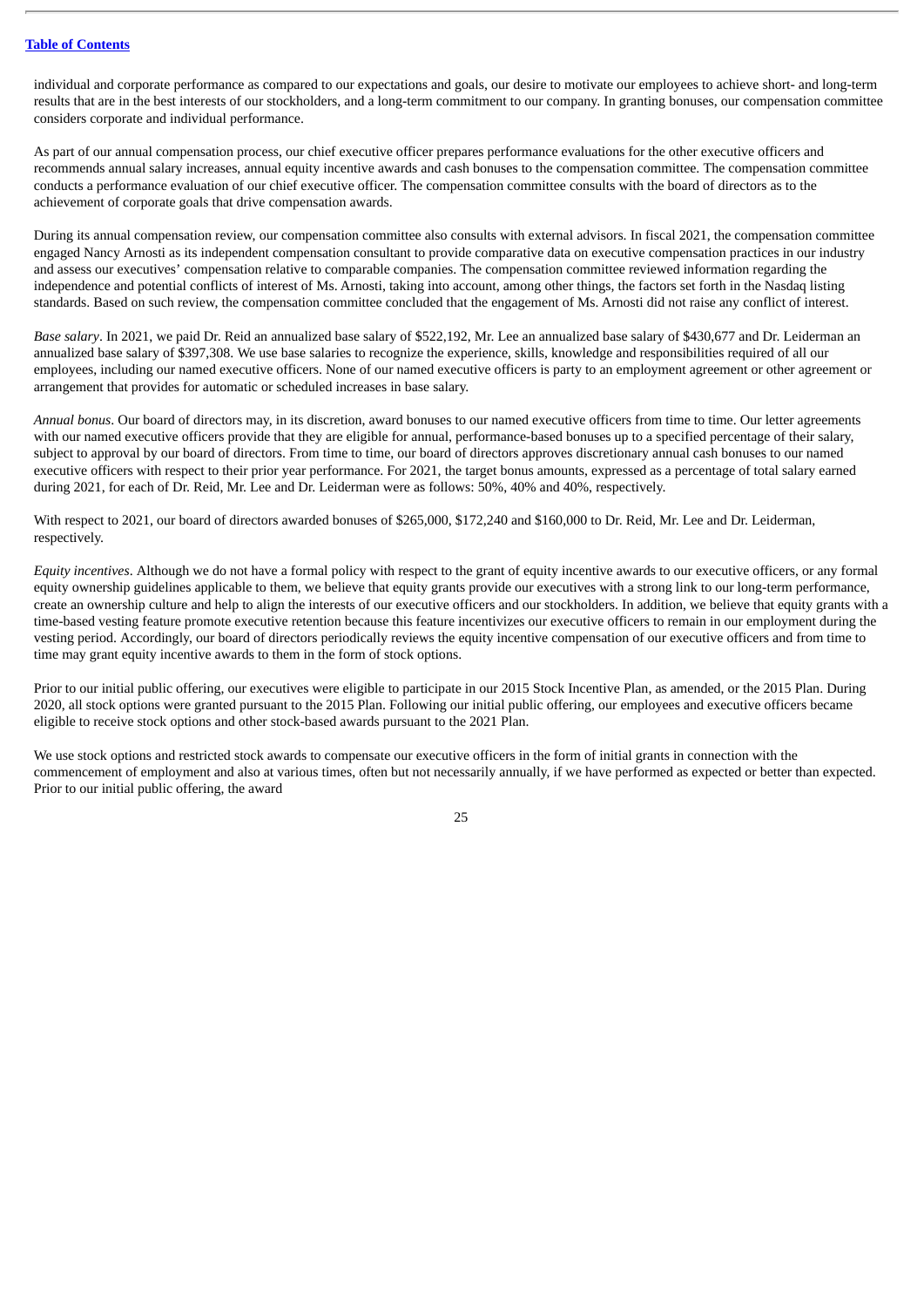of stock options and restricted stock to our executive officers has been made by our board of directors or compensation committee. None of our executive officers are currently party to an employment agreement that provides for automatic awards of stock options or restricted stock. We have granted stock options and restricted stock to our executive officers with time-based vesting. The options and restricted stock that we have granted to our executive officers typically vest as to 25% of the shares underlying the award on the first anniversary of the grant date and as to an additional 2.0833% of the original number of shares underlying the award monthly thereafter. Vesting rights cease upon termination of employment and exercise rights for stock options cease shortly after termination, except that vesting is fully accelerated upon certain terminations in connection with a change of control and exercisability is extended in the case of death or disability. Prior to the exercise of a stock option, the holder has no rights as a stockholder with respect to the shares subject to such option, including no voting rights and no right to receive dividends or dividend equivalents.

Prior to our initial public offering, we awarded stock options and restricted stock with exercise prices or purchase prices, as applicable, that were equal to the fair market value of our common stock on the date of grant as determined by our board of directors. The exercise price of all stock options granted after our initial public offering are equal to the fair market value of shares of our common stock on the date of grant, which is determined by reference to the closing market price of our common stock on the date of grant.

## <span id="page-29-0"></span>**Outstanding Equity Awards at 2021 Fiscal Year-End**

The following table sets forth information concerning outstanding equity awards held by our named executive officers as of December 31, 2021.

|                                                              |                                                                                       | <b>Option Awards</b>                                                                 |                                     |                              |                                                                                                                 | <b>Stock Awards</b> |                                                                                                                    |  |  |
|--------------------------------------------------------------|---------------------------------------------------------------------------------------|--------------------------------------------------------------------------------------|-------------------------------------|------------------------------|-----------------------------------------------------------------------------------------------------------------|---------------------|--------------------------------------------------------------------------------------------------------------------|--|--|
| Name                                                         | Number of<br>securities<br>underlying<br>unexercised<br>options $(\#)$<br>exercisable | Number of<br>securities<br>underlying<br>unexercised<br>options (#)<br>unexercisable | Option<br>exercise<br>price<br>(\$) | Option<br>expiration<br>date | <b>Number of</b><br><b>Shares</b> or<br><b>Units of</b><br><b>Stock That</b><br><b>Have Not</b><br>$Vested(\#)$ |                     | <b>Market Value</b><br>of Shares or<br><b>Units of</b><br><b>Stock That</b><br><b>Have Not</b><br>Vested $(\$)(1)$ |  |  |
| Laurence Reid, Ph.D.                                         | 477,326                                                                               | 595,213(2)                                                                           | \$4.40                              | 12/7/2030                    |                                                                                                                 |                     |                                                                                                                    |  |  |
| President and Chief Executive Officer                        |                                                                                       |                                                                                      |                                     |                              |                                                                                                                 |                     |                                                                                                                    |  |  |
| John Lee<br>Chief Development Officer                        | 101,501                                                                               | 130,502(3)                                                                           | \$4.40                              | 12/7/2030                    | 1,081(4)<br>99(5)                                                                                               | S<br>ъ.             | 5,027<br>460                                                                                                       |  |  |
| Elisabeth Leiderman, M.D.                                    | 61,545                                                                                | 145,767(6)                                                                           | \$4.40                              | 12/7/2030                    |                                                                                                                 |                     |                                                                                                                    |  |  |
| Chief Financial Officer and Head of Corporate<br>Development |                                                                                       |                                                                                      |                                     |                              |                                                                                                                 |                     |                                                                                                                    |  |  |

(1) The market value of our common stock is based on the closing price of our common stock on the Nasdaq Global Select Market on December 31, 2021.

(2) Dr. Reid's option to purchase 1,088,388 shares vests over four years, with 25% of the original number of shares underlying such option having vested on November 2, 2020, and the remainder scheduled to vest in equal monthly installments thereafter until November 2, 2024, subject to continued service.

(3) Mr. Lee's option to purchase 232,003 shares vests over four years, with 25% of the original number of shares underlying such option having vested on December 7, 2020, and the remainder scheduled to vest in equal monthly installments thereafter until December 7, 2024, subject to continued service.

(4) Mr. Lee's restricted stock award for 4,716 shares is scheduled to vest in equal monthly installments over four years until November 12, 2022, subject to continued service.

(5) Mr. Lee's restricted stock award for 4,749 shares is scheduled to vest in equal monthly installments over four years until January 1, 2022, subject to continued service.

(6) Dr. Leiderman's option to purchase 207,312 shares vests over four years, with 25% of the original number of shares underlying such option having vested on September 14, 2021, and 1/48th of the original number of shares underlying such option vesting thereafter in equal monthly installments through the fourth anniversary of the vesting commencement date, subject to continued service.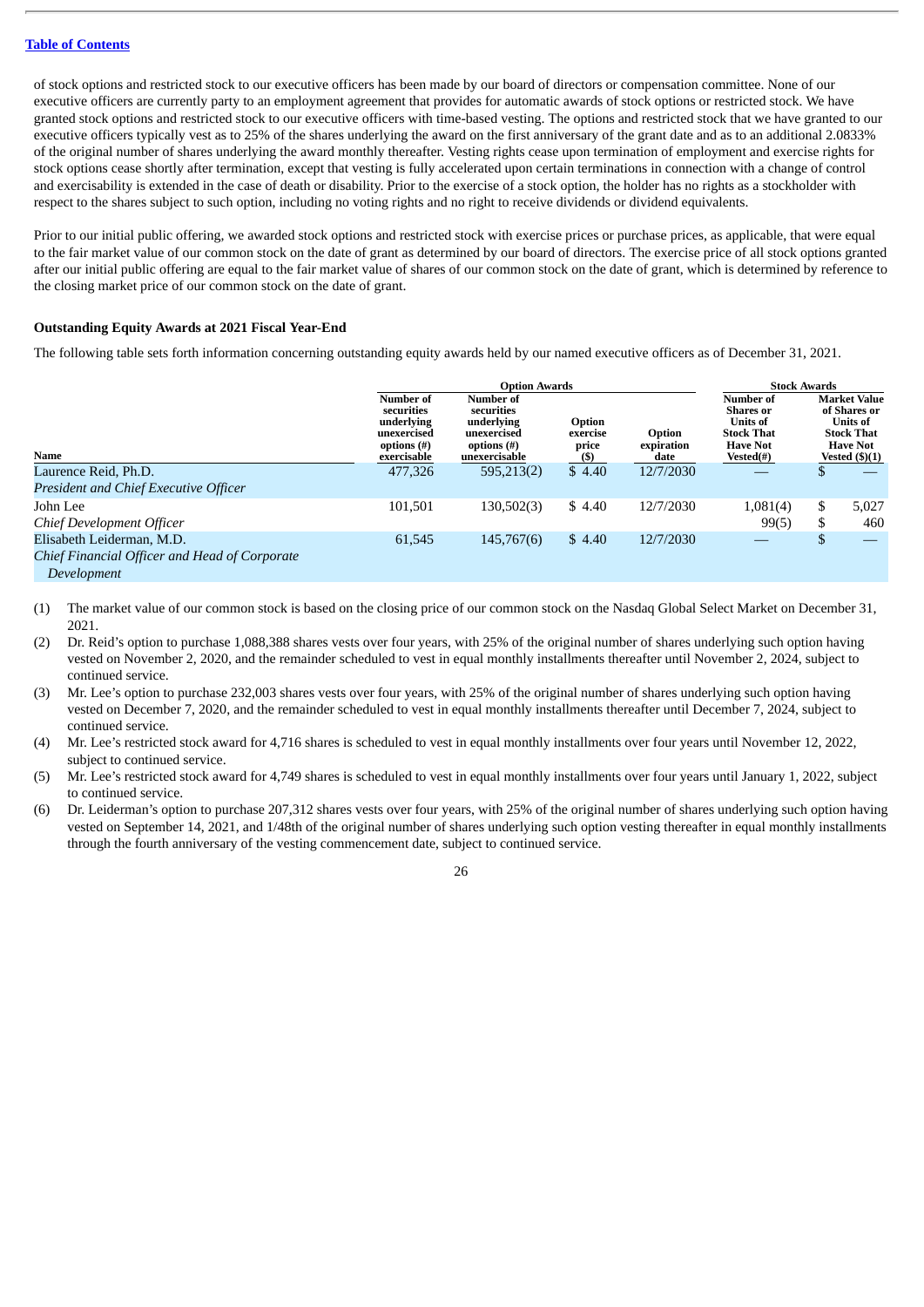# <span id="page-30-0"></span>**Employment Arrangements with Our Named Executive Officers**

# *Letter Agreement with Laurence Reid, Ph.D.*

From November 11, 2019 until October 28, 2020, Dr. Reid served as a consultant and was compensated pursuant to a consulting agreement dated November 11, 2019. Under the consulting agreement, Dr. Reid was entitled to a consulting fee of \$10,000 per week. During this period, Dr. Reid also provided consulting services to us in his capacity as an entrepreneur in residence for TRV, and we paid TRV a total of \$20,833 for Dr. Reid's services. We entered into a letter agreement with Dr. Reid, dated October 28, 2020, which superseded and terminated his consulting agreement. Under the letter agreement, Dr. Reid is an at-will employee, and his employment with us can be terminated by him or us at any time and for any reason. The letter agreement provides that Dr. Reid is entitled to an annualized base salary of \$460,000, a one-time sign-on bonus of \$215,000 and that he is eligible, at our sole discretion, to earn an annual bonus targeted at 45% of his base salary. Dr. Reid's letter agreement also provides that he is entitled to an award of 5.25% of our fully diluted shares, subject to a four-year vesting schedule and continued employment. Dr. Reid is also entitled to certain severance benefits in the event of the termination of his employment or a change in control. See "—Severance upon Termination of Employment; Change in Control" below for additional information.

#### *Letter Agreement with John Lee*

In connection with our initial hiring of Mr. Lee as our senior vice president, pharmaceutical development, we entered into a letter agreement with him dated August 11, 2016. Under the letter agreement, Mr. Lee is an at-will employee, and his employment with us can be terminated by Mr. Lee or us at any time and for any reason. The letter agreement provides that Mr. Lee is entitled to an annualized base salary of \$325,000, and that he is eligible, at our sole discretion, to earn an annual bonus of up to 30% of his base salary. Mr. Lee's letter agreement also provided that he was entitled to an award of 17,679 shares of our common stock, subject to a four-year vesting schedule and continued employment. Mr. Lee is also entitled to certain severance benefits in the event of the termination of his employment or a change in control. See "—Severance upon Termination of Employment; Change in Control" below for additional information.

#### *Letter Agreement with Elisabeth Leiderman*

In connection with our initial hiring of Dr. Leiderman as our chief financial officer, we entered into a letter agreement with her dated September 9, 2020. Under the letter agreement, Dr. Leiderman is an at-will employee, and her employment with us can be terminated by Dr. Leiderman or us at any time and for any reason. The letter agreement provided that Dr. Leiderman was entitled to an initial annualized base salary of \$375,000, and that she is eligible to earn an annual bonus of up to 40% of her base salary upon the achievement of agreed upon corporate and individual goals. Dr. Leiderman's letter agreement also provides that she was entitled to a stock option award to purchase 207,312 shares of our common stock, subject to a four-year vesting schedule and continued employment. Dr. Leiderman is also entitled to certain severance benefits in the event of the termination of her employment or a change in control. See "—Severance upon Termination of Employment; Change in Control" below for additional information

# *Severance upon Termination of Employment; Change in Control*

In April 2021, our compensation committee approved severance and change in control benefits for our executives, including our named executive officers, at the level of vice president and above. These benefits were set forth in agreements entered into with our executives and superseded any severance provisions in any prior offer letter, severance agreement or employment or other agreement between our executives and us.

Under the terms approved by our compensation committee, our executives will receive these benefits in the event their employment is terminated by us without cause or by the executive for good reason (as defined in the agreement), in either case, (i) more than three months prior to or more than 12 months following a change in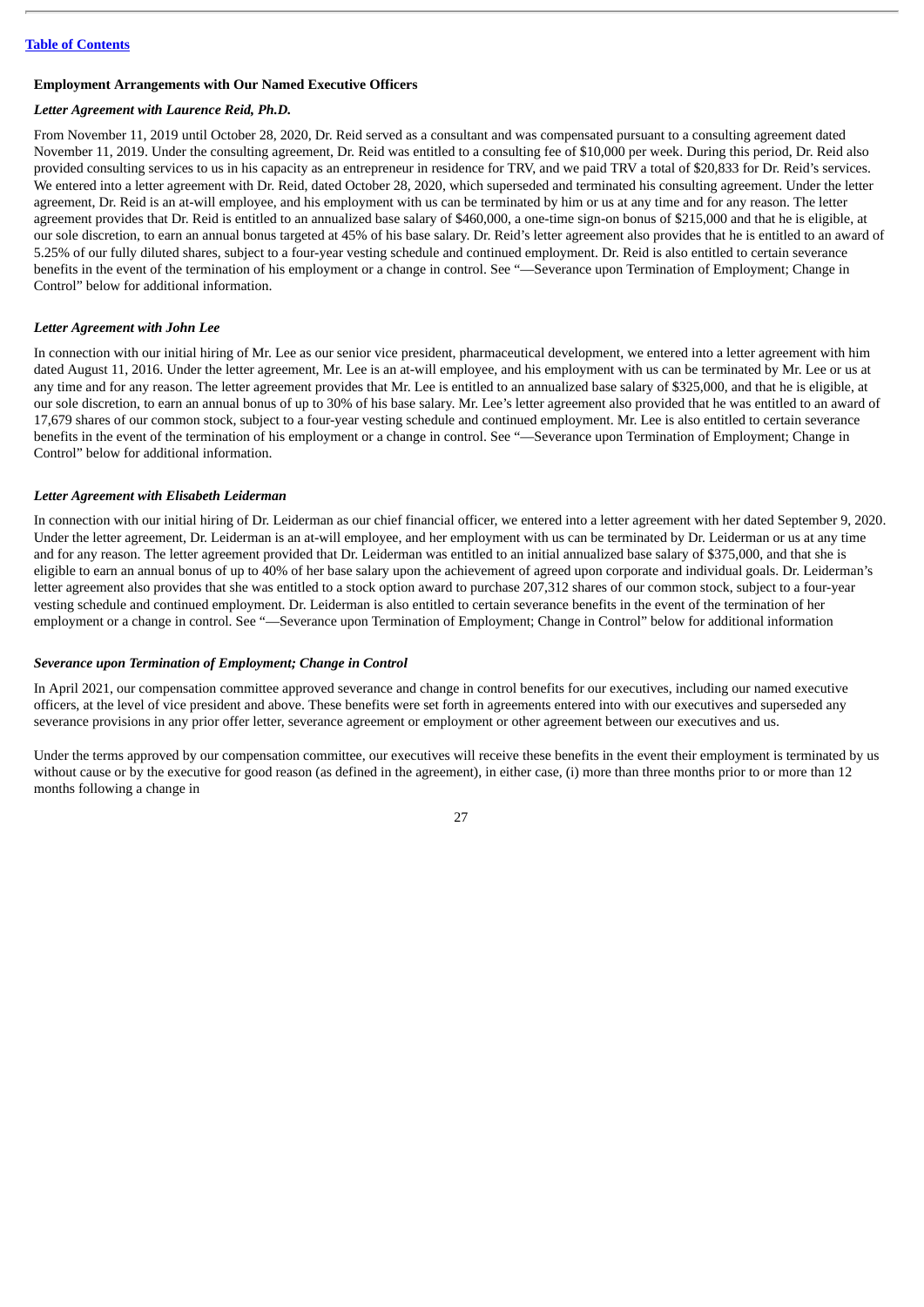control, or an Involuntary Termination (as defined in the agreement), or (ii) within three months prior to, on, or within 12 months following a change in control (as defined in the agreement), or a Change in Control Termination, subject, in any case, to the execution and effectiveness of a separation and release of claims agreement.

Specifically, in the event of an Involuntary Termination, the executive will receive:

- payment of an amount equivalent to 12 months' base salary plus 100% of the executive's target bonus for the year in which the Involuntary Termination occurs, such amount to be paid over 12 months, in the case of our chief executive officer, Dr. Reid;
- payment of an amount equivalent to nine months' base salary, such amount to be paid over nine months, in the case of our other C-level executives and senior vice presidents, including Mr. Lee and Dr. Leiderman;
- payment of an amount equivalent to six months' base salary, such amount to be paid over six months, in the case of our vice presidents; and
- provided that the executive is eligible for and elects to continue receiving group health insurance coverage pursuant to COBRA, the share of the premiums for COBRA continuation coverage that we pay for active and similarly situated employees who receive the same type of coverage for a period of up to 12 months for our chief executive officer, Dr. Reid, up to nine months for our other C-level executives and senior vice presidents, including Mr. Lee and Dr. Leiderman, and up to six months for our vice presidents; provided that in the event the executive obtains alternative coverage or the executive's COBRA eligibility ends, our obligation to pay such share of the premiums shall end.

In the event of a Change in Control Termination, the executive will receive:

- payment of an amount equivalent to 18 months' base salary plus an amount equal to the executive's pro-rated target bonus for the year in which the termination occurs, such amount to be paid over 18 months, plus a lump sum payment equal to one and a half times the executive's target bonus for the year in which the Change in Control Termination occurs, in the case of our chief executive officer, Dr. Reid;
- payment of an amount equivalent to 12 months' base salary plus an amount equal to the executive's pro-rated target bonus for the year in which the termination occurs, such amount to be paid over 12 months, plus a lump sum payment equal to the target bonus for the year in which employment is terminated, in the case of our other C-level executives and senior vice presidents, including Mr. Lee and Dr. Leiderman;
- payment of an amount equivalent to nine months' base salary plus an amount equal to the executive's pro-rated target bonus for the year in which the termination occurs, such amount to be paid over nine months, plus a lump sum payment equal to 75% of the target bonus for the year in which employment is terminated, in the case of our vice presidents;
- the full acceleration of vesting of all outstanding stock-based awards held by the executive as of the date of termination (other than stockbased awards that vest on the basis of performance and do not provide solely for time-based vesting); and
- provided that the executive is eligible for and elects to continue receiving medical insurance pursuant to COBRA, the share of the premiums for COBRA continuation coverage that we pay for active and similarly situated employees who receive the same type of coverage for a period of up to 18 months for our chief executive officer, Dr. Reid, up to 12 months for our other C-level executives and senior vice presidents, including Mr. Lee and Dr. Leiderman, and up to nine months for our vice presidents; provided that in the event the executive obtains alternative coverage or the executive's COBRA eligibility ends, our obligation to pay such share of the premiums shall end.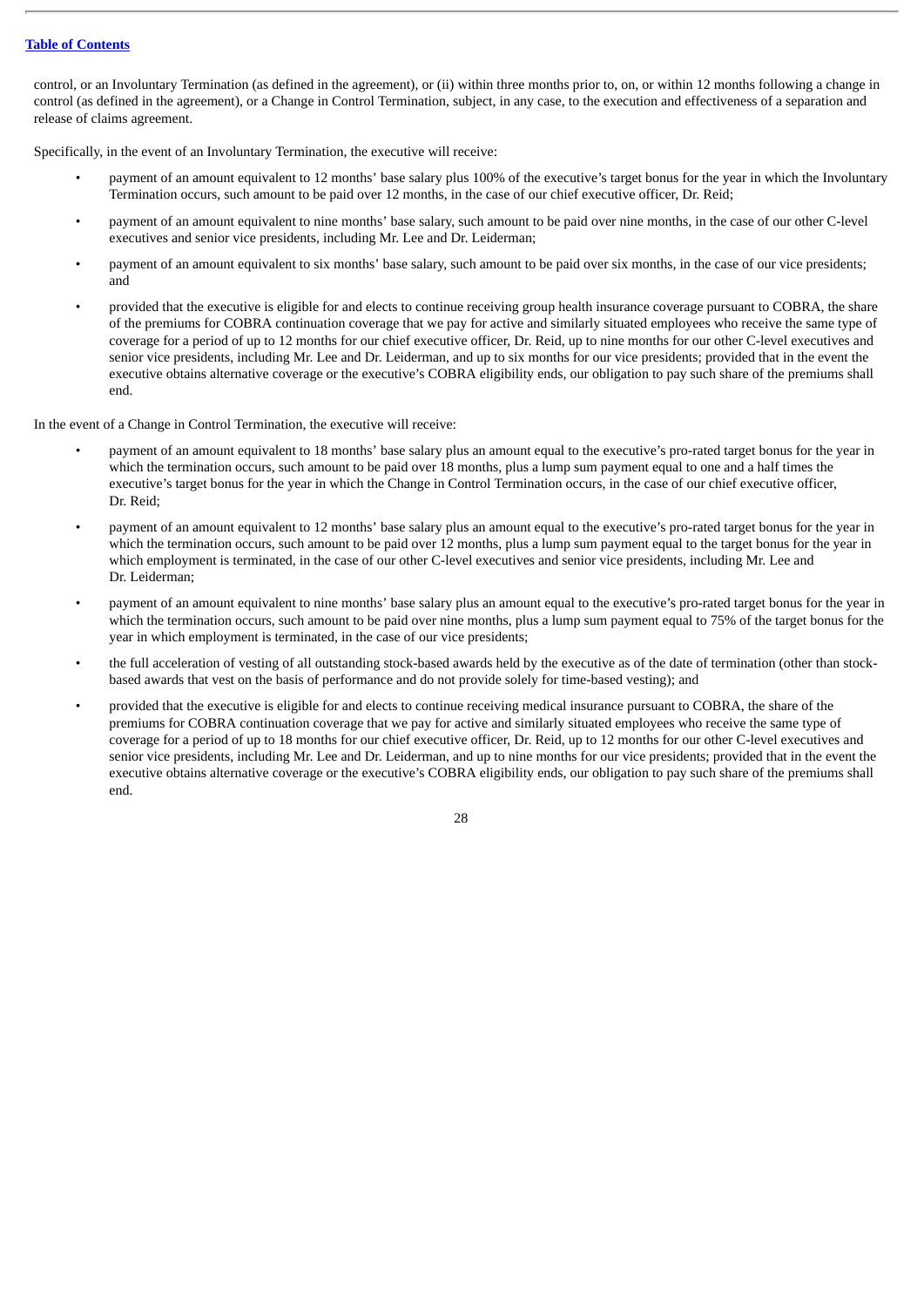#### *Employee Non-Competition, Non-Solicitation, Confidentiality and Assignment Agreements*

Each of our executive officers has entered into a standard form of agreement with respect to non-competition, non-solicitation, confidential information and assignment of inventions. Under this agreement, each executive officer has agreed not to compete with us during his or her employment and for a period of nine to 12 months after the termination of his or her employment, not to solicit our employees, consultants, customers, prospective customers or suppliers during his or her employment and for a period of nine to 12 months after the termination of his or her employment, and to protect our confidential and proprietary information indefinitely. In addition, under this agreement, each executive officer has agreed that we own all inventions that are developed by such executive officer during his or her employment with us that (i) are related to our business or customers or any of our products or services being researched, developed, manufactured or sold by us or which may be used with such products or services, (ii) result from tasks assigned to the executive officer by us or (iii) result from the use of our premises or personal property (whether tangible or intangible) owned, leased or contracted for by us. Each executive officer also has agreed to provide us with a non-exclusive, royalty-free, paid-up, irrevocable, worldwide license to use any prior inventions that such executive officer incorporates into inventions assigned to us under this agreement.

#### <span id="page-32-0"></span>**401(k) Plan**

We maintain a defined contribution employee retirement plan for our employees, including our named executive officers. The plan is intended to qualify as a tax-qualified  $401(k)$  plan so that contributions to the  $401(k)$  plan, and income earned on such contributions, are not taxable to participants until withdrawn or distributed from the 401(k) plan (except in the case of contributions under the 401(k) plan designated as Roth contributions). Under the 401(k) plan, employees may elect to defer up to 100% of their eligible compensation on a pre-tax or Roth after-tax basis, subject to applicable annual limits set pursuant to the Internal Revenue Code of 1986, as amended. As of June 1, 2021, we implemented an employer match on employee contributions to the 401(k) plan, matching 100% of the first 3% of an employee's contributions and 50% of the next 2% of an employee's contributions. Employees are 100% vested in their contributions to the 401(k) plan and in the employer matching contributions. Employee contributions are held and invested by the plan's trustee as directed by participants.

#### <span id="page-32-1"></span>**Securities Authorized for Issuance Under Our Equity Compensation Plans**

The following table provides information about the securities authorized for issuance under our equity compensation plans as of December 31, 2021. As of December 31, 2021, we had three equity compensation programs, each of which was approved by our stockholders: the 2015 Plan, the 2021 Plan and our 2021 Employee Stock Purchase Plan, or the ESPP.

#### **Equity Compensation Plan Information**

| <b>Plan category</b><br>Equity compensation plans approved by security holders | Number of<br>securities to<br>be issued upon<br>exercise of<br>outstanding<br>options,<br>warrants and<br>rights<br>(a)<br>3,037,463(2) | \$<br>Weighted-<br>average<br>exercise price<br>of outstanding<br>options,<br>warrants<br>and rights $(1)$<br>(b)<br>5.34 | <b>Number of</b><br>securities<br>remaining<br>available for<br>future<br>issuance<br>under equity<br>compensation<br>plans<br>(excluding<br>securities<br>reflected in<br>column (a))<br>(c)<br>1,787,630(3)(4) |
|--------------------------------------------------------------------------------|-----------------------------------------------------------------------------------------------------------------------------------------|---------------------------------------------------------------------------------------------------------------------------|------------------------------------------------------------------------------------------------------------------------------------------------------------------------------------------------------------------|
| Equity compensation plans not approved by security holders                     |                                                                                                                                         |                                                                                                                           |                                                                                                                                                                                                                  |
| Total                                                                          | 3,037,463                                                                                                                               | 5.34                                                                                                                      | 1,787,630                                                                                                                                                                                                        |
|                                                                                |                                                                                                                                         |                                                                                                                           |                                                                                                                                                                                                                  |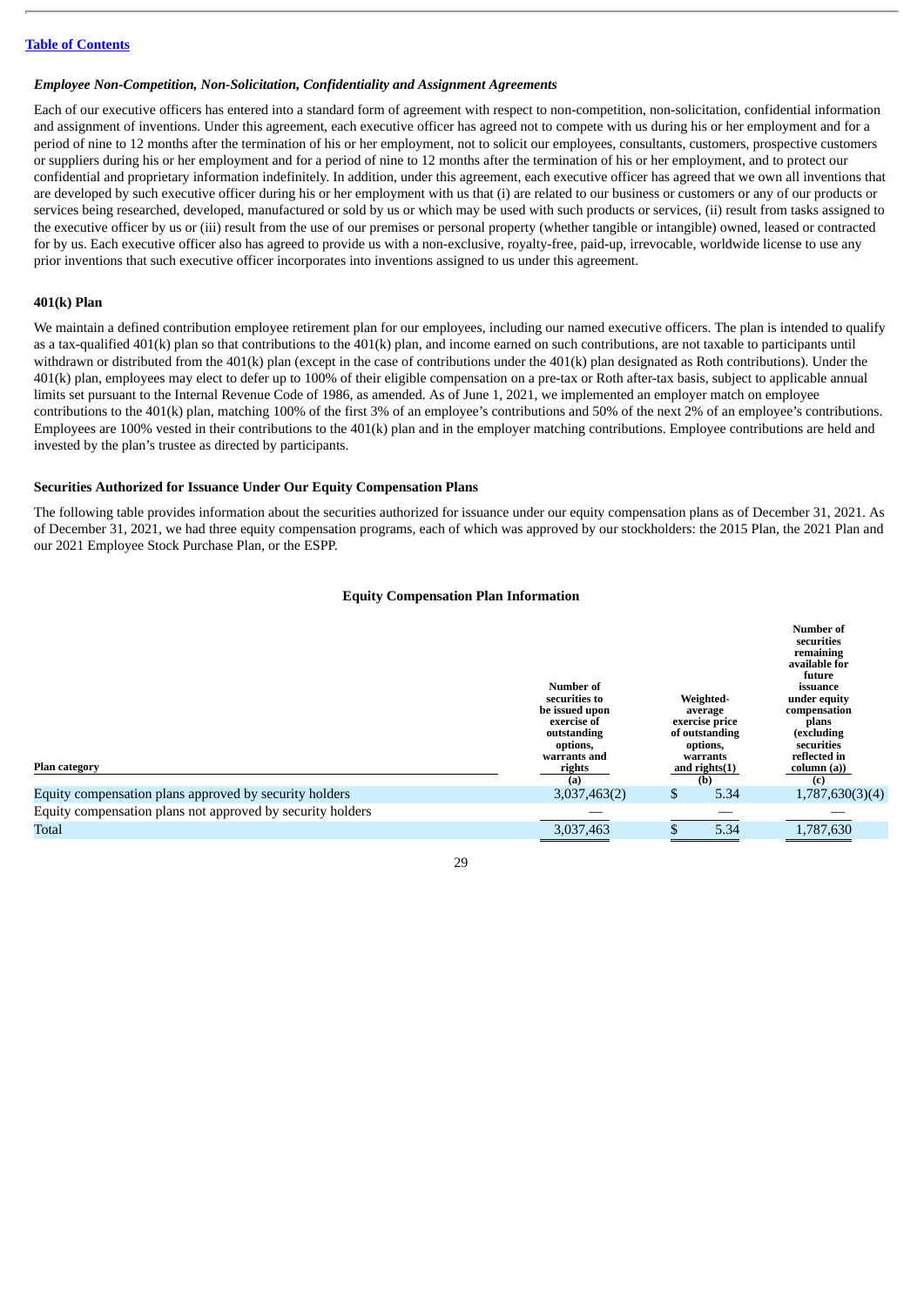- (1) Represents the weighted average exercise price of stock options to purchase 3,037,463 shares of our common stock that were outstanding as of December 31, 2021, but does not include outstanding restricted stock or restricted stock units as such awards do not have an exercise price.
- (2) Consists of (i) 2,540,963 shares issuable upon exercise of outstanding stock options under the 2015 Plan and (ii) 496,500 shares issuable upon exercise of outstanding stock options under the 2021 Plan.
- (3) As of December 31, 2021, 1,221,593 shares were available for future issuance under the 2021 Plan. The 2021 Plan provides that an additional number of shares will automatically be added to the shares authorized for issuance under the 2021 Plan on the first day of each fiscal year, commencing on January 1, 2022, and continuing for each fiscal year until, and including, January 1, 2031, equal to the least of: (i) four percent (4%) of the outstanding shares on such date and (ii) the number of shares of common stock determined by our board of directors. On January 1, 2022, the shares under the 2021 Plan were increased by 998,079 shares pursuant to the annual increase described above.
- (4) As of December 31, 2021, 566,037 shares were available for future issuance under the ESPP. The ESPP provides that an additional number of shares will be automatically added to the shares approved for purchase under the ESPP on the first day of each fiscal year, commending on January 1, 2022, and continuing for each fiscal year until, and including, January 1, 2032, equal to the least of (i) 1,132,075 shares of common stock, (ii) one percent (1%) of the outstanding shares on such date and (iii) a number of shares of common stock determined by our board of directors. On January 1, 2022, the shares under the ESPP were increased by 249,519 shares pursuant to the annual increase described above.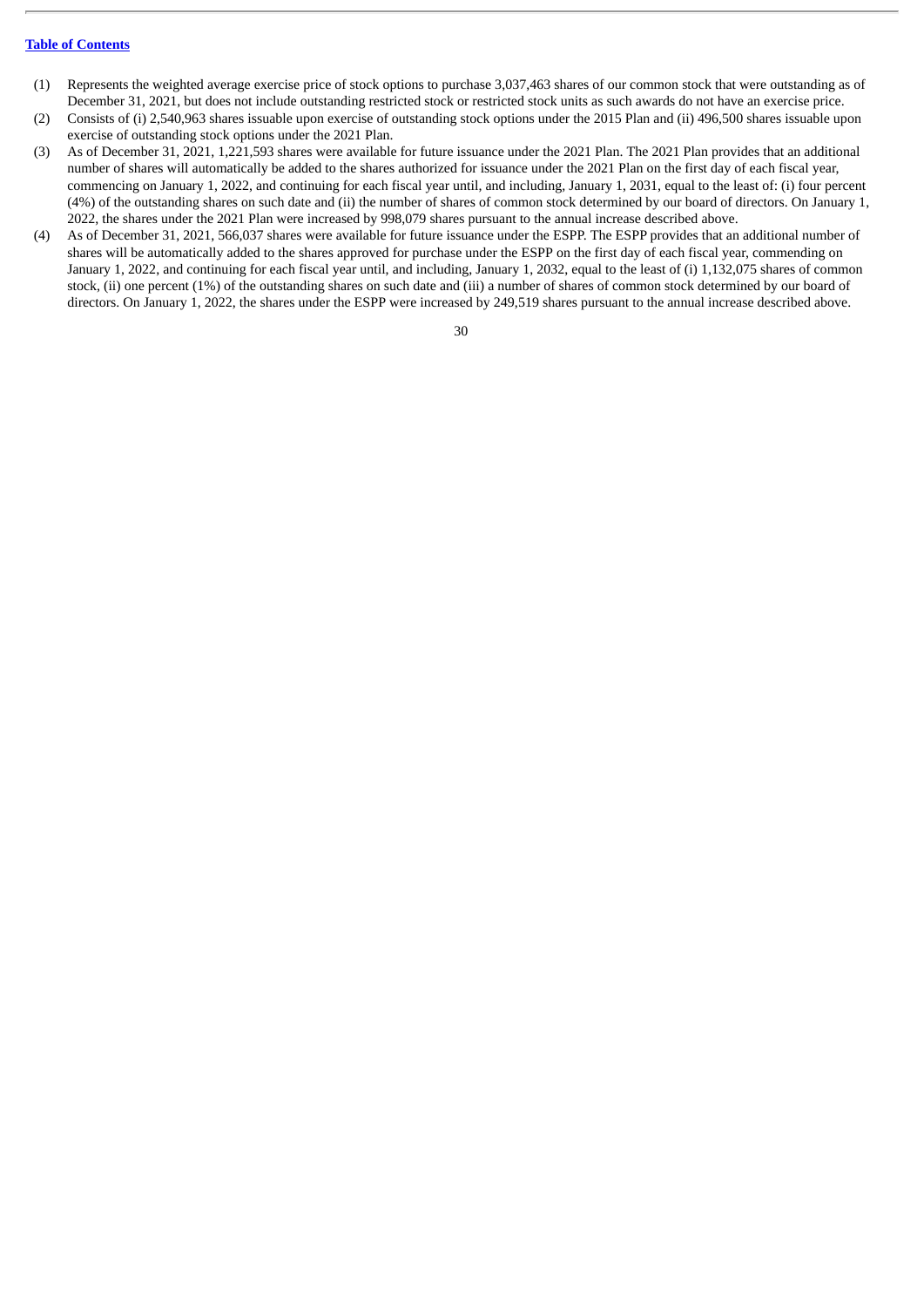## **TRANSACTIONS WITH RELATED PERSONS**

<span id="page-34-0"></span>Since January 1, 2020, we have engaged in the following transactions in which the amounts involved exceeded \$120,000 and any of our directors, executive officers or holders of more than 5% of our capital stock, or any member of the immediate family of, or person sharing the household with, the foregoing persons, had or will have a direct or indirect material interest. We believe that all of these transactions were on terms as favorable as could have been obtained from unrelated third parties.

#### <span id="page-34-1"></span>**License and Collaboration Agreement, Series B Preferred Stock Financing and Issuance of Series C Preferred Stock**

In November 2017, we entered into a license and collaboration agreement, or the Regeneron Agreement, with Regeneron Pharmaceuticals, Inc., or Regeneron, a 5% stockholder. The Regeneron Agreement is focused on the discovery and development of new potential therapies directed to a set of defined collaboration targets. We are currently developing DB-OTO, AAV.103 and AAV.104 in collaboration with Regeneron under the Regeneron Agreement. In October 2020, we entered into an amendment to the Regeneron Agreement pursuant to which, among other things, ATOH1, the target of our DB-ATO program, was removed as a collaboration target and the terms and plans for the DB-OTO and AAV.103 programs were modified. We issued 10,000,000 shares of our Series C convertible preferred stock to Regeneron in consideration for its entry into the amendment.

Pursuant to the Regeneron Agreement, Regeneron is provided two options to extend the research term for a one-year period each and is obligated to pay us \$10.0 million for each extension. The first option to extend the research term was exercised by Regeneron in November 2021. The \$10.0 million fee is payable in the fourth quarter of 2022. On a collaboration-product-by-collaboration-product basis, upon achievement of pre-defined milestones which began at initiation of manufacturing to support Good Laboratory Practices, or GLP, toxicology studies and conclude at initiation of a Phase 2 clinical trial, Regeneron is obligated to pay us milestone payments of up to \$35.5 million in aggregate if the collaboration product is a biologic or up to \$33.5 million in aggregate if the collaboration product is a small molecule, which is intended to reflect approximately half of the total cost needed to achieve the next milestone. From and after the initiation of a registration-enabling trial, unless Regeneron decides to opt-out, we have agreed to split development and regulatory costs with Regeneron on an equal basis through the registration-enabling trials. Through March 31, 2022, we had received an aggregate of \$5.5 million in milestone payments from Regeneron pursuant to the collaboration.

Pursuant to the October 2020 amendment to the Regeneron Agreement, Regeneron agreed to pay us \$0.3 million to fund our ongoing research program and \$0.5 million to help secure the services of a contract development and manufacturing organization. The \$0.5 million payment was creditable against the milestone associated with the initiation of manufacturing to support GLP toxicology studies of DB-OTO. Additionally, Regeneron agreed to reimburse us for up to \$10.5 million of third-party costs related to the GLP toxicology studies of DB-OTO as such costs are incurred, and we agreed that the aggregate potential milestone payments for DB-OTO would be reduced by \$15.0 million. In addition, notwithstanding its removal from the collaboration, for DB-ATO, we agreed to pay to Regeneron a royalty calculated as a low-to mid-single digit percentage of net sales of DB-ATO, on a country-by-country basis, until the latest of the expiration of the last patent covering DB-ATO in such country, the expiration of all applicable regulatory exclusivities for DB-ATO in such country and the tenth anniversary of the first commercial sale of DB-ATO in such country.

As of March 31, 2022, we had unbilled receivables of \$10.0 million due from Regeneron, relating to Regeneron exercising its right to extend the research term by one year to November 2023.

# <span id="page-34-2"></span>**Series D Preferred Stock Financing**

In November 2020, we entered into a Series D preferred stock purchase agreement, or the Series D purchase agreement, providing for the issuance and sale by us of an aggregate of up to 47,610,763 shares of our Series D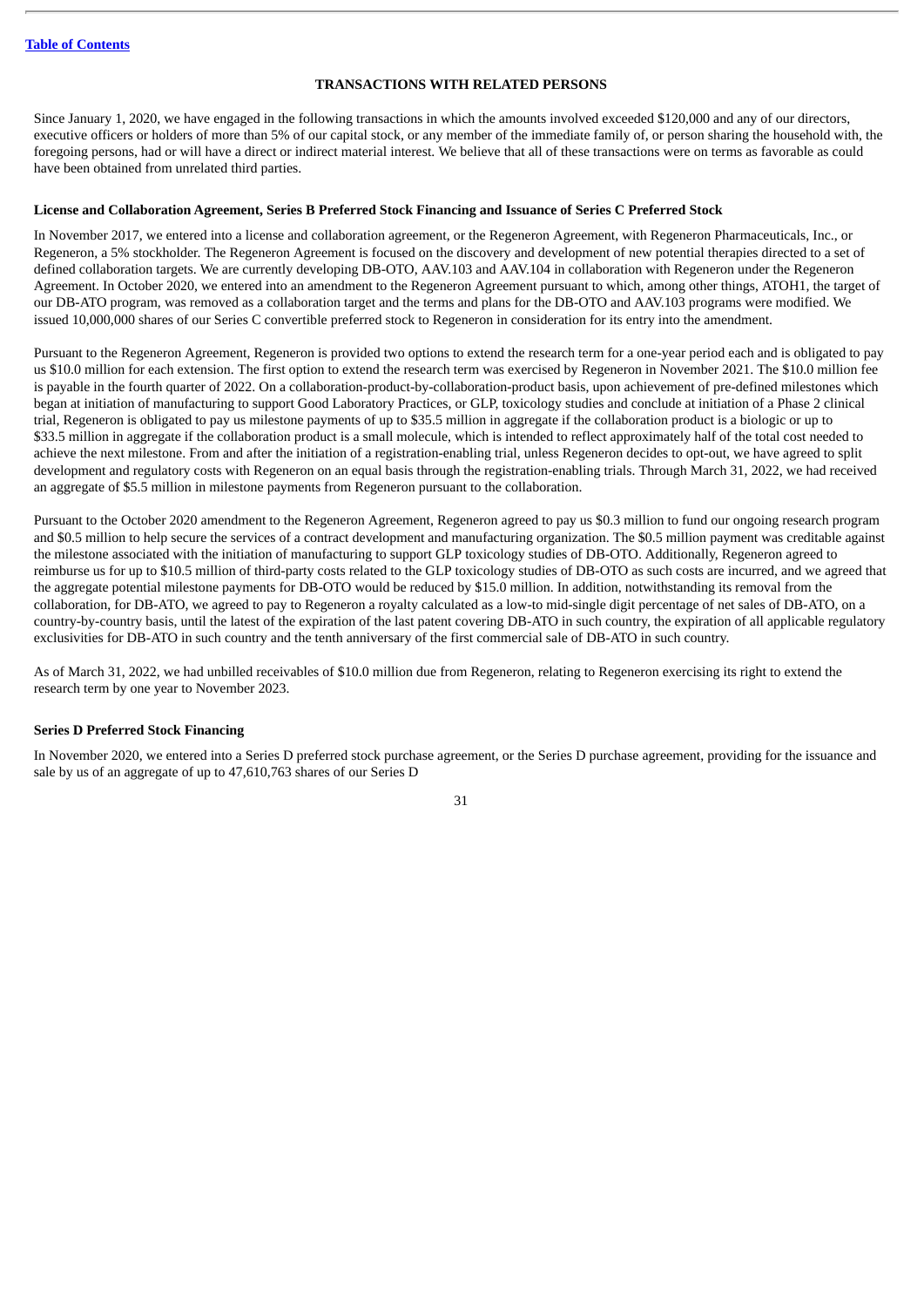preferred stock at a price per share of \$1.7265, for an aggregate purchase price of up to \$82.2 million, in two closings. In November 2020, we issued and sold an aggregate of 31,740,554 shares of Series D preferred stock for an aggregate purchase price of \$54.8 million in the initial closing. The following table sets forth the aggregate number of shares of our Series D preferred stock that we issued and sold to our directors and 5% stockholders and their affiliates in the initial closing and the aggregate purchase price for such shares:

| Purchaser                                        | <b>Shares of</b><br><b>Series D</b><br><b>Preferred Stock</b> |              | Aggregate<br>Purchase<br>Price at the<br><b>Initial Closing</b> |
|--------------------------------------------------|---------------------------------------------------------------|--------------|-----------------------------------------------------------------|
| Entities affiliated with $OrbiMed(1)$            | 11,584,127                                                    |              | \$19,999,995                                                    |
| Citadel Multi-Strategy Equities Master Fund Ltd. | 3,861,376                                                     | S.           | 6,666,666                                                       |
| GV 2019, L.P.                                    | 2,896,032                                                     | \$.          | 4.999.999                                                       |
| GSK Equity Investments, Limited(2)               | 1,158,412                                                     | S            | 1,999,998                                                       |
| Third Rock Ventures III, L.P.(3)                 | 193,068                                                       | $\mathbf{S}$ | 333,332                                                         |

(1) Peter A. Thompson, M.D., a member of our board of directors, is a partner of OrbiMed.

- (2) Matthew Foy, a member of our board of directors, is a partner of SR One Capital Management, LP, which is the investment advisor for GSK Equity Investments, Limited.
- (3) Neil Exter, M.B.A., a member of our board of directors, is a partner of TRV.

Pursuant to the Series D purchase agreement, in February 2021, we issued and sold an aggregate of 15,870,209 shares of Series D preferred stock for an aggregate purchase price of \$27.4 million in the second closing. The following table sets forth the aggregate number of shares of our Series D preferred stock that we issued and sold to our directors and 5% stockholders and their affiliates in the second closing and the aggregate purchase price for such shares:

| Purchaser                                        | <b>Shares of</b><br><b>Series D</b><br>Preferred<br>Stock |   | Aggregate<br>Purchase<br>Price at the<br>Second<br><b>Closing</b> |
|--------------------------------------------------|-----------------------------------------------------------|---|-------------------------------------------------------------------|
| Entities affiliated with OrbiMed(1)              | 5,792,066                                                 |   | 10,000,002                                                        |
| Citadel Multi-Strategy Equities Master Fund Ltd. | 1,930,688                                                 |   | 3,333,333                                                         |
| GV 2019, L.P.                                    | 1,448,016                                                 | S | 2,500,000                                                         |
| GSK Equity Investments, Limited(2)               | 579,207                                                   |   | 1,000,001                                                         |
| Third Rock Ventures III, L.P.(3)                 | 96,535                                                    |   | 166,668                                                           |
|                                                  |                                                           |   |                                                                   |

(1) Dr. Thompson, a member of our board of directors, is a partner of OrbiMed.

(2) Mr. Foy, a member of our board of directors, is a partner of SR One Capital Management, LP, which is the investment advisor for GSK Equity Investments, Limited.

(3) Mr. Exter, a member of our board of directors, is a partner of TRV.

# <span id="page-35-0"></span>**Initial Public Offering**

On February 17, 2021, we closed our initial public offering of 7,062,000 shares of common stock at a public offering price of \$18.00 per share, and on February 24, 2021, we issued and sold an additional 600,000 shares of common stock at a public offering price of \$18.00 per share pursuant to the partial exercise of the underwriters' option to purchase additional shares of common stock. The following table sets forth the number of shares of our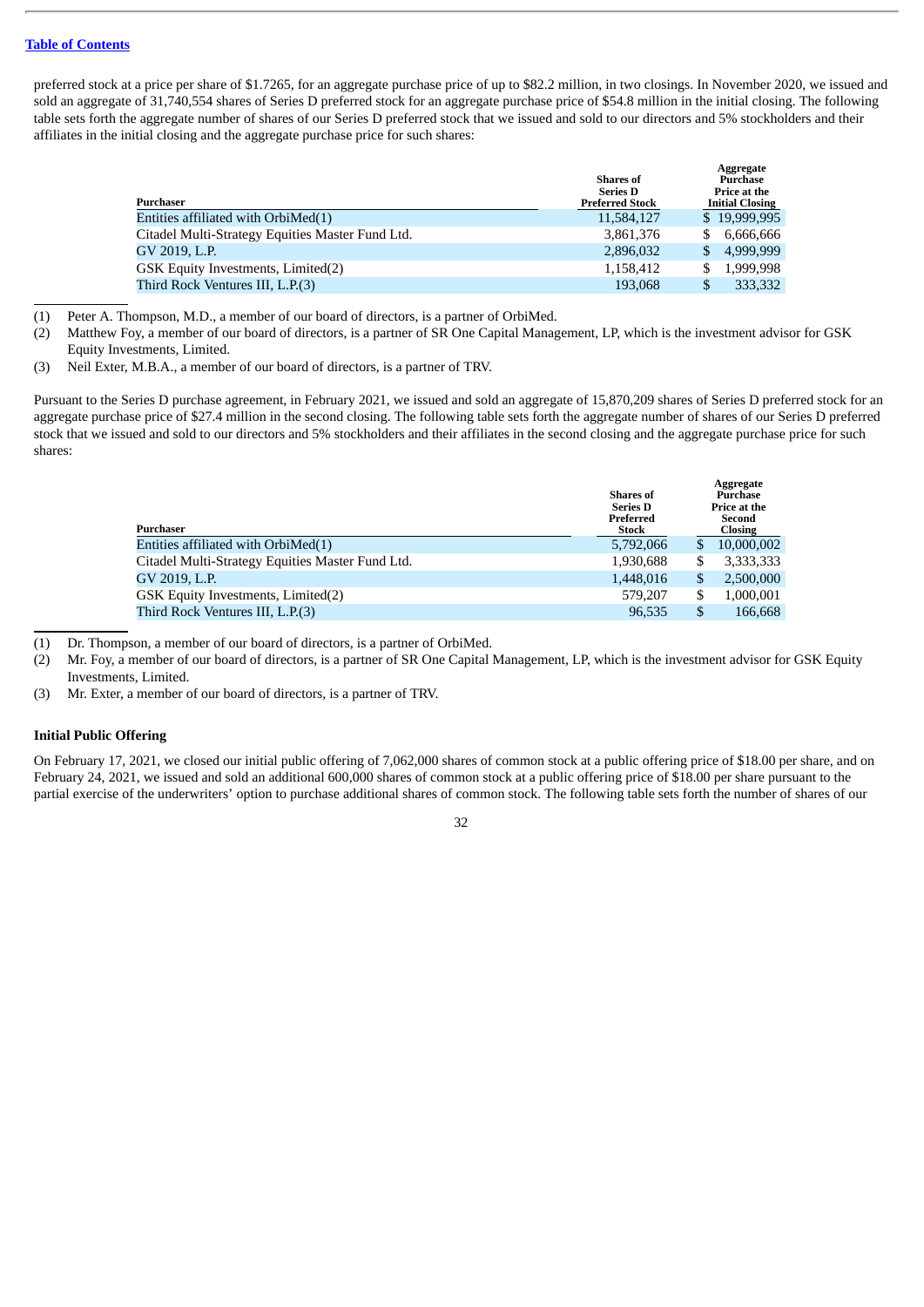common stock purchased by our directors, executive officers and 5% stockholders and their affiliates and the aggregate purchase price paid for such shares:

| Purchaser                                        | <b>Shares</b> of<br>Common<br>Stock | Aggregate<br>Purchase<br>Price |
|--------------------------------------------------|-------------------------------------|--------------------------------|
| Entities affiliated with OrbiMed                 | 1.666.666                           | 29,999,998                     |
| Citadel Multi-Strategy Equities Master Fund Ltd. | 700,000                             | 12,600,000                     |
| GSK Equity Investments, Limited                  | 135,000                             | 2.430,000                      |
|                                                  |                                     |                                |

#### <span id="page-36-0"></span>**Transactions with Third Rock Ventures LLC**

We have paid a total of \$196,310 to Third Rock Ventures LLC for investor relations and scientific advisory services that were provided to us during 2021. Mr. Exter, a member of our board of directors, is a partner of Third Rock Ventures LLC.

# <span id="page-36-1"></span>**Registration Rights**

We are a party to an investors' rights agreement with certain holders of our common stock, including our 5% stockholders and their affiliates and entities affiliated with some of our directors. This investors' rights agreement provides these stockholders the right, subject to certain conditions, to demand that we file a registration statement or to request that their shares be covered by a registration statement that we are otherwise filing.

# <span id="page-36-2"></span>**Indemnification Agreements**

Our restated certificate of incorporation provides that we will indemnify our directors and officers to the fullest extent permitted by Delaware law. In addition, we have entered into indemnification agreements with all of our directors and executive officers. These indemnification agreements may require us, among other things, to indemnify each such director or executive officer for some expenses, including attorneys' fees, judgments, fines and settlement amounts incurred by him or her in any action or proceeding arising out of his or her service as one of our directors or executive officers.

# <span id="page-36-3"></span>**Policies and Procedures for Related Person Transactions**

Our board of directors has adopted written policies and procedures for the review of any transaction, arrangement or relationship in which our company is a participant, the amount involved exceeds \$120,000 and one of our executive officers, directors, director nominees or 5% stockholders or their immediate family members, each of whom we refer to as a "related person," has a direct or indirect material interest.

If a related person proposes to enter into such a transaction, arrangement or relationship, which we refer to as a "related person transaction," the related person must report the proposed related person transaction to our chief financial officer. The policy calls for the proposed related person transaction to be reviewed and, if deemed appropriate, approved by our audit committee. Whenever practicable, the reporting, review and approval will occur prior to entry into the transaction. If advance review and approval is not practicable, the audit committee will review, and, in its discretion, may ratify the related person transaction. The policy also permits the chair of the audit committee to review and, if deemed appropriate, approve proposed related person transactions that arise between audit committee meetings, subject to ratification by the audit committee at its next meeting. Any related person transactions that are ongoing in nature will be reviewed annually.

A related person transaction reviewed under the policy will be considered approved or ratified if it is authorized by the audit committee after full disclosure of the related person's interest in the transaction. As appropriate for the circumstances, the audit committee will review and consider:

the related person's interest in the related person transaction;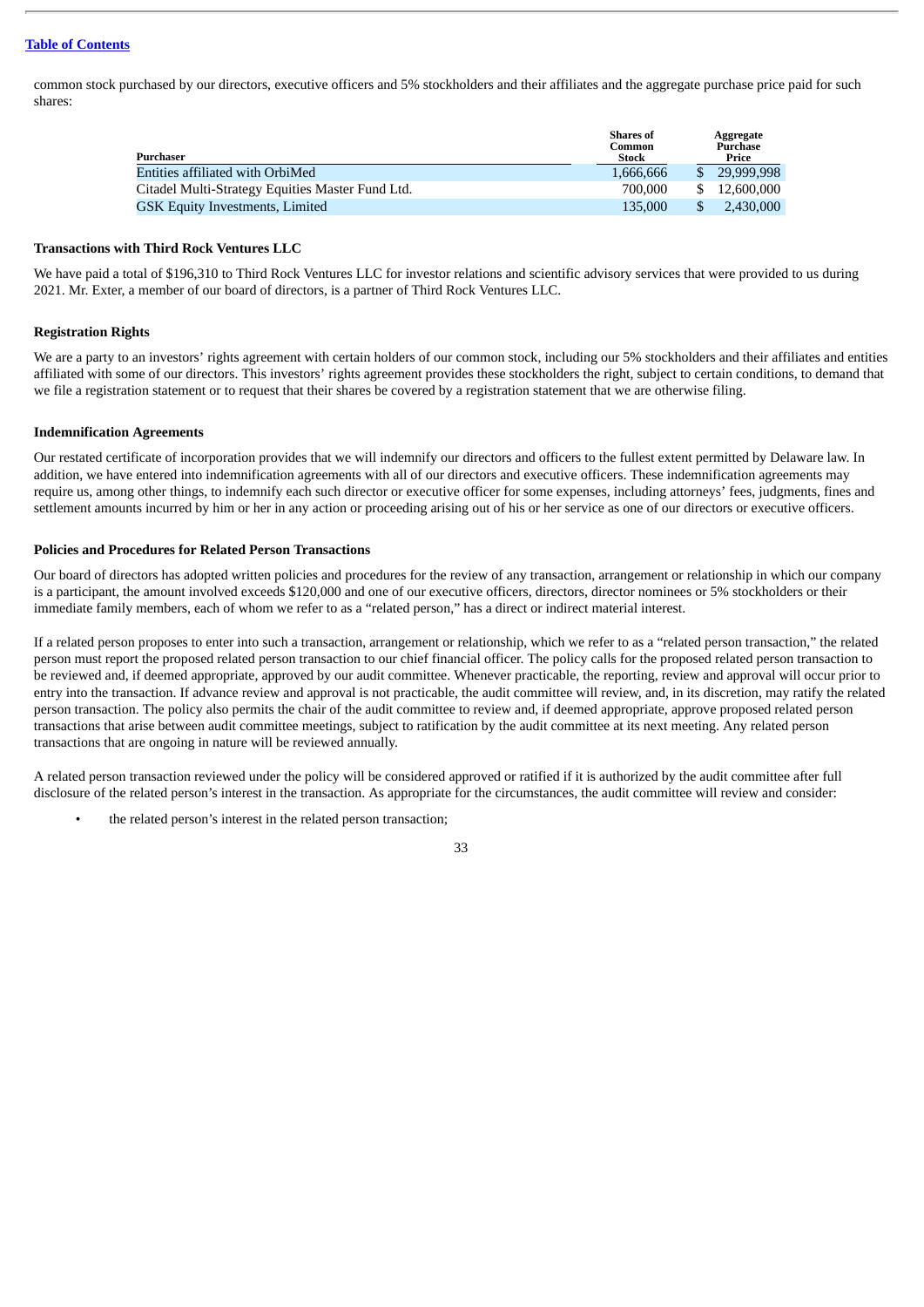- the approximate dollar value of the amount involved in the related person transaction;
- the approximate dollar value of the amount of the related person's interest in the transaction without regard to the amount of any profit or loss;
- whether the transaction was undertaken in the ordinary course of our business:
- whether the terms of the transaction are no less favorable to us than terms that could have been reached with an unrelated third party;
- the purpose of, and the potential benefits to us of, the transaction; and
- any other information regarding the related person transaction or the related person in the context of the proposed transaction that would be material to investors in light of the circumstances of the particular transaction.

Our audit committee may approve or ratify the transaction only if it determines that, under all of the circumstances, the transaction is in, or is not inconsistent with, our best interests. Our audit committee may impose any conditions on the related person transaction that it deems appropriate.

In addition to the transactions that are excluded by the instructions to the SEC's related person transaction disclosure rule, our board of directors has determined that the following transactions do not create a material direct or indirect interest on behalf of related persons and, therefore, are not related person transactions for purposes of this policy:

- interests arising solely from the related person's position as an executive officer of another entity, whether or not the person is also a director of such entity, that is a participant in the transaction where the related person and all other related persons own in the aggregate less than a 10% equity interest in such entity, the related person and his or her immediate family members are not involved in the negotiation of the terms of the transaction and do not receive any special benefits as a result of the transaction and the amount involved in the transaction is less than the greater of \$200,000 or 5% of the annual gross revenues of the company receiving payment under the transaction; and
- a transaction that is specifically contemplated by provisions of our restated certificate of incorporation or our amended and restated bylaws.

The policy provides that transactions involving compensation of executive officers shall be reviewed and approved by our compensation committee in the manner specified in the compensation committee's charter.

We did not have a written policy regarding the review and approval of related person transactions prior to our initial public offering. Nevertheless, with respect to such transactions, it was the practice of our board of directors to consider the nature of and business reasons for such transactions, how the terms of such transactions compared to those which might be obtained from unaffiliated third parties and whether such transactions were otherwise fair to and in the best interests of, or not contrary to, our best interests.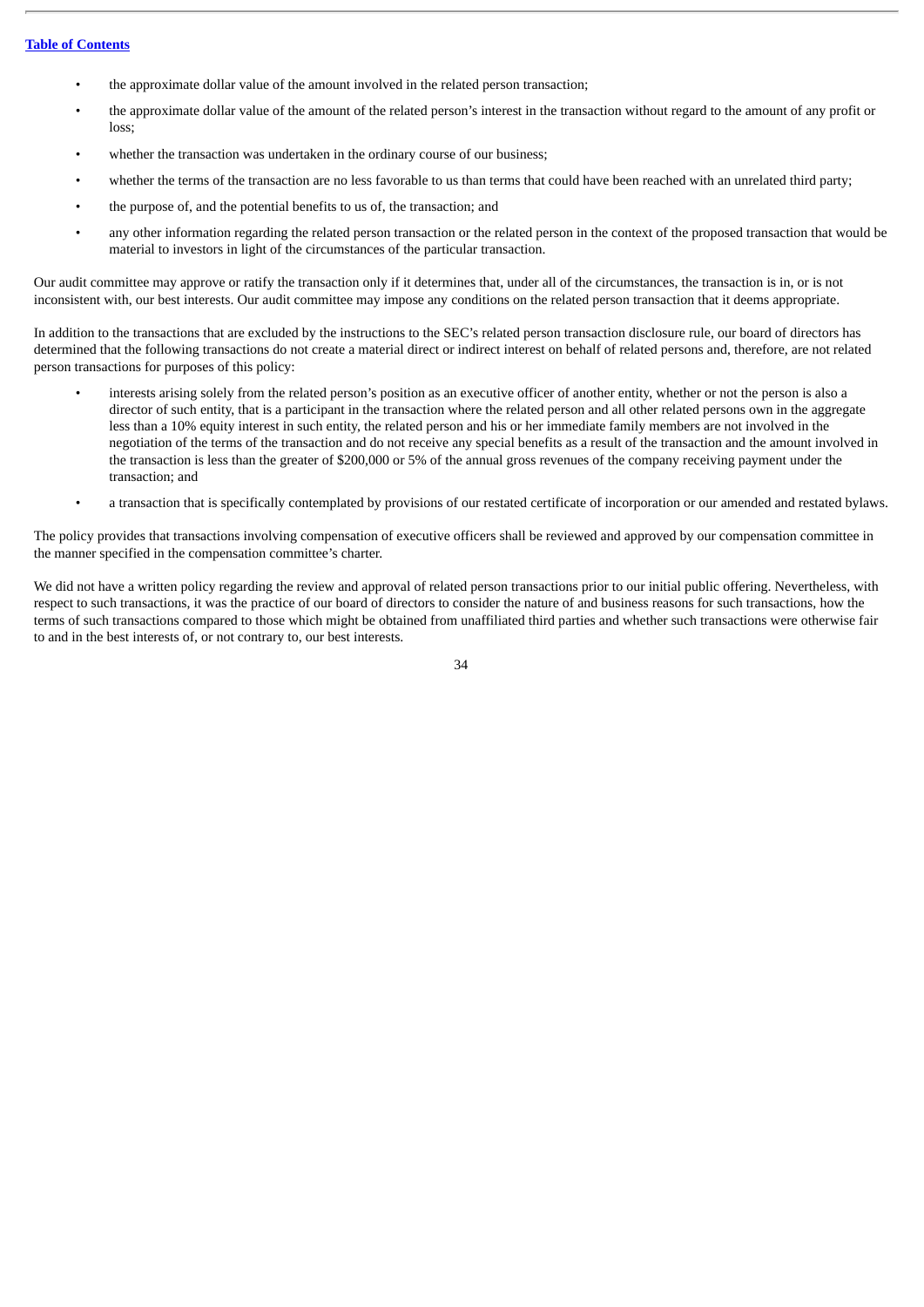# **SECURITY OWNERSHIP OF CERTAIN BENEFICIAL OWNERS AND MANAGEMENT**

<span id="page-38-0"></span>The following table sets forth information with respect to the beneficial ownership of our common stock as of March 31, 2022 by:

- each of our directors;
- each of our named executive officers:
- all of our directors and executive officers as a group; and
- each person, or group of affiliated persons, who is known by us to beneficially own more than 5% of our common stock.

The column entitled "Percentage of Shares Beneficially Owned" is based on a total of 24,964,502 shares of our common stock outstanding as of March 31, 2022, which includes 7,934 shares of unvested restricted stock subject to repurchase by us.

Beneficial ownership is determined in accordance with the rules and regulations of the SEC and includes voting or investment power with respect to our common stock. Shares of our common stock that an individual has a right to acquire within 60 days after March 31, 2022, are considered outstanding and beneficially owned by the person holding such right for the purpose of calculating the percentage ownership of that person but not for the purpose of calculating the percentage ownership of any other person. Except as otherwise noted, the persons and entities in this table have sole voting and investing power with respect to all of the shares of our common stock beneficially owned by them, subject to community property laws, where applicable. Except as otherwise set forth below, the address of each beneficial owner is c/o Decibel Therapeutics, Inc., 1325 Boylston Street, Suite 500, Boston, Massachusetts 02215.

| <b>Name of Beneficial Owner</b>                                           | <b>Shares</b><br><b>Beneficially</b><br>Owned | Percentage of<br><b>Shares</b><br><b>Beneficially</b><br>Owned $(\%)$ |
|---------------------------------------------------------------------------|-----------------------------------------------|-----------------------------------------------------------------------|
| 5% Stockholders:                                                          |                                               |                                                                       |
| Entities affiliated with OrbiMed(1)                                       | 4,945,192                                     | 19.8                                                                  |
| Third Rock Ventures III, L.P.(2)                                          | 3,139,685                                     | 12.6                                                                  |
| Regeneron Pharmaceuticals, Inc.(3)                                        | 2,097,314                                     | 8.4                                                                   |
| Citadel Multi-Strategy Equities Master Fund Ltd.(4)                       | 1,827,927                                     | 7.3                                                                   |
| Entities affiliated with GV(5)                                            | 1,636,258                                     | 6.6                                                                   |
| <b>Directors and Named Executive Officers:</b>                            |                                               |                                                                       |
| Laurence Reid, Ph.D.(6)                                                   | 588,206                                       | 2.3                                                                   |
| Elisabeth Leiderman, M.D.(7)                                              | 77,742                                        | $\ast$                                                                |
| John Lee(8)                                                               | 146,770                                       | $\ast$                                                                |
| William H. Carson, M.D.(9)                                                | 6,111                                         | $\ast$                                                                |
| Neil Exter, $M.B.A.(10)$                                                  | 3,148,018                                     | 12.6                                                                  |
| Alison Finger, M.B.A.(11)                                                 | 2,777                                         | $\ast$                                                                |
| Matthew $Fov(12)$                                                         | 1,176,996                                     | 4.7                                                                   |
| Saraswathy Nochur, Ph.D.(13)                                              | 2,777                                         | $\ast$                                                                |
| Peter A. Thompson, M.D.(14)                                               | 4,953,525                                     | 19.8                                                                  |
| All current executive officers and directors as a group (ten persons)(15) | 10,175,582                                    | 39.3                                                                  |

Less than one percent.

(1) Consists of (i) 3,843,206 shares of common stock held by OrbiMed Private Investments VIII, LP, (ii) 883,418 shares of common stock held by OrbiMed Partners Master Fund Limited, and (iii) 218,568 shares of common stock held by OrbiMed Genesis Master Fund, L.P. OrbiMed Capital GP VIII LLC, or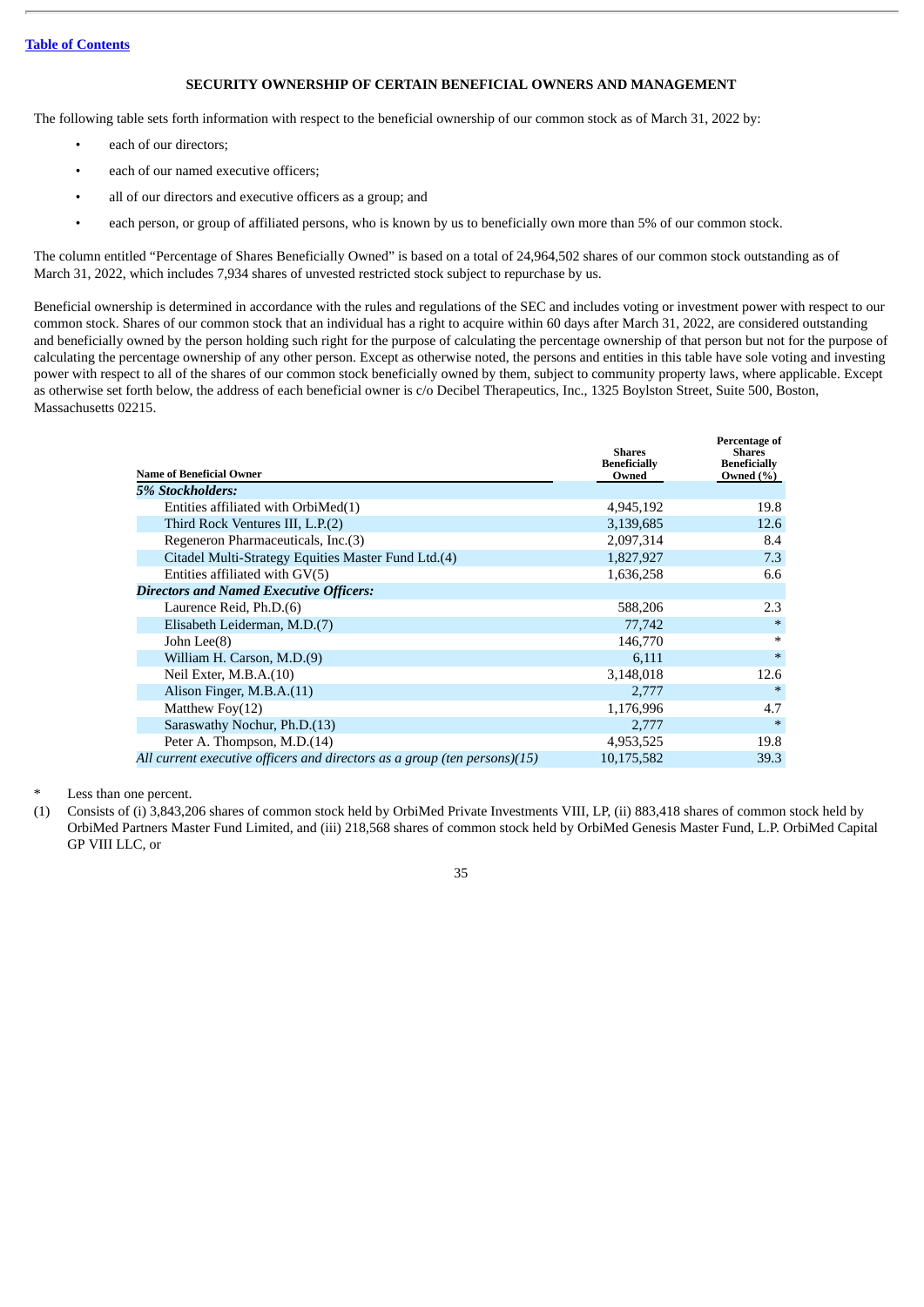Capital GP VIII, is the general partner of OrbiMed Private Investments VIII, LP, or OPI VIII. OrbiMed Genesis GP LLC, or Genesis GP, is the general partner of OrbiMed Genesis Master Fund, L.P., or Genesis. OrbiMed Advisors LLC, or OrbiMed Advisors, is the managing member of Capital GP VIII and Genesis GP. OrbiMed Capital LLC, or OrbiMed Capital, is the investment advisor for OrbiMed Partners Master Fund Limited, or OPM. OrbiMed Capital is a relying advisor of OrbiMed Advisors. By virtue of such relationships, Capital GP VIII and OrbiMed Advisors may be deemed to have voting and investment power over the securities held by OPI VIII and, as a result, may be deemed to have beneficial ownership over such securities. Genesis GP and OrbiMed Advisors may be deemed to have voting and investment power over the securities held by OrbiMed Genesis Master Fund, L.P. and, as a result, may be deemed to have beneficial ownership over such securities. OrbiMed Capital may be deemed to have voting and investment power over the securities held by OPM and, as a result, may be deemed to have beneficial ownership over such securities. OrbiMed Advisors and OrbiMed Capital exercise voting and investment power through a management committee comprised of Carl L. Gordon, Jonathan T. Silverstein and Steven H. Borho, each of whom disclaims beneficial ownership of the shares held by OPI VIII, Genesis and OPM. Peter A. Thompson, M.D. is a partner at OrbiMed Advisors LLC and disclaims beneficial ownership of the shares held herein except to the extent of his pecuniary interest therein. The business address for OPI VIII, Genesis and OPM is c/o OrbiMed Advisors LLC, 601 Lexington Avenue, 54th Floor, New York, NY 10022. Based solely on a Schedule 13D filed by OrbiMed Advisors with the SEC on March 1, 2021.

- (2) Consists of 3,139,685 shares of common stock held directly by Third Rock Ventures III, L.P., or TRV III. The general partner of TRV III is Third Rock Ventures GP III, L.P., or TRV GP III. The general partner of TRV GP III is TRV GP III, LLC, or TRV GP III LLC. The individual managers of TRV GP III LLC are Mark Levin, Kevin Starr and Dr. Robert Tepper. Neil Exter, a member of our board of directors, is a partner of TRV III. Each of TRV GP III, TRV GP III LLC, Mr. Levin, Mr. Starr and Dr. Tepper may be deemed to share voting and investment power over the shares held by TRV III. Each of TRV GP III, TRV GP III LLC, Mr. Levin, Mr. Starr, Dr. Tepper and Mr. Exter disclaims beneficial ownership of the shares held herein except to the extent of its or his pecuniary interest therein, if any. The address of TRV III is 29 Newbury Street, 3rd Floor, Boston, MA 02116. Based solely on a Schedule 13G filed by TRV III with the SEC on February 14, 2022.
- (3) The address of Regeneron Pharmaceuticals, Inc. is 777 Old Saw Mill River Road, Tarrytown, NY 10591. Based solely on a Schedule 13G filed by Regeneron Pharmaceuticals, Inc. with the SEC on February 14, 2022.
- (4) Consists of (i) 1,770,189 shares of common stock held by Citadel Multi-Strategy Equities Master Fund Ltd., or CM, and (ii) 57,738 shares of common stock held by Citadel Securities LLC, or Citadel Securities. Citadel Advisors LLC, or Citadel Advisors, acts as the portfolio manager of CM. Citadel Advisors Holdings LP, or CAH, is the sole member of Citadel Advisors, and Citadel GP LLC, or CGP, is the general partner of CAH. CALC IV LP, or CALC4, is the non-member manager of Citadel Securities. Citadel Securities GP LLC, or CSGP, is the general partner of CALC4. Kenneth Griffin is the President and Chief Executive Officer of CGP and owns a controlling interest in CGP and CSGP. The address of CM is c/o Citadel Advisors, 131 S. Dearborn Street, 32nd Floor, Chicago, Illinois 60603. Based solely on a Schedule 13G filed by Citadel Advisors on February 14, 2022 with the SEC.
- (5) Consists of (i) 321,978 shares of common stock held by GV 2016, L.P., (ii) 494,649 shares of common stock held by GV 2017, L.P., and (iii) 819,631 shares of common stock held by GV 2019, L.P. GV 2016 GP, L.P. (the general partner of GV 2016, L.P.), GV 2016 GP, L.L.C. (the general partner of GV 2016 GP, L.P.), Alphabet Holdings LLC (the sole member of GV 2016 GP, L.L.C.), XXVI Holdings Inc. (the managing member of Alphabet Holdings LLC) and Alphabet Inc. (the sole stockholder of XXVI Holdings Inc.) may each be deemed to have sole power to vote or dispose of the shares held directly by GV 2016, L.P. GV 2017 GP, L.P. (the general partner of GV 2017, L.P.), GV 2017 GP, L.L.C. (the general partner of GV 2017 GP, L.P.), Alphabet Holdings LLC (the sole member of GV 2017 GP, L.L.C.), XXVI Holdings Inc. (the managing member of Alphabet Holdings LLC) and Alphabet Inc. (the sole stockholder of XXVI Holdings Inc.) may each be deemed to have sole power to vote or dispose of the shares held directly by GV 2017, L.P. GV 2019 GP, L.P. (the general partner of GV 2019, L.P.), GV 2019 GP, L.L.C. (the general partner of GV 2019 GP, L.P.), Alphabet Holdings LLC (the sole member of GV 2019 GP, L.L.C.), XXVI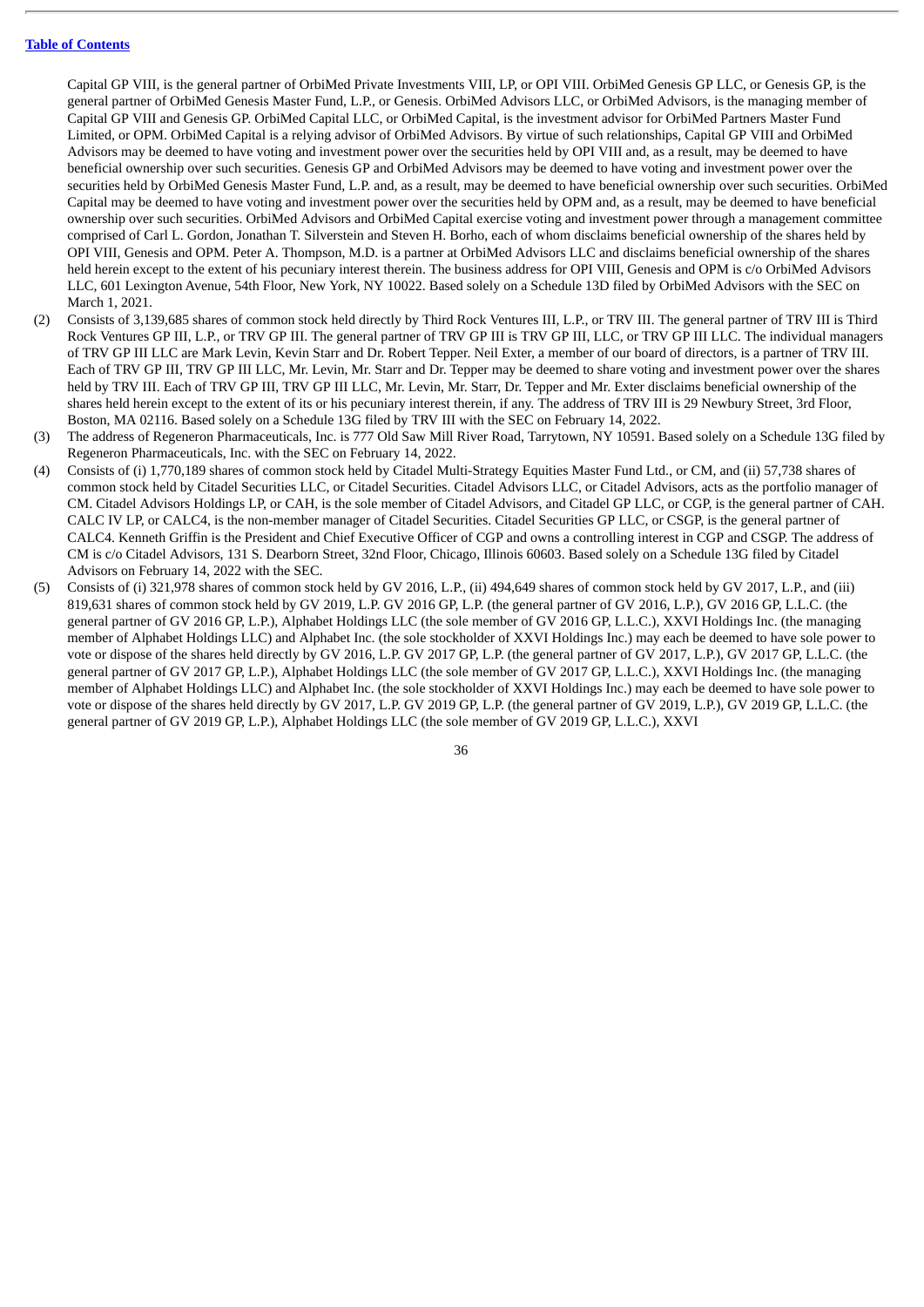Holdings Inc. (the managing member of Alphabet Holdings LLC) and Alphabet Inc. (the sole stockholder of XXVI Holdings Inc.) may each be deemed to have sole power to vote or dispose of the shares held directly by GV 2019, L.P. The principal business address of GV 2016, L.P., GV 2016 GP, L.P., GV 2016 GP, L.L.C., GV 2017, L.P., GV 2017 GP, L.P., GV 2017 GP, L.L.C., GV 2019, L.P., GV 2019 GP, L.P., GV 2019 GP, L.L.C., Alphabet Holdings LLC, XXVI Holdings Inc. and Alphabet Inc. (collectively, the GV Entities) is 1600 Amphitheatre Parkway, Mountain View, CA 94043. Based solely on a Schedule 13G filed by the GV Entities with the SEC on February 14, 2022.

- (6) Consists of (i) 25,849 shares of common stock and (ii) 562,357 shares of common stock issuable upon the exercise of options exercisable within 60 days after March 31, 2022.
- (7) Consists of 77,742 shares of common stock issuable upon the exercise of options exercisable within 60 days after March 31, 2022.
- (8) Consists of (i) 27,144 shares of common stock, of which 590 remain subject to vesting 60 days after March 31, 2022, and (ii) 119,626 shares of common stock issuable upon the exercise of options exercisable within 60 days after March 31, 2022.
- (9) Consists of 6,111 shares of common stock issuable upon the exercise of options exercisable within 60 days after March 31, 2022.
- (10) Consists of items in footnote (2) plus 8,333 shares of common stock issuable upon the exercise of options exercisable within 60 days after March 31, 2022.
- (11) Consists of 2,777 shares of common stock issuable upon the exercise of options exercisable within 60 days after March 31, 2022.
- (12) Consists of (i) 8,333 shares of common stock issuable upon the exercise of options exercisable within 60 days after March 31, 2022, and (ii) 1,168,663 shares of common stock held by GSK Equity Investments, Limited, formerly known as S.R. One, Limited. GSK Equity Investments, Limited is an indirect wholly owned subsidiary of GlaxoSmithKline plc. SR One Capital Management, LP is the investment advisor for GSK Equity Investments, Limited. Matthew Foy, a member of our board of directors, is a partner of SR One Capital Management, LP and disclaims beneficial ownership of the shares held by GSK Equity Investments, Limited, except to the extent of his pecuniary interest therein.
- (13) Consists of 2,777 shares of common stock issuable upon the exercise of options exercisable within 60 days after March 31, 2022.
- (14) Consists of items in footnote (1) plus 8,333 shares of common stock issuable upon the exercise of options exercisable within 60 days after March 31, 2022.
- (15) Consists of (i) 9,308,397 shares of common stock, of which 1,674 remain subject to vesting 60 days after March 31, 2022, and (iii) 867,185 shares of common stock issuable upon the exercise of options exercisable within 60 days after March 31, 2022.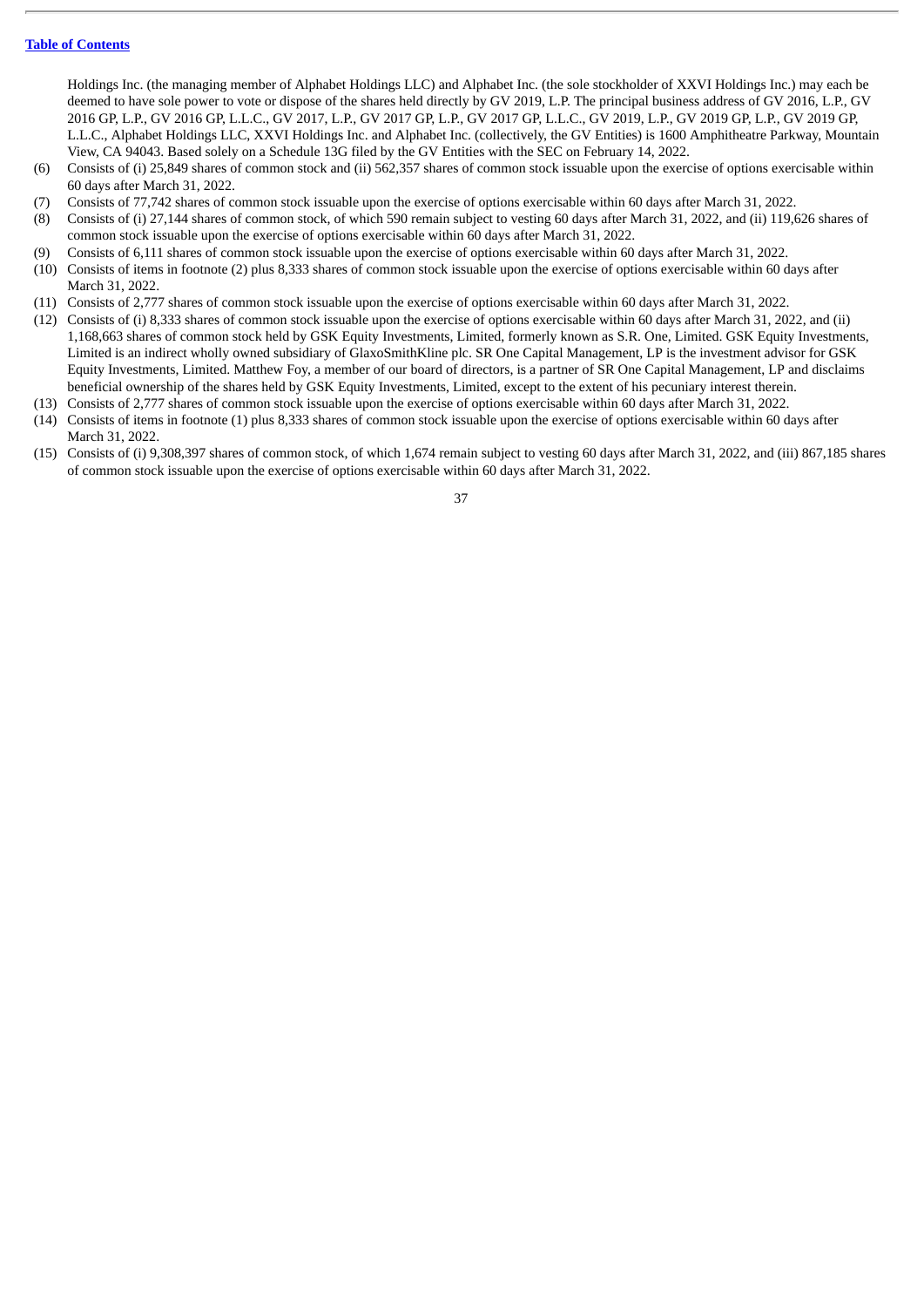#### **STOCKHOLDER PROPOSALS FOR OUR 2023 ANNUAL MEETING**

# <span id="page-41-1"></span><span id="page-41-0"></span>**Stockholder Proposals Included in Proxy Statement**

In order to be considered for inclusion in our proxy statement and proxy card relating to our 2023 annual meeting of stockholders, stockholder proposals must be received by us no later than December 30, 2022, which is 120 days prior to the first anniversary of the mailing date of this proxy, unless the date of the 2023 annual meeting of stockholders is changed by more than 30 days from the anniversary of the Annual Meeting, in which case, the deadline for such proposals will be a reasonable time before we begin to print and send our proxy materials. Upon receipt of any such proposal, we will determine whether or not to include such proposal in the proxy statement and proxy card in accordance with regulations governing the solicitation of proxies.

#### <span id="page-41-2"></span>**Stockholder Proposals Not Included in Proxy Statement**

In addition, our amended and restated bylaws establish an advance notice procedure for nominations for election to our board of directors and other matters that stockholders wish to present for action at an annual meeting other than those to be included in our proxy statement. In general, we must receive other proposals of stockholders, including director nominations, intended to be presented at the 2023 annual meeting of stockholders but not included in the proxy statement by March 19, 2023, but not before February 17, 2023, which is not less than 90 days nor more than 120 days prior to the anniversary date of the Annual Meeting. However, if the date of the annual meeting of stockholders is more than 30 days before or more than 60 days after such anniversary date, notice must be received no earlier than the close of business 120 calendar days prior to such annual meeting and no later than the close of business on the later of 90 days prior to such annual meeting and 10 days following the day on which notice of the date of such annual meeting was mailed or public announcement of the date of such annual meeting was first made. If the stockholder fails to give notice by these dates, then the persons named as proxies in the proxies solicited by the board of directors for the 2023 annual meeting of stockholders may exercise discretionary voting power regarding any such proposal. Stockholders are advised to review our amended and restated bylaws which also specify requirements as to the form and content of a stockholder's notice.

Any proposals, notices or information about proposed director candidates should be sent to Decibel Therapeutics, Inc., Attention: Secretary, 1325 Boylston Street, Suite 500, Boston, Massachusetts 02215.

#### **HOUSEHOLDING OF ANNUAL MEETING MATERIALS**

<span id="page-41-3"></span>Some brokers and other nominee record holders may be "householding" our proxy materials. This means a single notice and, if applicable, the proxy materials, will be delivered to multiple stockholders sharing an address unless contrary instructions have been received. We will promptly deliver a separate copy of the notice and, if applicable, the proxy materials and our 2021 Annual Report, which consists of our Annual Report on Form 10-K for the fiscal year ended December 31, 2021, to you if you write or call us at Decibel Therapeutics, Inc., 1325 Boylston Street, Suite 500, Boston, Massachusetts 02215, Attention: Decibel Investor Relations, email: info@decibeltx.com, telephone: 617-370-8701. If you would like to receive separate copies of our proxy materials and annual reports in the future, or if you are receiving multiple copies and would like to receive only one copy for your household, you should contact your bank, broker or other nominee record holder, or you may contact us at the above address and telephone number.

# **OTHER MATTERS**

<span id="page-41-4"></span>We do not know of any business that will be presented for consideration or action by the stockholders at the Annual Meeting other than that described in this proxy statement. If, however, any other business is properly brought before the meeting, shares represented by proxies will be voted in accordance with the best judgment of the persons named in the proxies or their substitutes.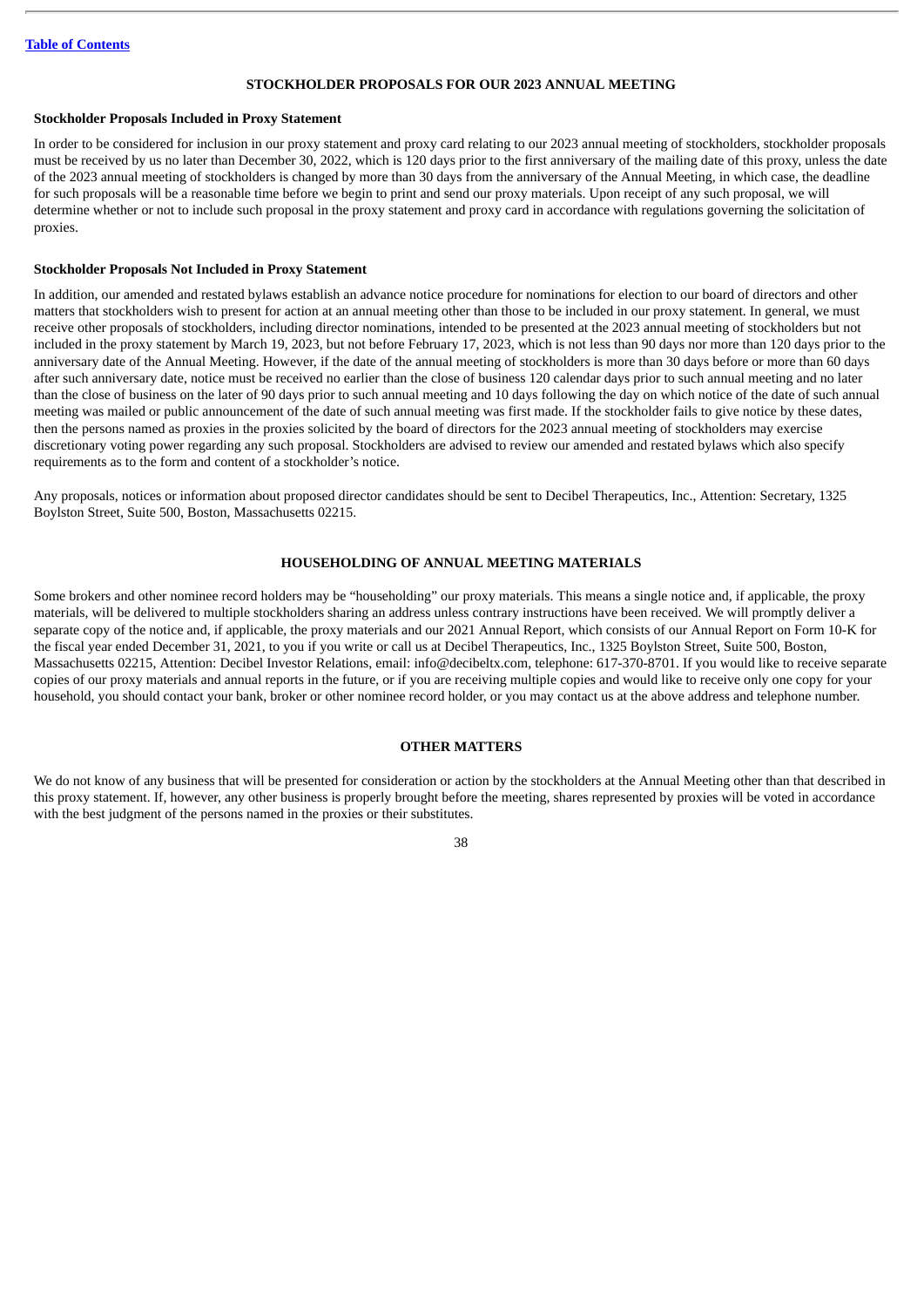# .O. BOX 8016, CARY, NC 27512-9903



# Decibel Therapeutics, Inc.

**Annual Meeting of Stockholders** 

For Stockholders of record as of April 22, 2022

TIME: Friday, June 17, 2022 12:00 PM, Eastern Time

PLACE: Annual Meeting to be held live via the Internet - please visit www.proxydocs.com/DBTX for more details

#### This proxy is being solicited on behalf of the Board of Directors

The undersigned hereby appoints Laurence Reid and Elisabeth Leiderman (the "Named Proxies"), and each or either of them, as the true and lawful attomeys of the undersigned, with full power of substitution and revocation, and authorizes them, and each of them, to vote all the shares of capital stock of Decibel Therapeutics, Inc. which the undersigned is entitled to vote at said meeting and any adjournment thereof upon the matters specified and upon such other matters as may be properly brought before the meeting or any adjournment thereof, conferring authority upon such true and lawful attomeys to vote in their discretion on such other matters as may properly come before the meeting and revoking any proxy heretofore given.

THE SHARES REPRESENTED BY THIS PROXY WILL BE VOTED AS DIRECTED OR, IF NO DIRECTION IS GIVEN, SHARES WILL BE VOTED IN<br>ACCORDANCE WITH THE BOARD OF DIRECTORS RECOMMENDATION. This proxy, when properly executed, will be voted herein. In their discretion, the Named Proxies are authorized to vote upon such other matters that may properly come before the meeting or any adjoumment or postponement thereof.

You are encouraged to specify your choice by marking the appropriate box (SEE REVERSE SIDE) but you need not mark any box if you wish to vote in<br>accordance with the Board of Directors' recommendation. The Named Proxies can this card.

PLEASE BE SURE TO SIGN AND DATE THIS PROXY CARD AND MARK ON THE REVERSE SIDE